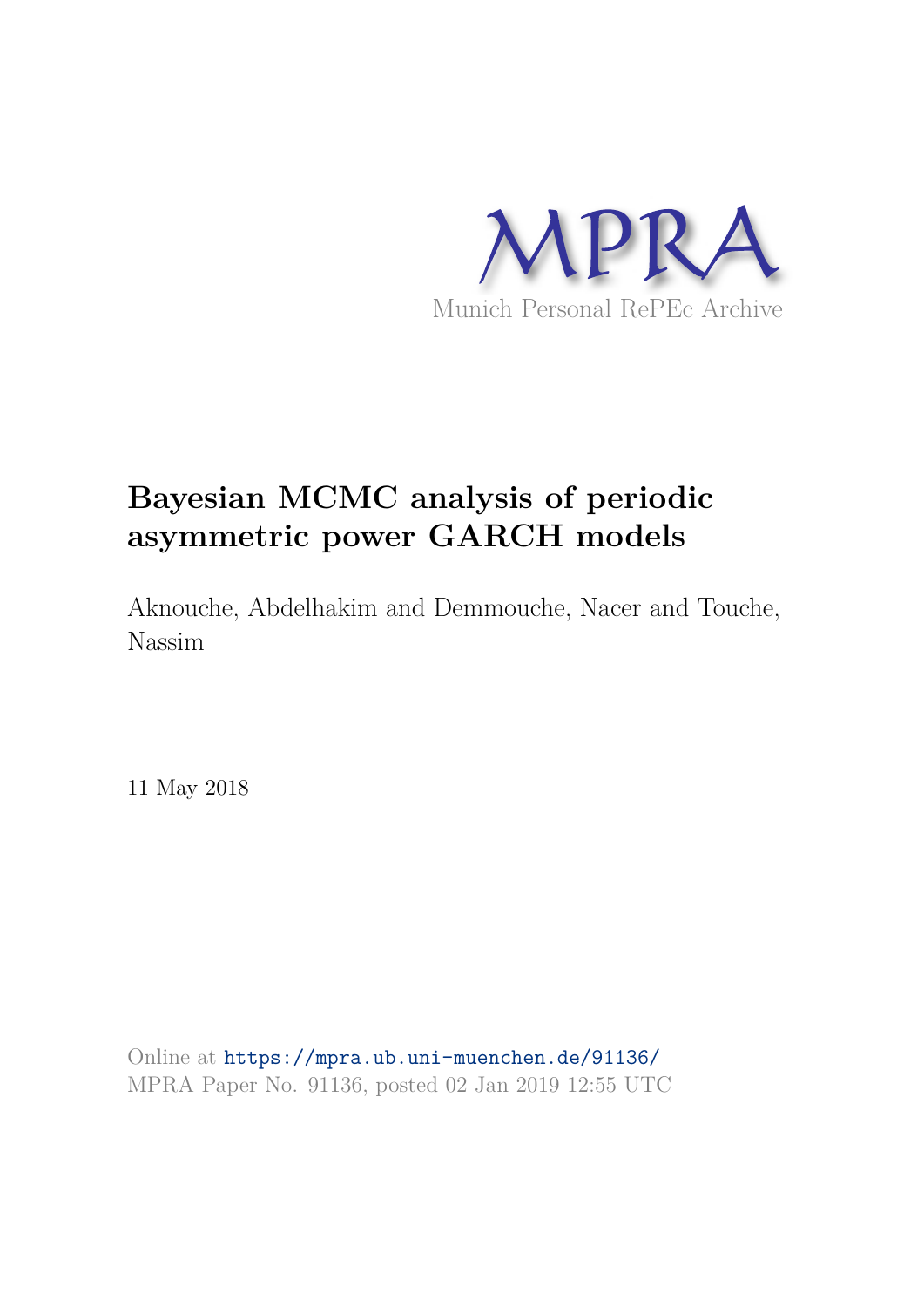# Bayesian MCMC analysis of periodic asymmetric power GARCH models

Abdelhakim Aknouche<sup>\*</sup>, Nacer Demouche<sup>\*</sup> and Nassim Touche<sup>†</sup>

May 17, 2018

#### Abstract

A Bayesian MCMC estimate of a periodic asymmetric power GARCH (PAP-GARCH) model whose coefficients, power, and innovation distribution are periodic over time is proposed. The properties of the PAP-GARCH model such as periodic ergodicity, finiteness of moments and tail behaviors of the marginal distributions are first examined. Then, a Bayesian  $MCMC$  estimate based on Griddy-Gibbs sampling is proposed when the distribution of the innovationn of the model is standard Gaussian or standardized Student with a periodic degree of freedom. Selecting the orders and the period of the PAP-GARCH model is carried out via the Deviance Information Criterion (DIC). The performance of the proposed Griddy-Gibbs estimate is evaluated through simulated and real data. In particular, applications to Bayesian volatility forecasting and Value-at-Risk estimation for daily returns on the S&P500 index are considered.

Keywords: Periodic Asymmetric Power GARCH model, probability properties, Griddy-Gibbs estimate, Deviance Information Criterion, Bayesian forecasting, Value at Risk.

Mathematics Subject Classification: AMS 2000 Primary 62M10; Secondary 60F99 Proposed running head: Bayesian inference for PAP-GARCH models.

### 1. Introduction

Interest in GARCH (generalized autoregressive conditionally heteroskedastic) models introduced by Engle (1982) and Bollerslev (1986) has increased drastically in the last three decades. These models, which aim to represent time series with a stochastic conditional volatility, have undergone an explosive evolution and seem nowadays to reach a full maturity stage. Numerous variants of the original GARCH formulation

Faculty of Mathematics, University of Science and Technology Houari Boumediene, Algiers, Algeria, e-mail: aknouche\_ab@yahoo.com.

<sup>&</sup>lt;sup>†</sup>Department of Operational Research, Faculty of Exact Sciences, University of Bejaia, 06000 Béjaïa, Algeria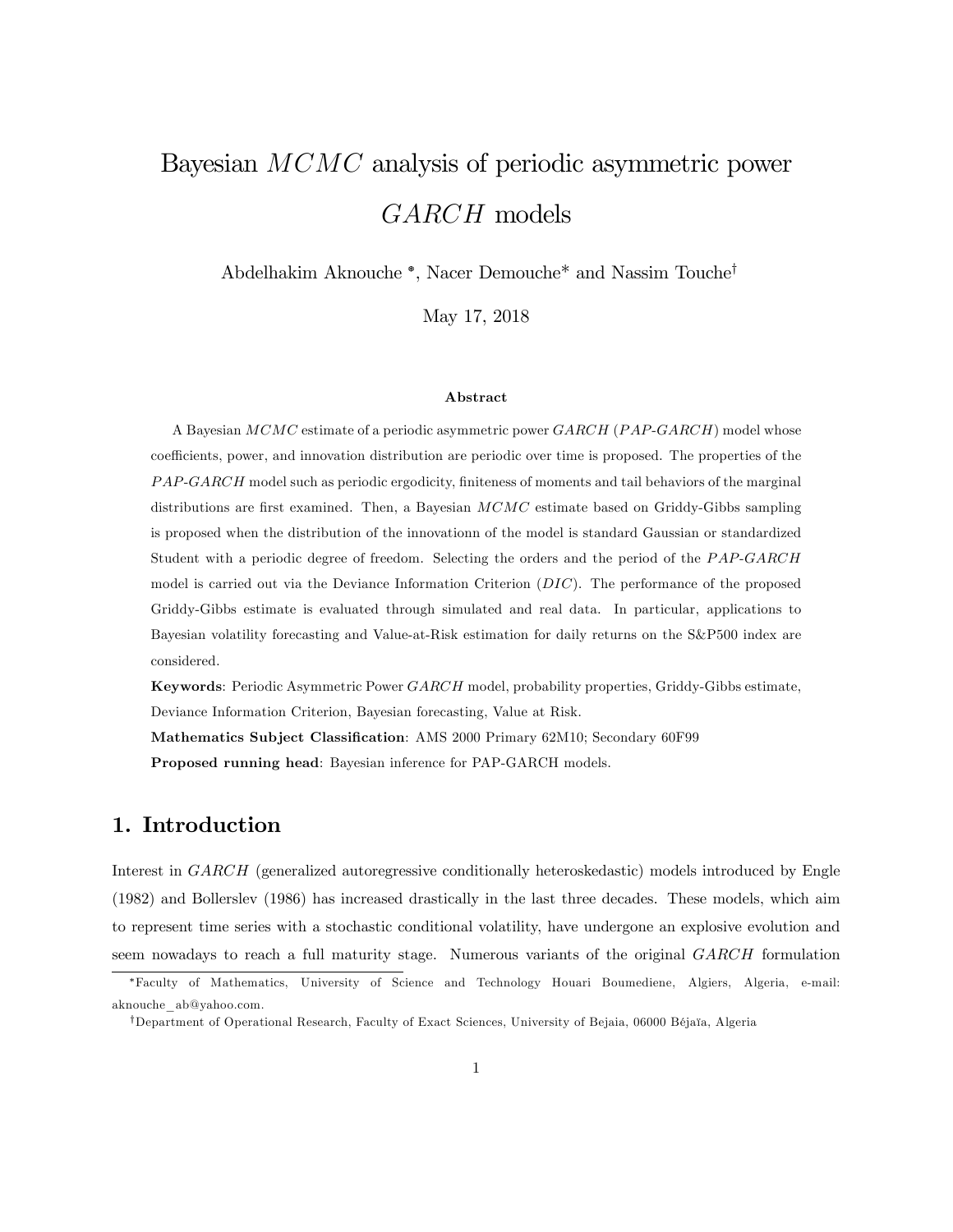have been proposed to reflect several well-known features of time series volatility such as (e.g. Francq and Zakoïan, 2010) volatility clustering, dependence without correlation, persistence in volatility, excess kurtosis, asymmetry in volatility (which means that negative and positive returns have different impact on the future volatility), and Taylor effect (which implies that absolute returns are more correlated than the squares). One of the most important formulations that has been found suitable to accommodate many of the mentioned stylized facts is the asymmetric power  $GARCH$  model  $(AP-GARCH)$  proposed by Ding et al. (1993) and revisited by Pan et al. (2008) in an equivalent form (see also Hwang and Basawa, 2004; Hamadeh and Zakoïan, 2011; Francq and Zakoïan, 2013; Aknouche and Touche, 2015; Xia et  $al.$ , 2017). Compared to other competitive volatility models such as Markov Switching GARCH models (e.g. Haas et al., 2004; Francq and Zakoïan, 2008; Bauwens et al., 2014), the  $AP-GARCH$  specification has a simpler probability structure and is easier to estimate by maximum likelihood-type methods, a fact that makes it quite popular.

Despite its generality and usefulness, the AP-GARCH model with rather time-invariant parameters seems unable to represent time series volatility whose distribution varies over time, such as volatility with seasonal or periodic behavior. In fact, it is often argued that time series volatilities, in particular the financial ones, exhibit a typical periodic pattern that cannot be adequately modeled by time-invariant parameter models. The day-of-the-week effect, the month-of-the-year effect and intraday high frequency return series are typical examples (e.g. Franses and Paap, 2000; Tsiakas, 2006; Osborn et al., 2008; Aknouche, 2017; Bollerslev et al., 2000; Smith, 2010; Rossi and Fantazani, 2015). Other non-Önancial applications of periodic volatility models include hourly electricity demand, intraday wind power and wind speed series (Ambach and Croonenbroeck, 2015; Ambach and Schmid, 2015; Ziel et al., 2016).

Bollerslev and Ghysels (1996) introduced a periodic GARCH (P-GARCH) model in which the volatility coefficients are periodic over time with period  $S$ . It is well recognized that the  $P\text{-}GARCH$  model is sufficiently flexible and rich enough to represent periodicity in volatility and other useful characteristics (Franses and Paap, 2000, Osborn et al., 2008; Rossi and Fantazani, 2015). However, it seems unable to capture some pathological features such as asymmetry in volatility (also called the leverage effect), Taylor's property and tail heaviness of the marginal distribution. In a mainly theoretical perspective, Aknouche et al. (2018) generalized the  $AP\text{-}GARCH(1,1)$  model to the case where the coefficients, the power and the distribution of the model innovation are periodic over time. The proposed model, denoted by the acronym  $PAP GARCH<sub>S</sub>(1,1)$  (periodic asymmetric power  $GARCH$ ) is potentially advocated for the representation of many well-known features of return time series volatility, such as those captured by the P-GARCH model and also the leverage effect, the Taylor effect and excess of kurtosis.

The existing literature on P-GARCH models generally assumes the stationarity of the innovation, so the periodicity of the model is driven solely by the volatility coefficients (Bollerslev and Ghysels, 1996; Franses and Paap, 2000, Osborn et al., 2008; Aknouche and Bibi, 2009; Aknouche and Al-Eid, 2012; Rossi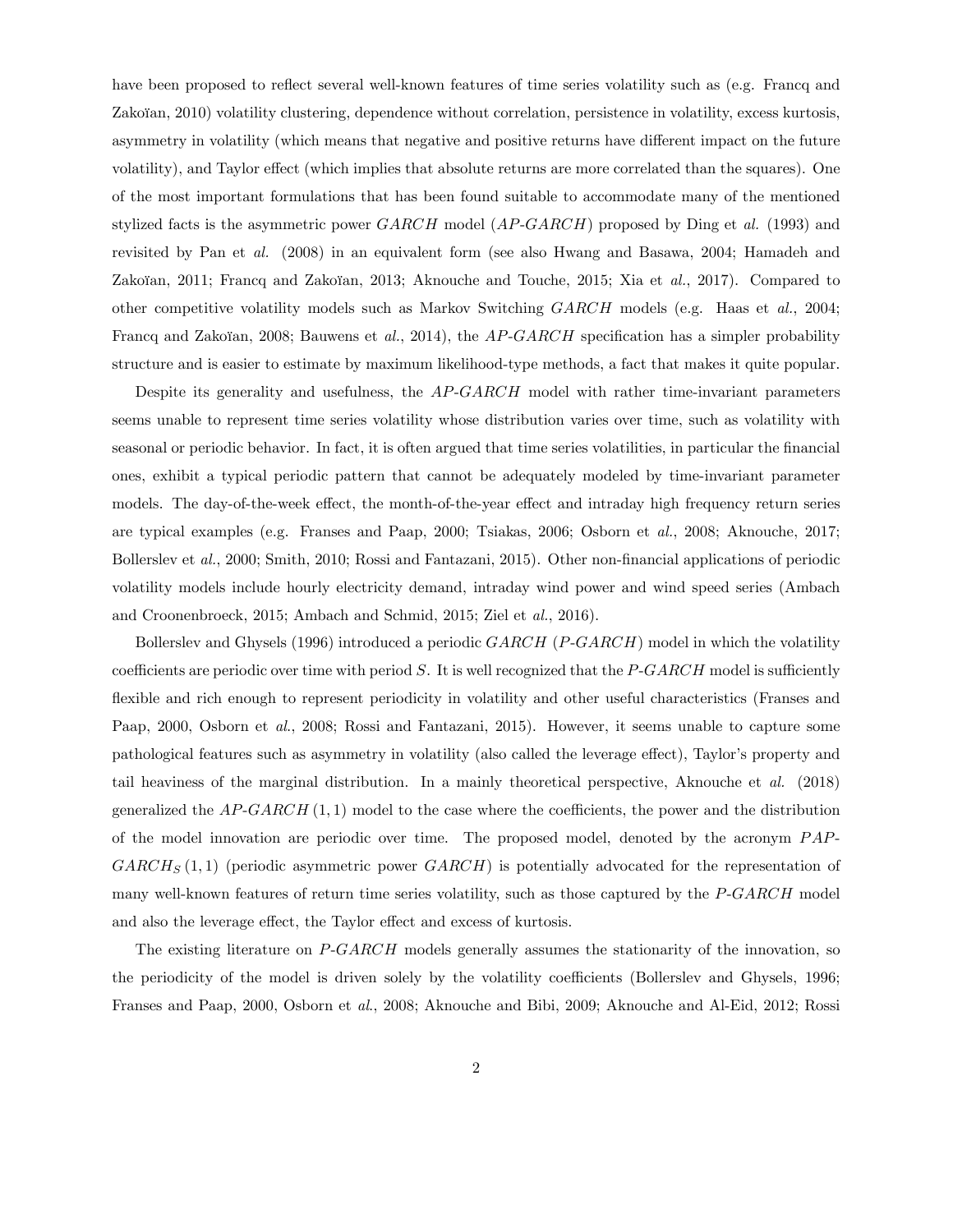and Fantazani, 2015; Ziel, 2015-2016). In many applications, this might be insufficient to represent certain seasonal return series that are characterized by time-varying shape marginal distributions. In the PAP- $GARCH_S(1,1)$  model proposed by Aknouche et al. (2018), the periodicity is rather manifested through both the volatility parameters and the distribution of the innovation sequence. This makes the model more flexible in representing periodic volatility, at just a minor cost of a few additional parameters.

For a general class of periodic conditionally heteroskedastic time series models that encompasses the PAP-GARCH model, Aknouche et al. (2018) established the strong consistency and asymptotic normality of the generalized quasi-maximum likelihood estimate  $(GQMLE)$  under general weak and tractable assumptions. Despite many advantages of the GQMLE, an estimate based on the Bayesian approach might be an attractive addition. Indeed, such an estimate may have better finite properties, especially for small powers, and allows a reproducible Bayesian inference in a áexible manner (ex. Bauwens and Lubrano, 1998; Ardia, 2008; Xia et al., 2017). In particular, Bayesian order and period selection via the DIC (Deviance Information Criterion, Spiegelhalter et al., 2002), Bayesian forecasting of the volatility and Bayesian estimation of the conditional value at risk  $(VaR)$  are interesting applications (e.g. Aknouche, 2017, Xia et al., 2017).

This paper deals with Bayesian MCMC (Monte Carlo Markov Chains) inference for the general order  $PAP\text{-}GARCH<sub>S</sub>(p, q)$  model. First, some stability properties of this model such as periodic ergodicity, existence of moments and tail behavior of the S marginal distributions are examined. Next, an estimate based on the Bayesian Griddy-Gibbs sampling (cf. Ritter and Tanner 1992) is proposed. This technique is an extension of the Gibbs sampler to the case where the posterior density of some parameters has a complex or non-standard form, as in the  $PAP-GARCH_S(p,q)$  case. Non-parametric diagnostic tools corresponding to the Griddy-Gibbs procedure, such as the Relative Numerical Inefficiency  $(RNI)$ , the Numerical Standard Error (NSE) and some MCMC correlation measurements are utilized while model selection is carried out using the DIC. The PAP-GARCH model is then compared, through simulated and real series, to some of its subclasses, namely the  $P\text{-}GARCH$  model, the periodic threshold  $GARCH$  ( $PT\text{-}GARCH$ ) model and the non-periodic AP-GARCH model. Furthermore, applications to Bayesian forecasting of the volatility and the conditional VaR for the return of the  $S\&P500$  index are presented. For this, two distributions of the innovation sequence are assumed. The first one is the standard Gaussian distribution making the innovation independent and identically distributed *(iid)*. In the second case the innovation is rather independent and S-periodically distributed  $(i\rho d_S)$  having a standardized Student distribution with a S-periodic degree of freedom.

The rest of this paper proceeds as follows. Section 2 studies the structure of the  $PAP\text{-}GARCH_S(p,q)$ model, namely periodic ergodicity, existence of moments and tail behavior of the S marginal distributions. Section 3 develops a Bayesian Griddy Gibbs estimate (BGGE) for the model. Section 4 assesses the performance of the BGGE in finite samples through simulation experiments. Real applications to the  $S\&P500$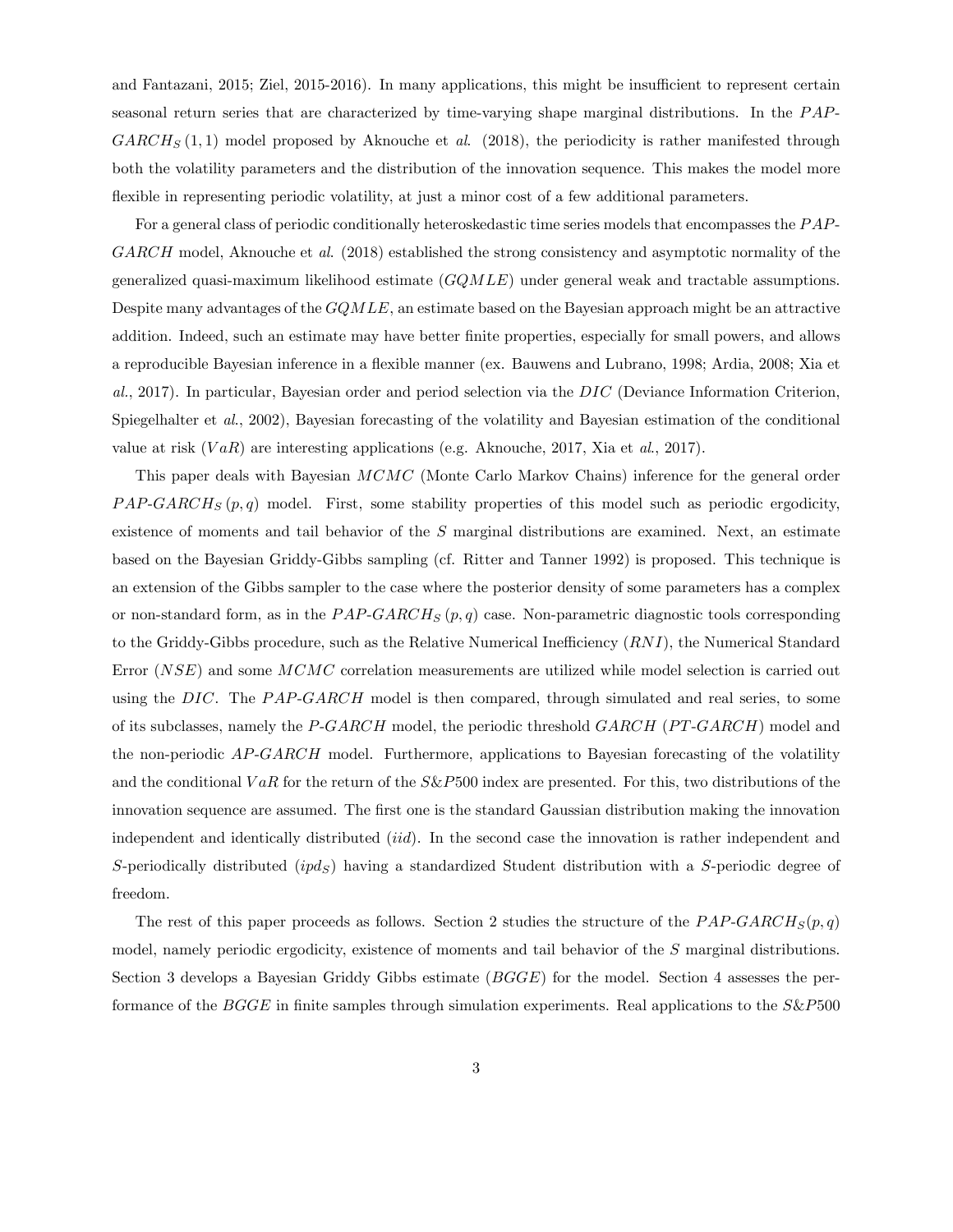returns under both the Gaussian and Student assumptions on the innovation sequence are considered in Section 5. Section 6 concludes while proofs of the main results are postponed to Section 7.

## 2. Structure of the  $PAP\text{-}GARCH_S(p,q)$  model

 $\epsilon$ 

Let  $\{\epsilon_t, t \in \mathbb{Z}\}\$  be a PAP-GARCH<sub>S</sub> (p, q) process with period S and orders p and q, given by the following equation

$$
\begin{cases}\n\epsilon_t = \sigma_t \eta_t \\
\sigma_t^{\delta_t} = \omega_t + \sum_{i=1}^q \alpha_{ti} + (\epsilon_{t-i}^+)^{\delta_{t-i}} + \alpha_{ti} - (\epsilon_{t-i}^-)^{\delta_{t-i}} + \sum_{j=1}^p \beta_{tj} \sigma_{t-j}^{\delta_{t-j}} , \quad t \in \mathbb{Z},\n\end{cases} (2.1)
$$

where  $x^+ = \max(x, 0)$ ,  $x^- = -\min(x, 0)$  and  $\{\eta_t, t \in \mathbb{Z}\}$ , called the model innovation, is a sequence of independent and S-periodically distributed  $(ipd<sub>S</sub>)$  unobservable random variables  $(S \geq 1)$  such that  $\eta_t$  is independent of  $\{\epsilon_i, i < t\}$ . The volatility parameters  $\omega_t > 0$ ,  $\alpha_{ti+} \geq 0$ ,  $\alpha_{ti-} \geq 0$ ,  $\beta_{tj} \geq 0$ , and  $\delta_t > 0$  $(1 \leq i \leq q, 1 \leq j \leq p)$  are S-periodic over t. To emphasize the periodicity of model (2.1) we rewrite it in the following form

$$
\begin{cases}\n\epsilon_{Sn+v} = \sigma_{Sn+v} \eta_{Sn+v} \\
\sigma_{Sn+v}^{\delta_v} = \omega_v + \sum_{i=1}^q \alpha_{vi+} (\epsilon_{Sn+v-i}^+)^{\delta_{v-i}} + \alpha_{vi-} (\epsilon_{Sn+v-i}^-)^{\delta_{v-i}} + \sum_{j=1}^p \beta_{vj} \sigma_{Sn+v-j}^{\delta_{v-j}} \\
n \in \mathbb{Z},\n\end{cases}
$$
\n(2.2)

where for all  $1 \le v \le S$ , the vth season (or channel) stands for the set  $\{..., v - S, v, v + S, ...\}$ . Model (2.1) proposed by Aknouche et al. (2018) for the case  $p = q = 1$  is quite general and covers a wide range of wellknown GARCH-type models. For  $S = 1$ , it is just the asymmetric power GARCH  $(AP-GARCH(p, q))$ model proposed by Ding et al.  $(1993)$  and revisited by Pan et al.  $(2008)$  (see also Francq and Zakoïan, 2013). It reduces to the periodic  $GARCH(p, q)$  when  $\delta_v = 2$  and  $\alpha_{v+} = \alpha_{v-}$   $(1 \le v \le S)$ , to the periodic power GARCH  $(p, q)$  when  $\alpha_{v+} = \alpha_{v-}$   $(1 \le v \le S)$  and to the periodic threshold GARCH  $(p, q)$  when  $\delta_v = 1$  for all  $1 \le v \le S$ . Beside the stylized facts captured by the AP-GARCH  $(p, q)$  model such as the leverage effect and the Taylor property (e.g. Granger, 2005; Haas, 2009; Aknouche and Touche, 2015), model (2:1) might also account for periodicity in volatility (see also Aknouche et al., 2018 in the case  $p = q = 1$ ).

To study the probabilistic structure of the  $PAP\text{-}GARCH<sub>S</sub>(p,q)$  model (2.1), it is customary to put the model in a stochastic recurrence equation with rather  $ipd_S$  coefficients. Let  $r = p + 2q - 2$ ,

$$
\begin{array}{rcl}\n\zeta_t &=& \beta_{t+1,1} + \alpha_{t+1,1+}(\eta_t^+)^{\delta_t} + \alpha_{t+1,1-}(\eta_t^-)^{\delta_t}, \\
Y_t &=& \left(\sigma_{t+1}^{\delta_{t+1}}, \ldots, \sigma_{t-p+2}^{\delta_{t-p+2}}, (\epsilon_t^+)^{\delta_t}, (\epsilon_t^-)^{\delta_t}, \ldots, (\epsilon_{t-q+2}^+)^{\delta_{t-q+2}}, (\epsilon_{t-q+2}^-)^{\delta_{t-q+2}}\right)' \in \mathbb{R}^r, \\
B_t &=& (\omega_{t+1}, 0, \ldots, 0) \in \mathbb{R}^r,\n\end{array}
$$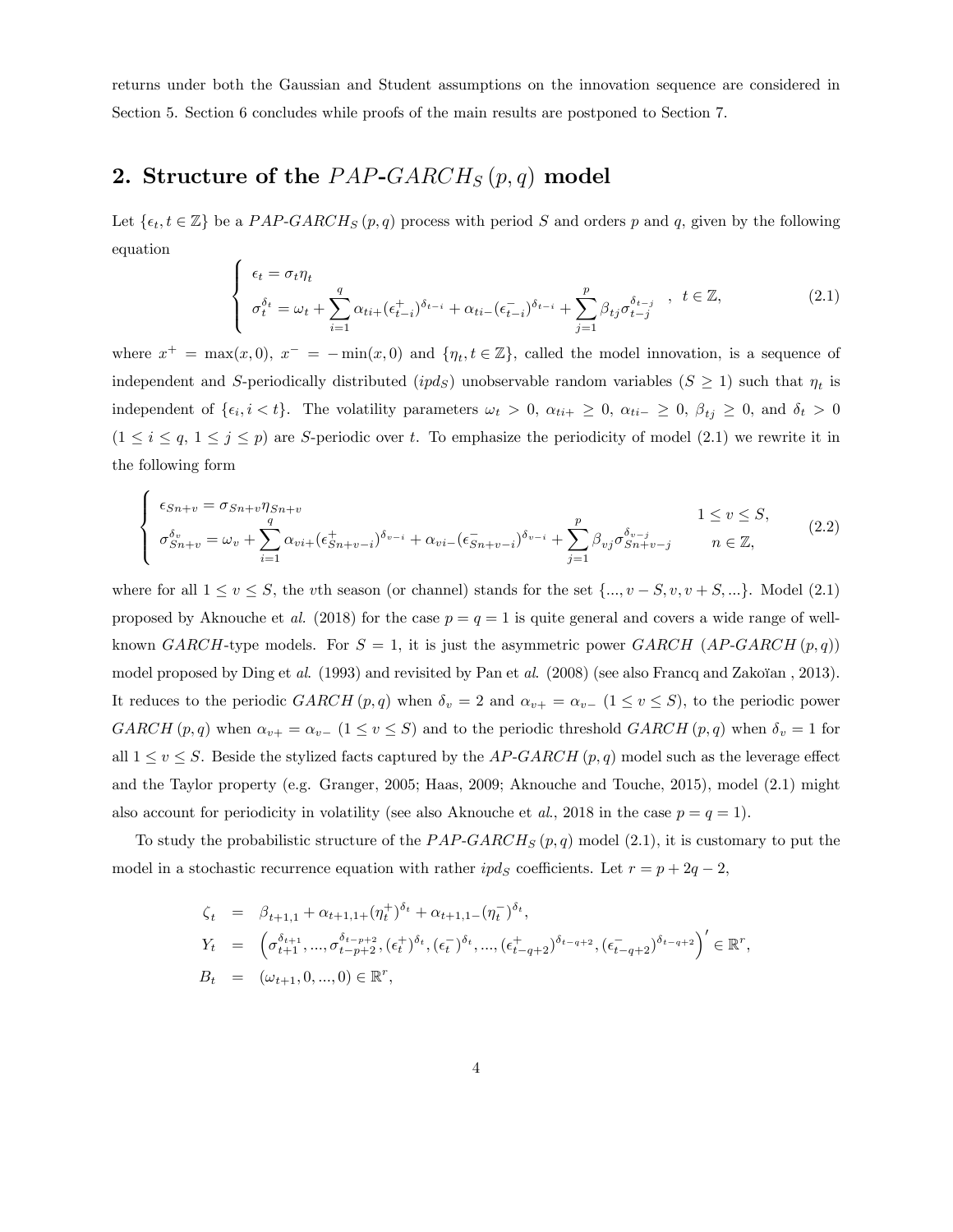and

$$
A_{t-1} = \begin{pmatrix} \zeta_{t-1} & \beta_{t,2} & \cdots & \beta_{t,p-1} & \beta_{t,p} & \alpha_{t,2+} & \alpha_{t,2-} & \cdots & \alpha_{t,q-1+} & \alpha_{t,q-1-} & \alpha_{t,q+} & \alpha_{t,q-} \\ 1 & 0 & \cdots & 0 & 0 & 0 & \cdots & 0 & 0 & 0 & 0 \\ \vdots & \vdots & \ddots & \vdots & \vdots & \vdots & \ddots & \vdots & \vdots & \vdots \\ 0 & 0 & \cdots & 1 & 0 & 0 & 0 & \cdots & 0 & 0 & 0 & 0 \\ (\eta_{t-1}^+)^{\delta_{t-1}} & 0 & \cdots & 0 & 0 & 0 & \cdots & 0 & 0 & 0 & 0 \\ 0 & 0 & \cdots & 0 & 0 & 0 & 0 & \cdots & 0 & 0 & 0 & 0 \\ 0 & 0 & \cdots & 0 & 0 & 1 & 0 & \cdots & 0 & 0 & 0 & 0 \\ \vdots & \vdots & \vdots & \ddots & \vdots & \vdots & \vdots & \vdots & \ddots & 0 & 0 & 0 & 0 \\ 0 & 0 & \cdots & 0 & 0 & 0 & 0 & \cdots & 1 & 0 & 0 & 0 \\ 0 & 0 & \cdots & 0 & 0 & 0 & 0 & \cdots & 1 & 0 & 0 & 0 \\ \end{pmatrix}
$$

Equation (2:1) may be cast in the following stochastic recurrence equation

$$
Y_t = A_t Y_{t-1} + B_t, \qquad t \in \mathbb{Z},\tag{2.3}
$$

where  $\{(A_t, B_t), t \in \mathbb{Z}\}\$ is an  $ipd_S$  sequence valued in  $\mathcal{M}_r(\mathbb{R}) \times \mathbb{R}^r$ ,  $\mathcal{M}_r(\mathbb{R})$  being the set of square matrices with dimension r. Let  $\gamma^{(S)}$  be the top Lyapunov exponent associated with the recurrence equation (2.3) which is given by (cf. Aknouche and Bibi, 2009)

$$
\gamma^{(S)} = \inf \left\{ \frac{1}{n} E \log \| A_{nS} ... A_2 A_1 \|, \ n \ge 1 \right\}.
$$
 (2.4)

The following result gives necessary and/or sufficient conditions for equation  $(2.1)$  to have a unique strictly periodically stationary and periodically ergodic solution (see e.g. Aknouche et al., 2018 for the definition of periodic ergodicity).

**Theorem 2.1** i) Assume that  $E \log |\eta_v|^{ \delta_v} < \infty$  for all  $1 \le v \le S$ . A necessary and sufficient condition for model (2:3) to have a unique nonanticipative strictly periodically stationary and periodically ergodic solution is that

$$
\gamma^{(S)} < 0. \tag{2.5}
$$

This solution is given by

$$
X_t = \sum_{j=0}^{\infty} \prod_{i=0}^{j-1} A_{t-i} B_{t-j}, \qquad t \in \mathbb{Z},
$$
\n(2.6)

where the series in the right hand side of  $(2.6)$  converges absolutely almost surely.

ii) If  $(2.3)$  admits a strictly periodically stationary solution then

$$
\rho\left(\prod_{v=0}^{S-1}\beta_{S-v}\right) < 1,\tag{2.7}
$$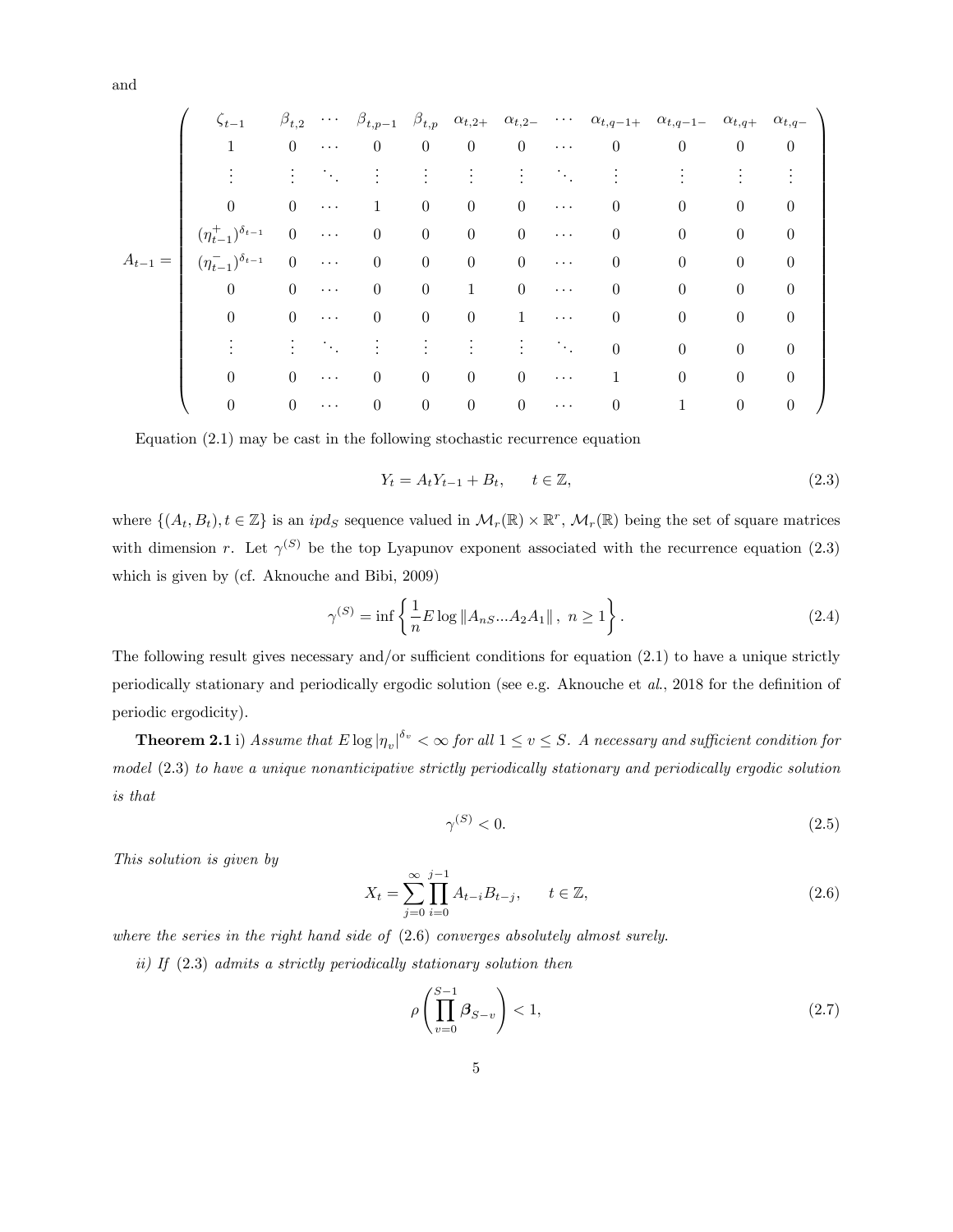where  $\beta_t$  is the submatrix of  $A_t$  defined by

$$
\boldsymbol{\beta}_t = \begin{pmatrix} \beta_{t,1} \beta_{t,2} \dots \beta_{t,p-1} & \beta_{t,p} \\ I_{(p-1)\times(p-1)} & 0_{(p-1)\times 1} \end{pmatrix},
$$

and  $\rho(A)$  denotes the spectral radius of the squared matrix A, i.e. the maximum modulus of the eigenvalues of A.

In the special case  $p = q = 1$ , condition (2.5) reduces to

$$
\frac{1}{S} \sum_{v=1}^{S} E \left( \log \left( \alpha_{0v+} (\eta_{v-1}^+) ^{\delta_{v-1}} + \alpha_{0v-} (\eta_{v-1}^-)^{\delta_{v-1}} + \beta_{0v} \right) \right) < 0,
$$

(cf. Aknouche et al., 2018) while  $(2.7)$  is just  $\prod^{S-1}$  $\prod_{v=0} \beta_{0v} < 1$ . Now conditions for the existence of moments of the  $PAP\text{-}GARCH_S(p,q)$  process are given as follows.

**Theorem 2.2** i) If  $\gamma^{S}(A) < 0$  then there is  $\kappa > 0$  such that for all t

$$
E(\sigma_t^{\kappa}) < \infty \quad \text{and} \quad E(|\epsilon_t|^{\kappa}) < \infty. \tag{2.8}
$$

ii) Let  $\{\epsilon_t, t \in \mathbb{Z}\}\$  be a strictly periodically stationary solution of (2.1). A necessary and sufficient condition for  $E\left(\epsilon_t^{m\delta_t}\right)$  ( $m \in \mathbb{N}^*, 1 \le t \le S$ ) to be finite is that

$$
\rho\left(\prod_{v=0}^{S-1} E\left(A_{S-v}^{\otimes m}\right)\right) < 1,\tag{2.9}
$$

where  $A^{\otimes m}$  is the Kronecker product:  $A \otimes A \otimes \cdots \otimes A$  with m factors.

The following result shows that the S marginal distributions of the  $PAP\text{-}GARCH_S(p,q)$  model are regularly varying provided that some limiting moment conditions are satisfied. Thus heavy-tailed marginals can be obtained for the  $PAP\text{-}GARCH_S(p, q)$  model even when its input innovation sequence  $\{\eta_t, t \in \mathbb{Z}\}$  has light-tailed distributions.

**Theorem 2.3** Assume model (2.1) satisfies the following three conditions: i)  $\gamma^{(S)} < 0$ , ii)  $\eta_t$  has S positive densities on  $\mathbb R$  such that  $E |\eta_v|^{r_v} < \infty$  for some  $\tau_v > 0$   $(1 \le v \le S)$ , and iii)  $\min_{1 \le v \le S} (\omega_v) > 0$ . Then for all  $1 \le v \le S$ ,

$$
P\left(\epsilon_v > x\right) \sim c_v x^{-\alpha \delta_v},
$$

where  $c_v > 0$  and  $\alpha$  is the unique solution of

 $\lim_{n \to \infty} \frac{1}{n} \log E ||A_{nS+v} A_{nS+v-1} ... A_{v+2} A_{v+1}||^{\frac{\alpha}{2}} = 0.$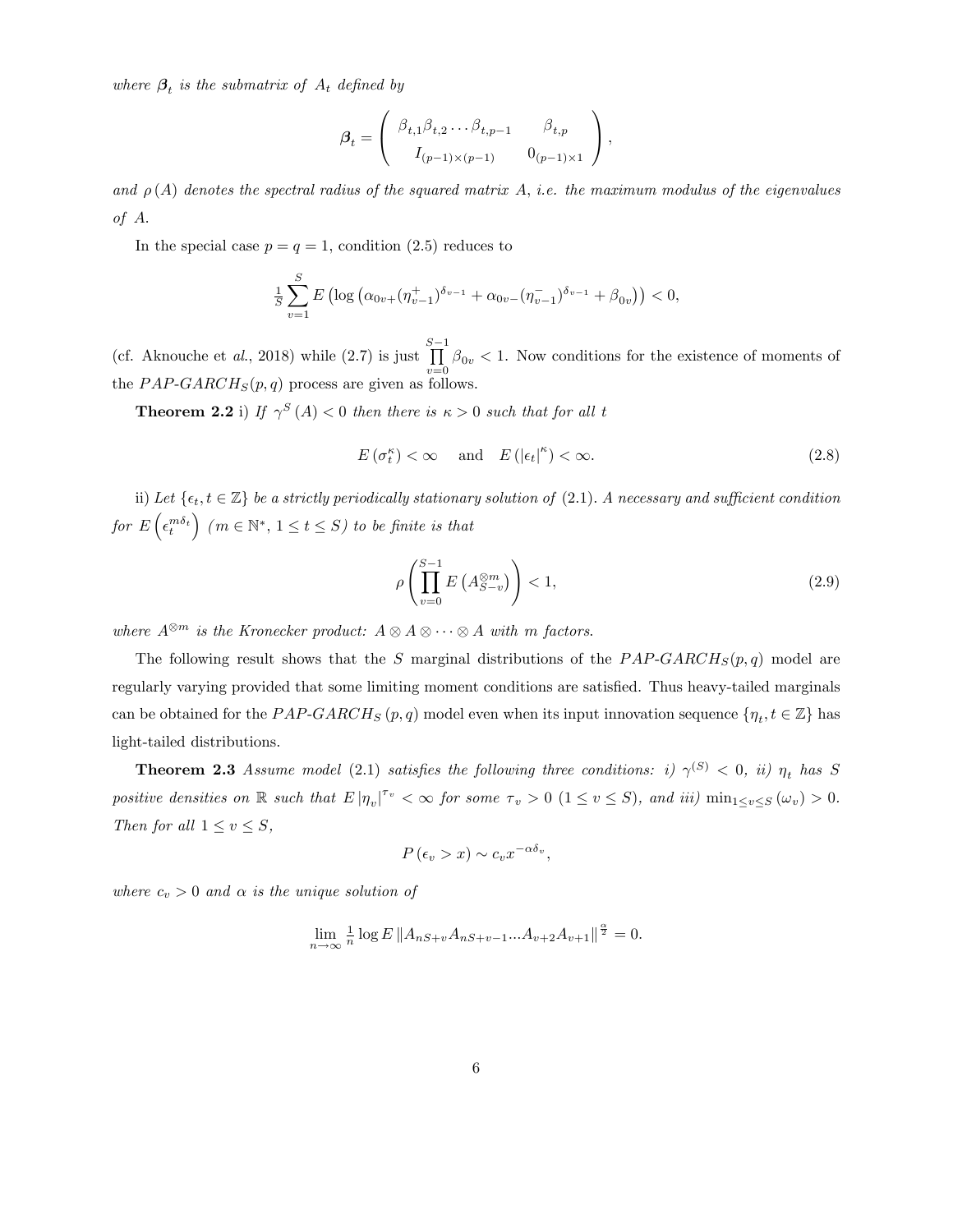### 3. Bayesian Griddy-Gibbs estimation

#### 3.1. Gibbs sampler: prior and posterior analysis

Let  $\epsilon^T = (\epsilon_1, \ldots, \epsilon_T)'$  be a series generated from the PAP-GARCH<sub>S</sub>  $(p, q)$  model (2.1) with sample-size  $T = NS \ (N \ge 1)$ . We first need to specify the distribution of the  $ipd_S$  innovation  $\{\eta_t, t \in \mathbb{Z}\}$ . Consider the following three cases:

Case i) The pure Gaussian case:  $\eta_1, ..., \eta_s$  are normally distributed with mean zero and unit variance  $(\eta_v \sim N(0, 1)),$  i.e.

$$
f(\eta_v) = \frac{1}{\sqrt{2\pi}} e^{-\frac{1}{2}\eta_v^2}
$$
  $(1 \le v \le S).$ 

Case ii) The pure Student case:  $\eta_1, ..., \eta_S$  are (standardized) Student distributed with degrees of freedom  $\tau_1, ..., \tau_S > 2$ , respectively  $\left(\frac{\tau_v}{\tau_v - 2}\eta_v \sim t_{(\tau_v)}\right)$ , i.e.

$$
f(\eta_v) = \frac{1}{\sqrt{\pi(\tau_v - 2)}} \frac{\Gamma(\frac{\tau_v + 1}{2})}{\Gamma(\frac{\tau_v}{2})} \left(1 + \frac{\eta_v^2}{(\tau_v - 2)}\right)^{-\frac{\tau_v + 1}{2}} \qquad (1 \le v \le S).
$$

Case iii) The mixed Gaussian-Student case: it is assumed that for certain seasons  $\{v_1, ..., v_k\} \subset \{1, ..., S\}$  $(1 \le k \le S - 1)$  the innovations  $\eta_{v_1},...,\eta_{v_k}$  are normally distributed with mean zero and unit variance. For the remaining seasons  $\{v_{k+1},...,v_S\}$ ,  $\eta_{v_j}$  has a standardized Student distribution with degree of freedom  $\tau_{v_j} > 2$  (j = k + 1, ..., S). Of course, Case i) and Case ii) are particular instances of Case iii) and they correspond to  $k = S$  and  $k = 0$  respectively.

Observe that the innovation  $\{\eta_t, t \in \mathbb{Z}\}$  is *iid* in the first case and is  $ipd_S$  in the second and third cases. The choice of k and  $\{v_1, ..., v_k\}$  is motivated by practical considerations such as the empirical Kurtosis of each season, the shapes of the seasonal empirical distributions, etc. Effective model selection measures such as the DIC may allow to select the best model. From now on the formal description of the method is shown for the general Case iii).

Assuming the power  $\delta_v$  ( $1 \leq v \leq S$ ) and  $\tau_{v_j}$  ( $k+1 \leq j \leq S$ ) unknown, the parameter vector to be estimated is denoted by  $\theta = (\tau', \theta'_1, \cdots, \theta'_S)' \in (0, \infty)^{r^*}$  where  $r^* = (p + 2q + 2)S + (S - k)$ ,  $\tau' \;=\; \big(\tau_{v_{k+1}},...,\tau_{v_S}\big)',\; \theta_v' \;=\; \big(\omega_v,\alpha_{v+}',\alpha_{v-}',\beta_v',\delta_v\big)' \;\in\; (0,\infty)^{(p+2q+2)},\;\alpha_{v+} \;=\; (\alpha_{v1+},...,\alpha_{vq+})',\;\alpha_{v-} \;=\; \alpha_{v1+},...,\alpha_{vq+},\delta_v$  $(\alpha_{v1-}, ..., \alpha_{vq-})'$  and  $\beta_v = (\beta_{v1}, ..., \beta_{vp})'$   $(1 \le v \le S)$ .

Adopting the Bayesian approach, the parameter vector  $\theta$  is viewed as random with a prior distribution  $f(\theta)$ . The goal is thus to make inference about the posterior distribution  $f(\theta/\epsilon^T)$  which satisfies the following proportionality

$$
f(\theta/\epsilon^T) \propto f(\theta)f(\epsilon^T/\theta),\tag{3.1}
$$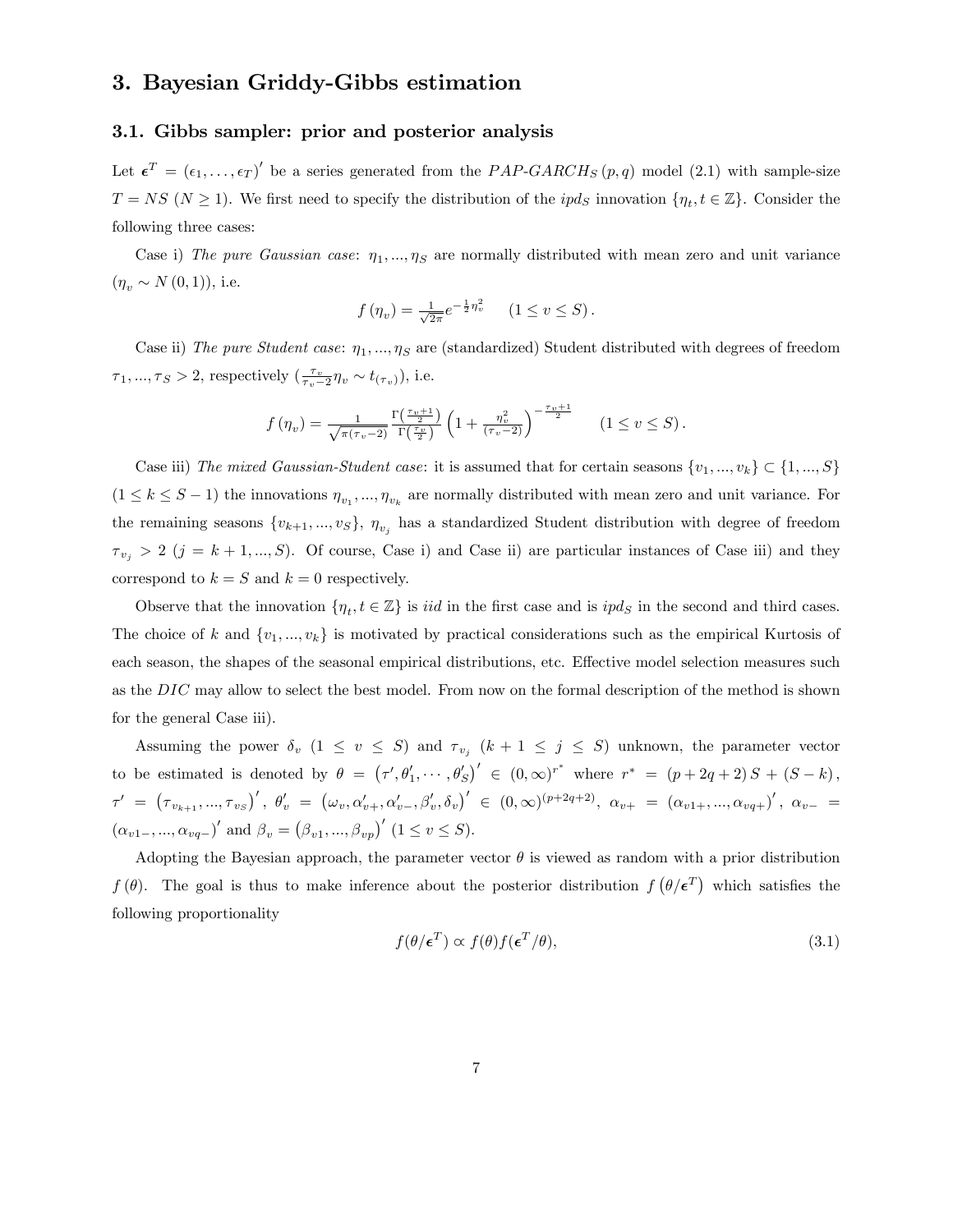where  $f(\boldsymbol{\epsilon}^T/\theta)$  is the likelihood function given by

$$
f(\boldsymbol{\epsilon}^T/\theta) = \prod_{t=1}^T f(\epsilon_t/\boldsymbol{\epsilon}^{t-1}, \theta) = \prod_{n=0}^{N-1} \prod_{v=1}^S l_{v+nS}(\theta)
$$
(3.2a)

$$
l_{v+nS}(\theta) = \begin{cases} \frac{1}{\sigma_{v+nS}(\theta)} e^{-\frac{1}{\sigma_{v+nS}(\theta)}} & \text{if } v \in \{v_1, \dots, v_k\}, 0 \le k \le S\\ \frac{1}{\sigma_{v+nS}(\theta)\sqrt{(\tau_v-2)}} \frac{\Gamma(\frac{\tau_v+1}{2})}{\Gamma(\frac{\tau_v}{2})} \left(1 + \frac{\epsilon_{v+nS}^2}{(\tau_v-2)\sigma_{v+nS}^2(\theta)}\right)^{-\frac{\tau_v+1}{2}} & \text{if } v \in \{v_{k+1}, \dots, v_S\} \end{cases}
$$
(3.2b)

$$
\sigma_{v+nS}(\theta) = \left(\omega_v + \sum_{i=1}^q \alpha_{vi+} (\epsilon_{Sn+v-i}^+)^{\delta_{v-i}} + \alpha_{vi-} (\epsilon_{Sn+v-i}^-)^{\delta_{v-i}} + \sum_{j=1}^p \beta_{vj} \sigma_{Sn+v-j}^{\delta_{v-j}}(\theta)\right)^{\frac{1}{\delta_v}}.
$$
 (3.2*c*)

Because of the periodic structure of the  $PAP\text{-}GARCH_S(p,q)$  model, it is natural to assume that the parameters  $\theta_1, \dots, \theta_S$  are independent of each other. The joint posterior distribution  $f(\theta/\epsilon^T)$  can then be estimated using the Gibbs sampler provided we can draw samples from any of the  $r^*$  conditional posterior distributions:  $f(\tau_{v_j}/\theta_{-\{\tau_{v_j}\}}, \epsilon^T)$   $(k+1 \leq j \leq S)$ ,  $f(\delta_v/\theta_{-\{\delta_v\}}, \epsilon^T)$ ,  $f(\omega_v/\theta_{-\{\omega_v\}}, \epsilon^T)$ ,  $f(\alpha_{vi+}/\theta_{-\{\alpha_{vi+}\}}, \epsilon^T)$ ,  $f(\alpha_{vi-}/\theta_{-\{\alpha_{vi-}\}}, \epsilon^T)$   $(i = 1, ..., q)$  and  $f(\beta_{vj}/\theta_{-\{\beta_{vj}\}}, \epsilon^T)$   $(j = 1, ..., p)$   $(1 \le v \le S)$ , where  $x_{-\{\theta_j\}}$  denotes the vector obtained from x after removing the parameter component  $\theta_i$ .

To get the latter conditional posterior distributions, prior distributions of the parameter components are to be determined. In general, the choice of conjugate priors is appealing as it simplifies the analysis. However, since the volatility  $\sigma_t(\theta)$  is a nonlinear function of  $\theta$  with a feedback mechanism, it is difficult to Önd conjugate priors for this model and the conditional posterior distributions would be of complicated expressions that are difficult to sample directly (see e.g. Bauwens and Lubrano, 1998; Xia et  $al$ , 2017). This is why noninformative priors are used. They are given for all  $1 \le v \le S$  and  $k + 1 \le j \le S$  as follows

$$
\omega_v \sim U_{(0,A)}, \alpha_{v+} \sim U_{(0,A)^q}, \alpha_{v-} \sim U_{(0,A)^q},
$$
  
\n $\beta_v \sim U_{(0,A)^p}, \delta_v \sim U_{(a,A)}, \tau_{v_j} \sim U_{(2,A)},$ 

where  $U_D$  denotes the uniform distribution on the set D, A is a fairly large positive number and  $a < A$ is a quite small positive number. To simplify the computation we reparametrize the standardized Student distribution with  $\psi_{v_j} = \frac{1}{\tau_{v_j}}$ . The prior distribution for  $\psi_v$  is then

$$
\psi_{v_j} \sim U_{(\frac{1}{A},0.2)}, \ (1 \le v \le S).
$$

Based on the above priors, the conditional posterior distributions of  $\psi_{v_j}$ ,  $\delta_v$ ,  $\omega_v$ ,  $\alpha_{v+}$ ,  $\alpha_{v-}$  and  $\beta_v$  can easily be derived from (3:1), except for a scale factor. For example, the kernel of the conditional posterior of  $\delta_v$  is written as follows

$$
f(\delta_v/\theta_{-\{\delta_v\}}, \epsilon^T) \propto \prod_{n=0}^{N-1} \prod_{v=1}^S l_{v+nS}(\theta), \quad 1 \le v \le S,
$$
\n(3.3)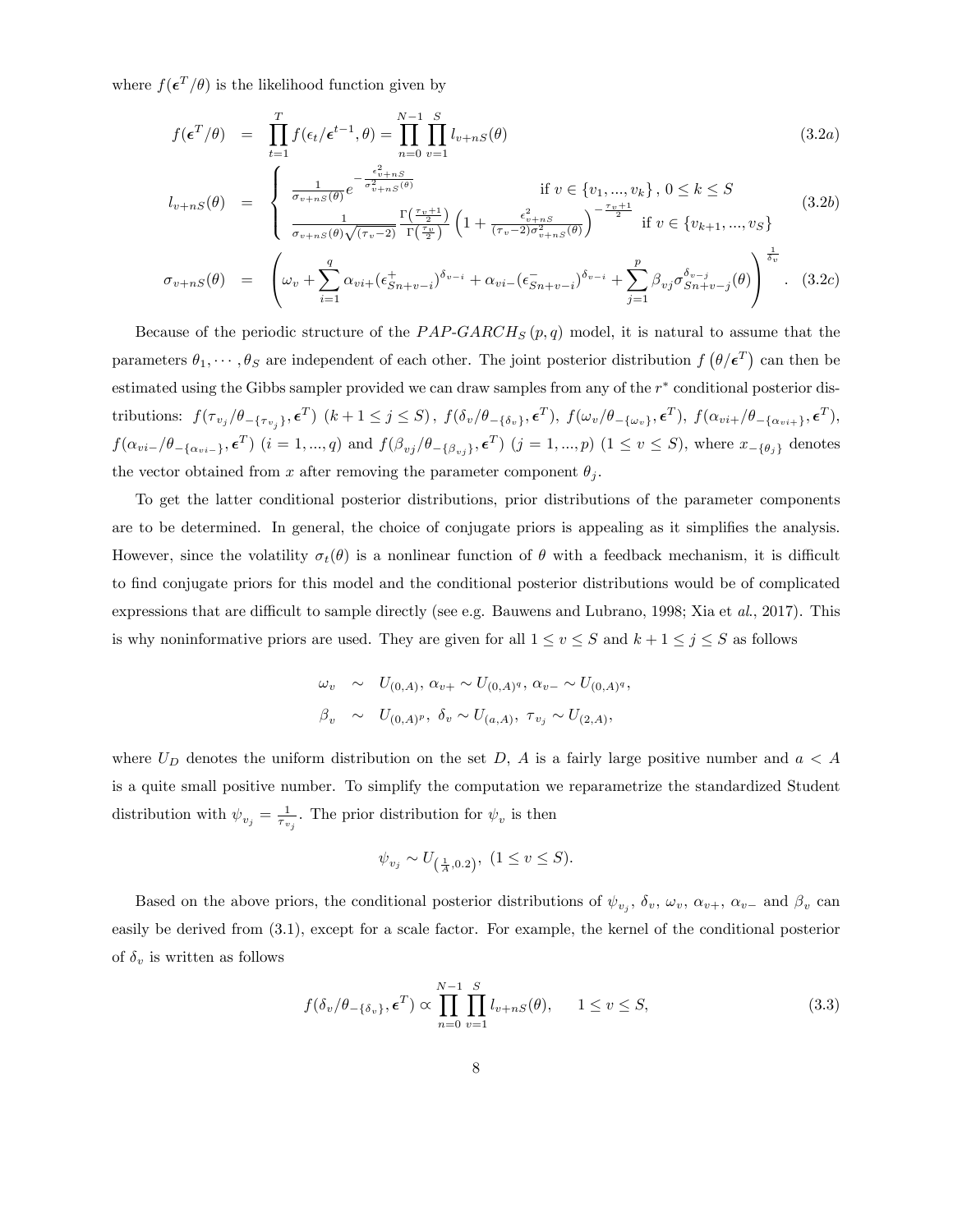where  $l_{v+nS}(\theta)$  is given by (3.2b)-(3.2c). The kernels of the remaining distributions  $f(\psi_{v_j}/\theta_{-\{\tau_{v_j}\}}, \epsilon^T)$ ,  $(k+1)$  $1 \leq j \leq S$ ),  $f(\omega_v/\epsilon^T, \theta_{-\{\omega_v\}}), f(\alpha_{vi+}/\epsilon^T, \theta_{-\{\alpha_{vi+}\}}), f(\alpha_{vi-}/\epsilon^T, \theta_{-\{\alpha_{vi-}\}})$   $(i = 1, ..., q)$  and  $f(\beta_{vj}/\epsilon^T, \theta_{-\{\beta_{vj}\}})$  $(1 \le v \le S)$  are obtained as in (3.3). However, the parameters  $\omega_v$ ,  $\alpha_{v+}$ ,  $\alpha_{v-}$  and  $\beta_v$  are restricted to lie in the periodic stationarity domain described by  $(2.5)$ .

#### 3.2. Griddy-Gibbs estimate

Once determining the kernel of  $f(\theta_j/\epsilon^T, \theta_{-\{\theta_j\}})$   $(j = 1, ..., r^*)$ , we may use some indirect sampling algorithms to draw each component of  $\theta$ . We chose the Griddy-Gibbs sampler (Ritter and Tanner, 1992) whose implementation seems simple in our context. We illustrate its principle on the power parameter  $\delta_v$  $(1 \le v \le S)$ . The same scheme may be done for the remaining parameters  $\psi_{v_j} = \frac{1}{\tau_{v_j}}$   $(k+1 \le j \le S)$  and  $(\omega_v, \alpha'_{v+}, \alpha'_{v-}, \beta'_v)'$   $(1 \le v \le S).$ 

#### Griddy scheme

- 1) Select a grid of g points  $\delta_{v1} \leq \delta_{v2} \leq ... \leq \delta_{vg}$  from a given interval  $[\delta_{v1}, \delta_{vg}]$ ; then evaluate the conditional posterior  $f(\delta_v/\theta_{-\{\delta_v\}}, \epsilon^T)$  at each one of these points, giving  $f_{vs} = f(\delta_{vs}/\epsilon^T, \theta_{-\{\delta_v\}})$ ,  $(1 \leq s \leq g).$
- 2) From the values  $f_{v1}, f_{v2},..., f_{vg}$ , build the discrete distribution  $p_v(.)$  defined at  $\delta_{vs}$   $(1 \leq s \leq g)$  by  $p(\delta_{vs})\ =\ \frac{f_{vs}}{\sum\limits_{j=1}^g f_{vj}}$ . This may be seen as an approximation to the inverse cumulative distribution of  $f(\delta_v/\theta_{-\{\delta_v\}}, \boldsymbol{\epsilon}^T).$
- 3) Generate a number from the uniform distribution on  $(0, 1)$  and transform it using the discrete distribution  $p(.)$  obtained in 2) to get a random draw for  $\delta_v$ .

The following algorithm summarizes the Griddy-Gibbs sampler for drawing from the conditional posterior distribution  $f(\theta/\epsilon^T)$ . For  $l = 0, 1, ..., L$ , let  $\theta^{(l)}$  be the Griddy-Gibbs draw of  $\theta$  at the *l*-th Gibbs iteration.

Algorithm 3.1 (Griddy Gibbs sampler for the  $PAP\text{-}GARCH_S(p,q)$  model)

**Step 0** Specify starting values  $\psi_{v_j}^{(0)}$ ,  $\theta_v^{(0)} = (\omega_v^{(0)}, \alpha_{v+}^{(0)}, \alpha_{v-}^{(0)}, \beta_v^{(0)}, \delta_v^{(0)})'$   $(k+1 \le j \le S, 1 \le v \le S)$ . **Step 1** Repeat for  $l = 0, 1, ..., L - 1$ .

- - a) For  $1 \le v \le S$ , sample  $\delta_v$  from  $f(\delta_v/\theta_{-\{\delta_v\}}, \epsilon^T)$  using the following Griddy scheme:
		- **a1)** Select a grid  $\delta_{v1}^{(l+1)} \leq \delta_{v2}^{(l+1)} \leq ... \leq \delta_{vg}^{(l+1)}$ . **a2)** For  $1 \leq s \leq g$  calculate  $f_{vs}^{(l+1)} = f(\delta_{vs}^{(l+1)}/\epsilon^T, \theta_{-\{\delta_{v}^{(l)}\}}^{(l)})$  from (3.3) and define the inverse distribution  $p\left(\delta_{vs}^{(l+1)}\right) = \frac{f_{vs}^{(l+1)}}{\sum_{s=1}^{q} f_{vs}^{(l)}}$  $\sum_{j=1}^{g} f_{vj}^{(l+1)}$  $, 1 \leq s \leq g.$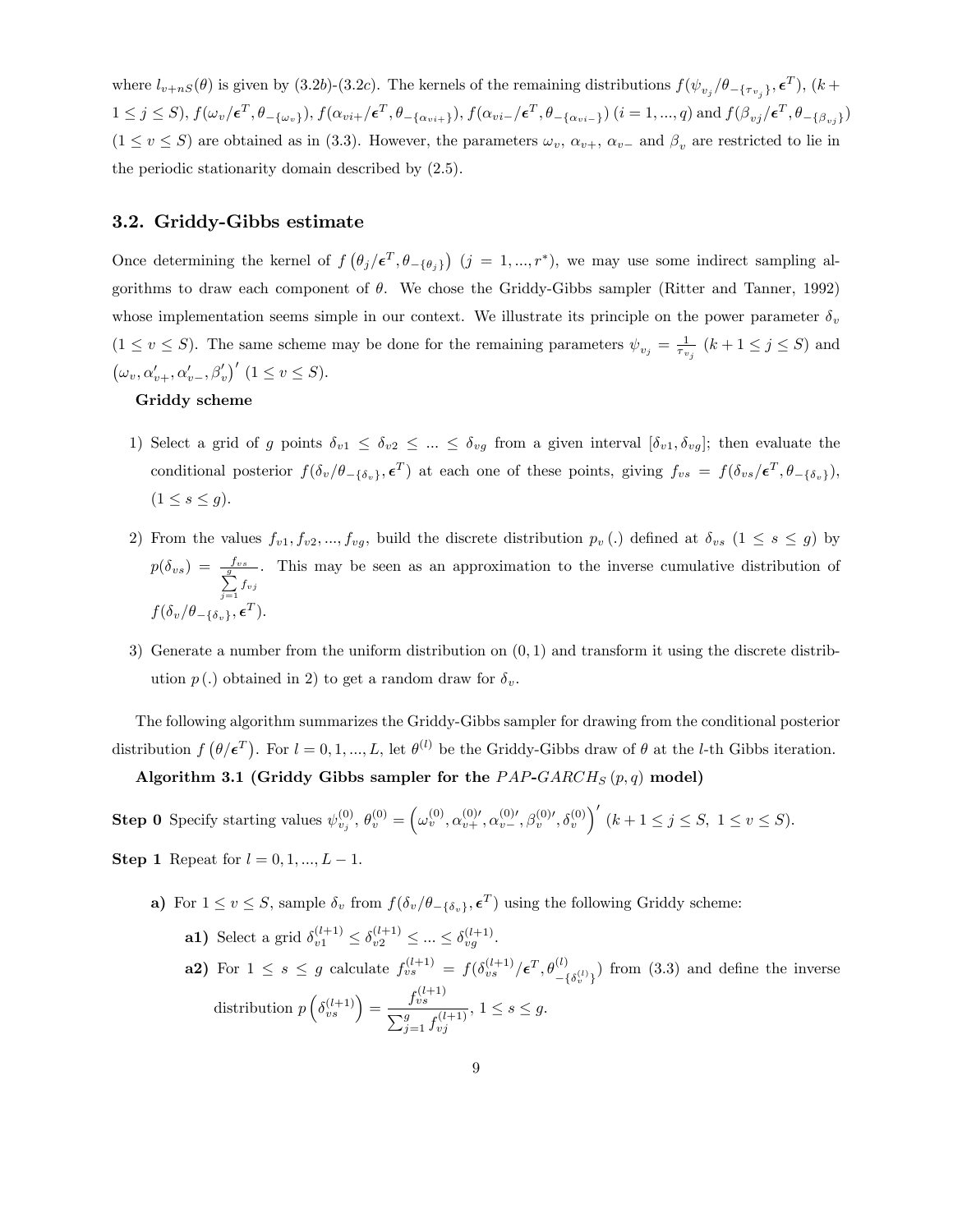- a3) Generate a number  $u$  from the uniform  $(0,1)$  distribution and transform it using the inverse distribution  $p(.)$  to get  $\delta_v^{(l+1)}$ .
- b) Using a Griddy step similarly to a), sample from  $f(\omega_v/\epsilon^T, \theta_{-\{\omega_v^{(l)}\}}^{(l)})$  to get  $\omega_v^{(l+1)}$ .
- c) Using a Griddy step similarly to a), sample from  $f(\alpha_{vi+}/\epsilon^T, \theta_{-\{\alpha_{vi+}^{(l)}\}}^{(l)})$  to get  $\alpha_{vi+}^{(l+1)}$ ,  $1 \le i \le q$ .
- **d)** Using a Griddy step similarly to a), sample from  $f(\alpha_{vi} = / \epsilon^T, \theta_{-\{\alpha_{vi}^{(l)}\}}^{(l)})$  to get  $\alpha_{vi}^{(l+1)}$ ,  $1 \le i \le q$ .
- (e) Using a Griddy step similarly to a), sample from  $f(\beta_{vj}/\epsilon^T, \theta_{-\{\beta_{vj}^{(l)}\}}^{(l)})$  to get  $\beta_{vj}^{(l+1)}$ ,  $1 \le j \le p$ .
- f) Using a Griddy step similarly to a), sample from  $f(\psi_{v_j}/\epsilon^T, \theta_{-\{\psi_{v_j}^{(l)}\}}^{(l)})$  to get  $\psi_{v_j}^{(l+1)}, k+1 \le j \le S$ .

**Step 3** Return  $\theta^{(l)}$ ,  $l = 1, ..., L$ .

The Griddy-Gibbs estimate  $\hat{\theta}_G$  of  $\theta$  is obtained by averaging the posterior draws of  $\theta$  giving

$$
\widehat{\theta}_G = \frac{1}{L} \sum_{l=1}^L \theta^{(l)}.
$$
\n(3.4)

It is important to note that the efficiency of the Griddy scheme is very sensitive to the choice of the grid  $\{\delta_{v1},...,\delta_{vg}\}.$  We follow here a similar choice by Tsay (2010) which, at the *l*-th Gibbs iteration, consists in taking the range of  $\delta_v$  to be  $\left[\delta_{vl}^1, \delta_{vl}^2\right]$  where

$$
\delta_{vl}^{1} = 0.6 \max(\delta_{v}^{(0)}, \delta_{v}^{(l-1)}), \quad \delta_{vl}^{2} = 1.4 \min(\delta_{v}^{(0)}, \delta_{v}^{(l-1)}), \tag{3.5}
$$

 $\delta_v^{(l-1)}$  and  $\delta_v^{(0)}$  being, respectively, the estimate of  $\delta_v$  at the  $(l-1)$ -th Gibbs iteration and the initial value. Even if this choice may greatly depend on the initial parameter draws, it gives, however, quite satisfactory results that are not case-sensitive as indicated by the used MCMC diagnostic tools (cf. Section 3.2 below). On the other hand, it is well-known that the Griddy algorithm could be enhanced by considering a trapezoidal integration or the Simpson rule (Bauwens and Lubrano, 1998; Bauwens et al., 2013). However, in our context, the use of the griddy Step a2) in Algorithm 3.1 and the variable grid (3:5) seems suitable, from which fairly good estimates can be obtained (cf. Section 4) without using too sophistical computational devices that could render the computation infeasible.

#### 3.3. MCMC Diagnostic tools

In order to assess the convergence of the BGG algorithm, some MCMC diagnostic tools such as the autocorrelation of posterior draws, the Relative Numerical Inefficiency  $(RNI,$  Geweke, 1989) and the Numerical Standard Error (NSE, Geweke, 1989) are considered. The  $RNI$  gives a broad indication on the inefficiency due to the serial correlation of the BGG draws. It is a complementary tool to the autocorrelations of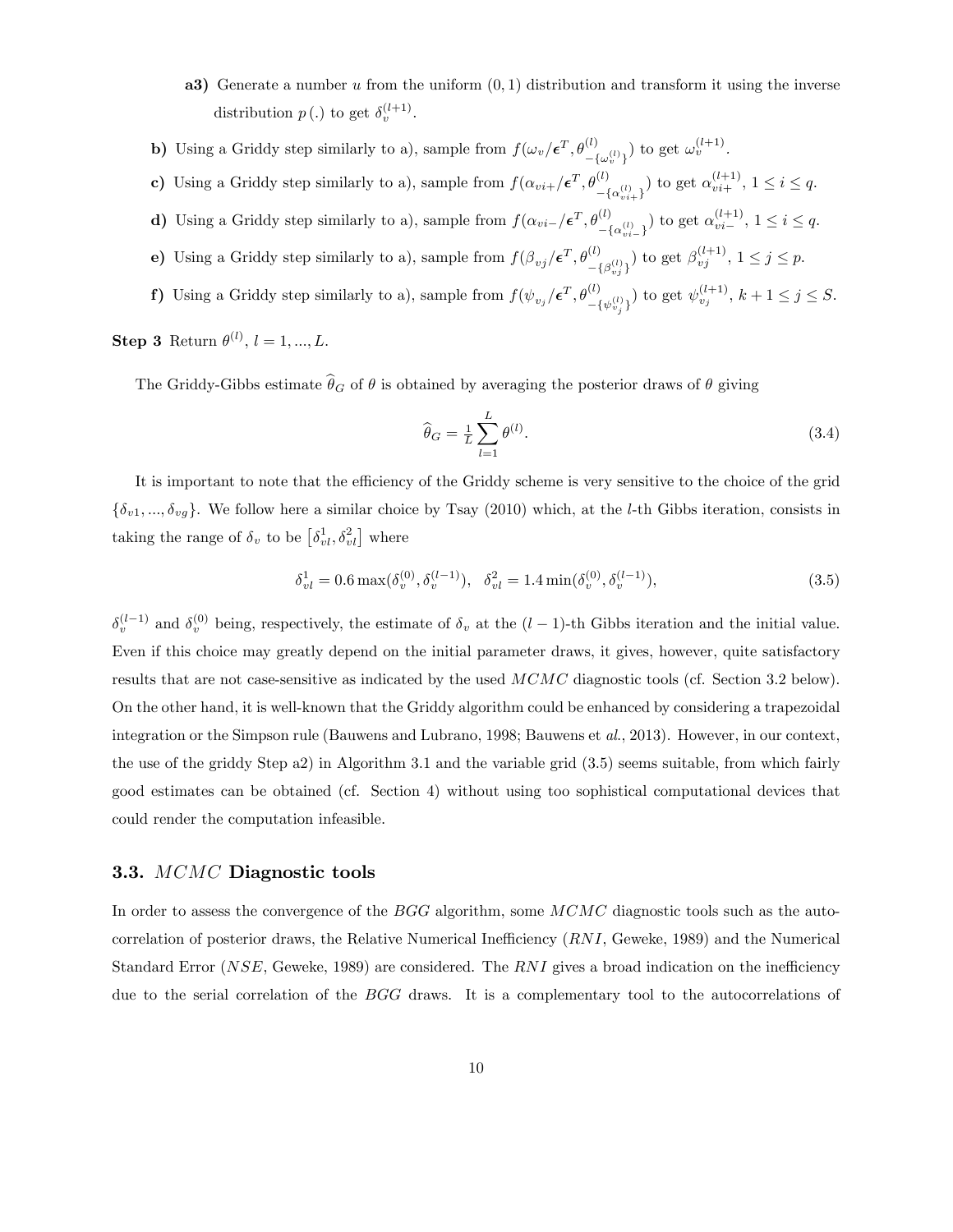parameter draws and indicates how the posterior draws mixe well. It is given by

$$
RNI = 1 + 2\sum_{h=1}^{B} K\left(\frac{h}{B}\right)\widehat{\rho}_h,
$$

where  $B = 500$  is the bandwidth,  $K(.)$  is the Parzen kernel (e.g. Kim et al., 1998) and  $\hat{\rho}_h$  the sample autocorrelation for the lag h of the BGG parameter draws.

The NSE is the square-root of the estimated asymptotic variance of the MCMC estimator. It is given by

$$
NSE = \sqrt{\frac{1}{L} \left( \widehat{\gamma}_0 + 2 \sum_{h=1}^{B} K\left(\frac{h}{B}\right) \widehat{\gamma}_h \right)},
$$

where  $\hat{\gamma}_h$  is the sample autocovariance at lag h of the BGG parameter draws.

#### 3.4. Model selection via the Deviance Information Criterion

Selecting the best  $PAP-GARCH<sub>S</sub>(p, q)$  model among several other candidates, which includes order and period selection, is carried out using the DIC (Spiegelhalter et al., 2002). This criterion which may be seen as a Bayesian generalization of the AIC (Akaike Information Criterion) is easily obtained from MCMC draws, needing no extra-calculations. In the context of the  $PAP\text{-}GARCH<sub>S</sub>(p,q)$ ,  $DIC := DIC(p,q,S)$  is defined to be

$$
DIC = -4E_{\theta/\epsilon^T} \left( \log \left( f \left( \epsilon^T / \theta \right) \right) \right) + 2 \log \left( f \left( \epsilon^T / \overline{\theta} \right) \right),
$$

where  $f(\epsilon^T/\theta)$  is the likelihood given by (3.2) and  $\bar{\theta} = E(\theta/\epsilon^T)$  is the posterior mean of  $\theta$ . From the Griddy-Gibbs draws, the expectation  $E_{\theta/\epsilon^T}(\log (f (\epsilon^T/\theta)))$  can be estimated by averaging the conditional log-likelihood, log  $f(\epsilon^T/\theta)$ , over the posterior draws of  $\theta$ . Moreover, the joint posterior mean estimate of  $\bar{\theta}$ can be approximated by the mean of the posterior draws of  $(\theta^{(l)})_{1 \leq l \leq L}$ .

#### 3.5. Bayesian forecasting

Now we show how to get in-sample and out-of-sample predictions of the volatility and the Value at Risk  $(VaR)$  in PAP-GARCH<sub>S</sub> (p, q) model using a simulation-based approach (see e.g. Chen and So, 2006; Hoogerheide and van Dijk, 2010; Xia et al., 2017 among others). Once generating the posterior draws  $\theta^{(l)}$  $(l = 1, ..., L)$  from Algorithm 3.1, we can use them to readily generate in-sample volatilities  $(\sigma_t^{2(l)}, t = 1, ..., T)$ according to (3.2c) while replacing  $\theta$  by  $\theta^{(l)}$ , i.e.

$$
\sigma_{nS+v}^{2(l)} = \sigma_{nS+v}^{2} \left( \theta^{(l)} \right), \quad l = 1, ..., L,
$$
\n
$$
= \left( \omega_{v}^{(l)} + \sum_{i=1}^{q} \alpha_{vi+}^{(l)} (\epsilon_{Sn+v-i}^{+})^{\delta_{v-i}^{(l)}} + \alpha_{vi-}^{(l)} (\epsilon_{Sn+v-i}^{-})^{\delta_{v-i}^{(l)}} + \sum_{j=1}^{p} \beta_{vj}^{(l)} \sigma_{Sn+v-j}^{\delta_{v-j}^{(l)}} (\theta^{(l)}) \right)^{\frac{2}{\delta_{v}}}.
$$
\n(3.6)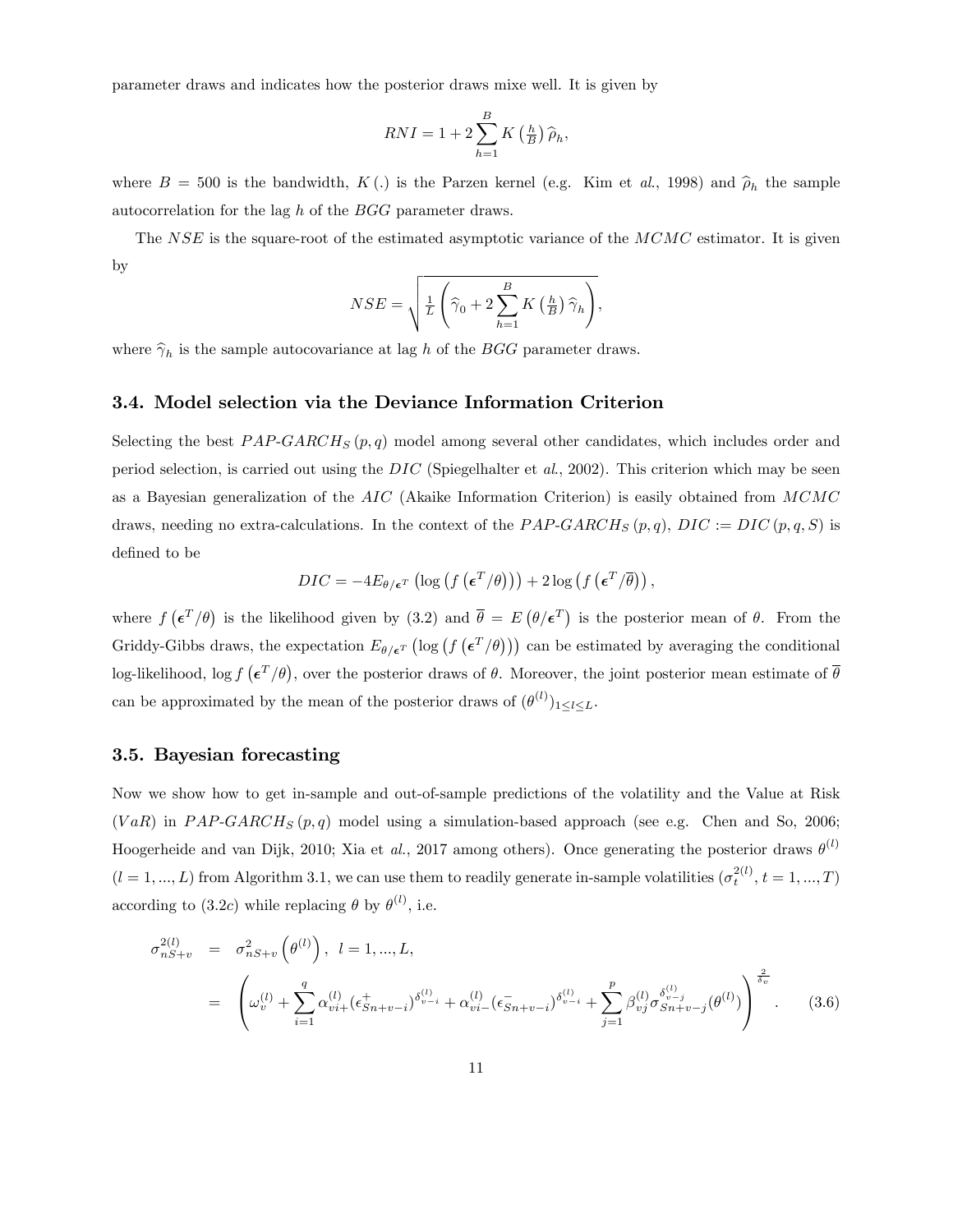Thus  $\left(\sigma_t^{2(l)}\right)$  $\frac{1}{2} \leq l \leq L$ may be seen as a posterior  $MCMC$  sample from  $f(\sigma_t^2/\epsilon^T)$ , so a Bayesian in-sample estimate of  $\sigma_t^2$  is given by

$$
\hat{\sigma}_t^2 = \frac{1}{L} \sum_{l=1}^L \sigma_t^{2(l)}, \ t = 1, ..., T.
$$
\n(3.7)

To forecast future volatilities  $\sigma_{T+h}^2$   $(h = 1, 2, ...)$  we use a sequential method on h as follows:

i) For  $h = 1$ , since  $\sigma_{T+1}^2$  depends on  $\epsilon_T, \epsilon_{T-1}, ...$  which are available in the sample, we can easily compute  $\sigma_{T+1}^{2(l)}$  ( $1 \leq l \leq L$ ) from (3.6). This may be seen as a posterior sample from the predictive distribution  $f\left(\sigma_{T+1}^2/\epsilon^T\right)$ . Therefore, the volatility forecast  $\hat{\sigma}_{T+1}^2$  is given as in (3.7) by  $\hat{\sigma}_{T+1}^2 = \frac{1}{L} \sum_{l=1}^{L}$  $_{l=1}$  $\sigma_{T+1}^{2(l)}$ . Then,  $\epsilon_{T-}^{(l)}$  $T+1$  $(1 \leq l \leq L)$  can be generated from  $f\left(\epsilon_{T+1}/\epsilon^T,\theta^{(l)}\right)$  using  $(3.2a)$  and the one-step ahead predicted return is given by  $\widehat{\epsilon}_{T+1} = \frac{1}{L} \sum_{l=1}^{L} \epsilon_{T+1}^{(l)}$ .  $_{l=1}$ 

ii) For  $h = 2$ , with  $\epsilon_{T+1}^{(l)}$  available, we can generate  $\sigma_{T+2}^{2(l)}$   $(1 \le l \le L)$  using (3.6). Then  $\epsilon_{T+2}^{(l)}$   $(1 \le l \le L)$ can be generated from  $f\left(\epsilon_{T+2}/\epsilon^{T+1}, \theta^{(l)}\right)$  using again (3.2a). This may be utilized to sample  $\sigma_{T+3}^{2(l)}$  (1  $\leq$  $l \leq L$ ) in the following step.

iii) For  $h \geq 3$  we can sequentially repeat the above steps i) and ii).

As a by-product of the above volatility prediction scheme, forecasting the  $VaR$  is useful for evaluating risk market (e.g. Francq and Zakoïan, 2010). Under the  $PAP\text{-}GARCH_S (p, q)$  model, the one-step  $VaR_{T+1}$  at the significance level  $\phi$  is the quantile of  $\epsilon_{T+1}$  (to within a sign "-") at level  $\phi$ , i.e.,  $\phi = P(\epsilon_{T+1} \le -VaR_{T+1})$ . More explicitly, it is given by

$$
VaR_{T+1} = -F_{T+1}^{-1}(\phi) \sqrt{\sigma_{T+1}^{2}(\theta)},
$$

where  $F_{T+1}^{-1}(.)$  is the inverse of the probability cumulative function of  $\eta_{T+1}$  and is S-periodic over time due to the periodic stationarity of the innovation  $\{\eta_t, t \in \mathbb{Z}\}$ . The *l*-th draw of  $VaR$  is then given by  $VaR_{T+1}^{(l)} = -F_{T+1}^{-1}(\phi)$ <sup>1</sup>  $\sigma_{T+1}^2(\theta^{(l)})$   $(1 \leq l \leq L)$  and is readily obtained from the volatility forecast sample  $\left(\sigma_{T+1}^2\left(\theta^{(l)}\right)\right)$  $1 \leq l \leq L$ . Hence, the estimated one-period ahead  $VaR$  for the time  $T+1$  is given by

$$
\widehat{VaR}_{T+1} = \frac{1}{L} \sum_{l=1}^{L} VaR_{T+1}^{(l)}.
$$

More generally, the h-step  $VaR_{T+h}$   $(h \ge 1)$  is defined to be the  $\phi$ -quantile of  $\epsilon_{T+1} + ... + \epsilon_{T+h}$ , i.e. a solution of the equation

$$
\phi = P\left(\epsilon_{T+1} + \ldots + \epsilon_{T+h} \leq -VaR_{T+h}\right).
$$

Evaluating the h-step ahead  $VaR_{T+h}$  then requires the estimation of the  $\phi$ -quantile of  $\epsilon_{T+1} + ... + \epsilon_{T+h}$ which may be easily obtained from the  $MCMC$  sample  $\left(\epsilon_{T+1}^{(l)} + ... + \epsilon_{T-1}^{(l)}\right)$  $\binom{l}{T+h}$  $1 \leq l \leq M$ given as above.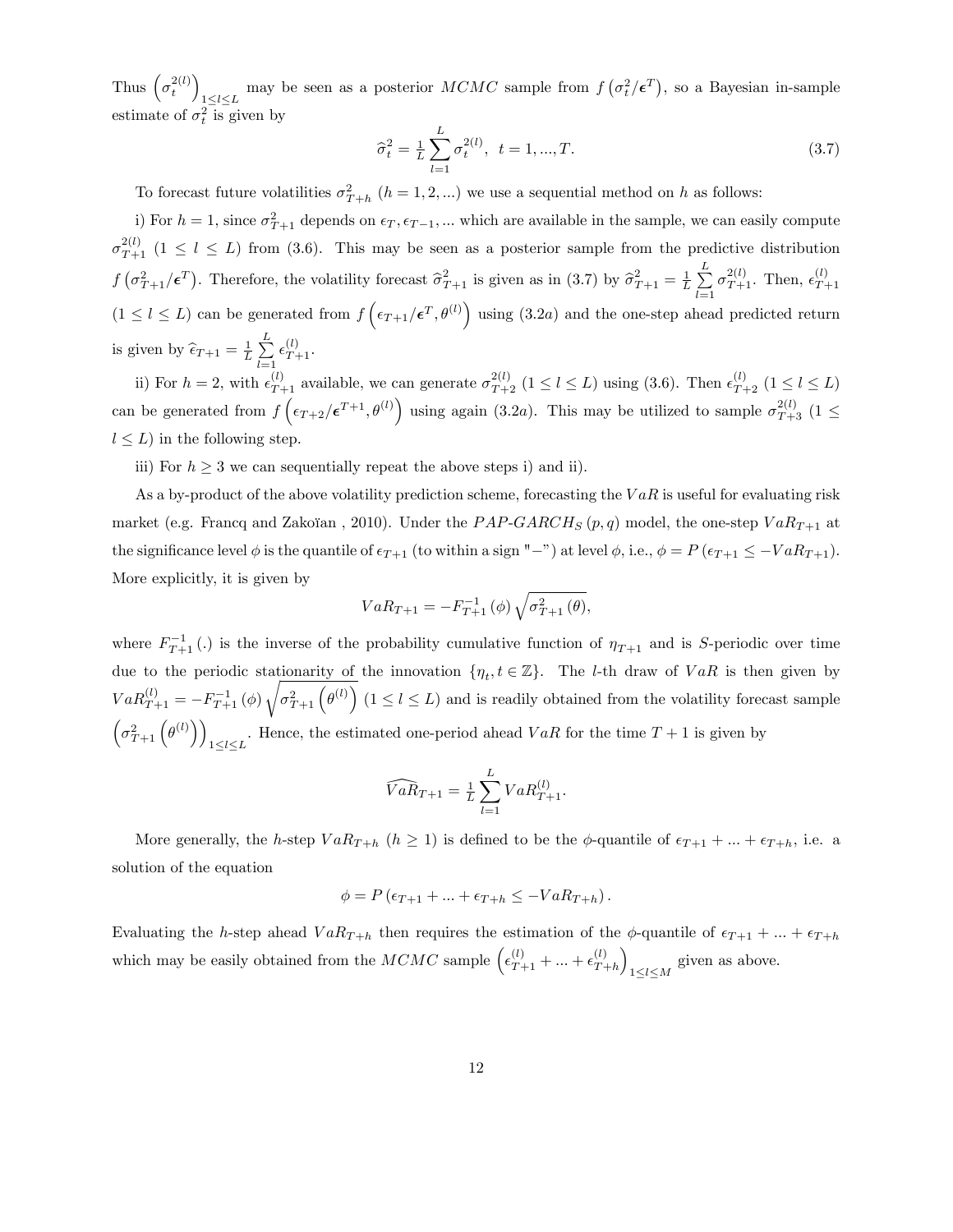## 4. Simulation study

This Section examines the finite-sample performance of the Griddy-Gibbs estimate,  $\hat{\theta}_G$ , through simulated series generated from the 5-periodic  $PAP-GARCH_5(1,1)$  model (2.1). The choice of  $S=5$  is motivated by computational as well as practical considerations. Two cases are considered for the distribution of the innovation. The first one (cf. Table 4.1) is the standard Gaussian Case i) in which the innovation sequence is iid with  $\eta_v \sim N(0, 1)$ ,  $(1 \le v \le S)$ . The second one (cf. Table 4.2) corresponds to the standardized Student Case ii) for which the innovation is  $ipd_S$  with  $\eta_v \sim t \left(\frac{1}{\psi_v}\right)$ (1  $\leq v \leq S$ ). The parameter  $\theta$  is fixed for each instance so that to be in accordance with empirical evidence while satisfying the stability conditions for the model (cf. Table 4.1, Table 4.2). In particular, the models considered are characterized by high persistence while satisfying the strict periodic stationarity condition (2:5). Moreover, at each season, the  $\alpha_{v+}$  is significantly different from  $\alpha_{v-}$ , so asymmetry of the models is ensured. In addition, different power values across seasons are allowed.

For each instance, we consider  $Rep = 1000$  replications of  $PAP-GARCH<sub>5</sub>(1,1)$  series with a sample size  $T = 1000$ , for which we calculate the Griddy Gibbs estimate  $\hat{\theta}_G$ . In evaluating  $\hat{\theta}_G$ , we use  $L = 1000$  Gibbs iterations from which we discard the first 400 iterations. The initial parameter draw  $\theta^{(0)}$  is taken to be the true value of  $\theta$ . In the Griddy Gibbs iteration, the range of the grid is taken as in (3.5) and each component of  $\theta$  is generated using  $g = 300$  grid points.

Mean of estimates  $\widehat{\theta}_G$  and their standard deviations (Std) over the 1000 replications for both the Gaussian and Student cases are reported in Table 4.1 and Table 4.2 respectively.

| Season $v$     |      | $\omega_{v}$ | $\alpha_{v+}$ | $\alpha_{v}$ | $\beta_v$ | $\delta_{v}$ |
|----------------|------|--------------|---------------|--------------|-----------|--------------|
|                | True | 0.2          | 0.25          | 0.35         | 0.4       | 1.3          |
| $\mathbf{1}$   | Mean | 0.2120       | 0.2786        | 0.3827       | 0.4108    | 1.3071       |
|                | Std  | 0.0501       | 0.0815        | 0.1062       | 0.1155    | 0.2894       |
|                | True | 0.1          | 0.15          | 0.3          | 0.2       | 1.2          |
| $\overline{2}$ | Mean | 0.1050       | 0.1654        | 0.3166       | 0.1952    | 1.1970       |
|                | Std  | 0.0253       | 0.0479        | 0.0897       | 0.0508    | 0.1712       |
|                | True | 0.15         | 0.2           | 0.1          | 0.25      | 0.8          |
| 3              | Mean | 0.1525       | 0.2167        | 0.1068       | 0.2407    | 0.8046       |
|                | Std  | 0.0265       | 0.0625        | 0.0298       | 0.0523    | 0.0868       |
|                | True | 0.4          | 0.3           | 0.2          | 0.15      | 1            |
| $\overline{4}$ | Mean | 0.4115       | 0.3369        | 0.2241       | 0.1627    | 1.0294       |
|                | Std  | 0.0661       | 0.0982        | 0.0618       | 0.0467    | 0.2238       |
|                | True | 0.15         | 0.1           | 0.18         | 0.1       | $1.6\,$      |
| 5              | Mean | 0.1586       | 0.1125        | 0.1987       | 0.1088    | 1.5983       |
|                | Std  | 0.0381       | 0.0324        | 0.0563       | 0.0316    | 0.2562       |

Table 4.1. Mean and standard deviation (Std) of  $\widehat{\theta}_G$  for the 5-periodic Gaussian  $PAP\text{-}GARCH_5(1, 1)$  series with  $T = 1000$ ,  $L = 1000$ ,  $q = 300$  and  $Rep = 1000$ .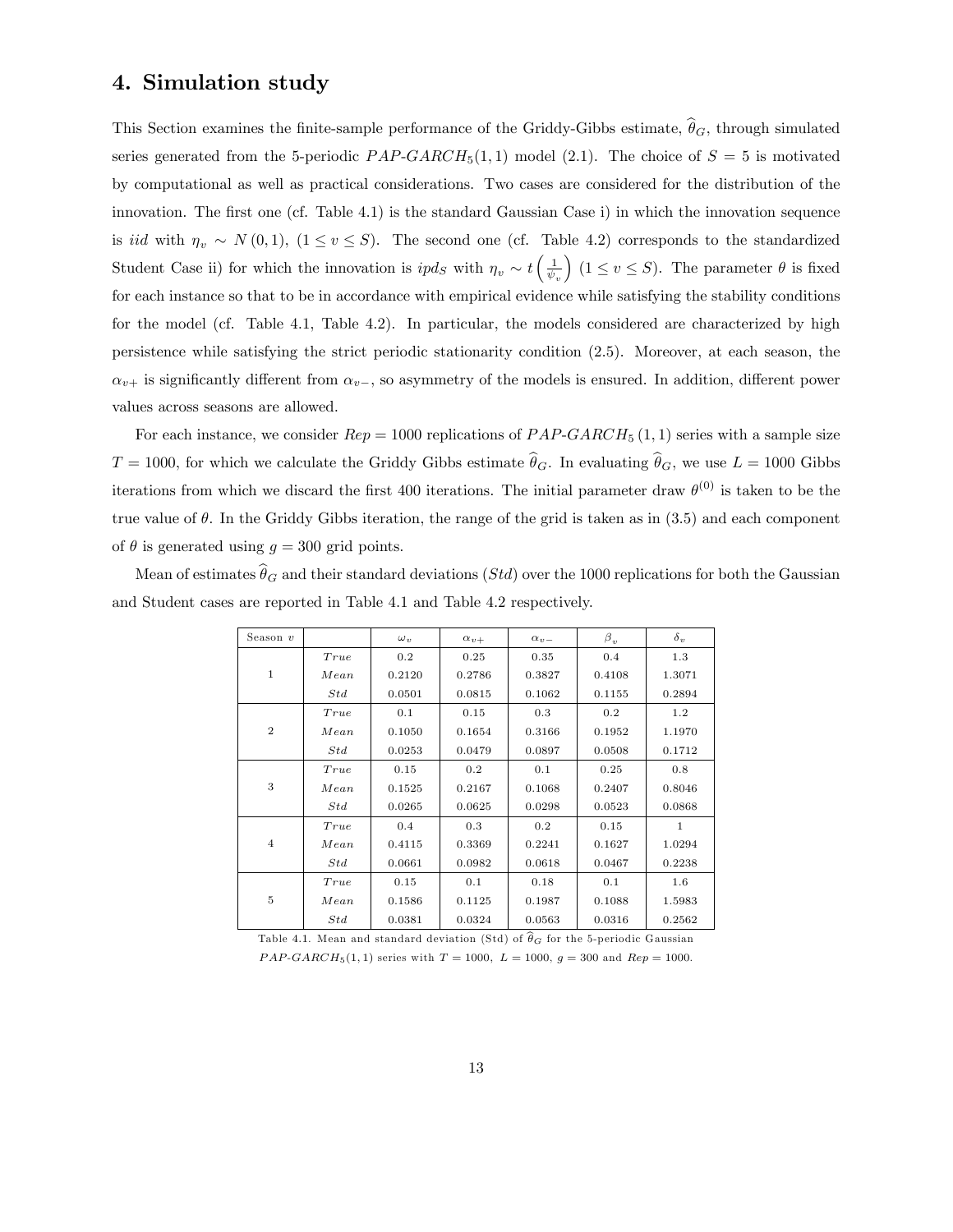| Season $v$     |      | $\omega_{v}$ | $\alpha_{v+}$ | $\alpha_v$                                                                                               | $\beta_{v}$ | $\delta_{v}$ | $\psi_{v}$ |
|----------------|------|--------------|---------------|----------------------------------------------------------------------------------------------------------|-------------|--------------|------------|
|                | True | 0.2          | 0.25          | 0.35                                                                                                     | 0.4         | 1.3          | 0.2        |
| 1              | Mean | 0.2295       | 0.2875        | 0.3722                                                                                                   | 0.4210      | 1.3420       | 0.1884     |
|                | Std  | 0.0423       | 0.0732        | 0.0608                                                                                                   | 0.0802      | 0.2952       | 0.0420     |
|                | True | 0.1          | 0.15          | 0.3                                                                                                      | 0.2         | 1.2          | 0.25       |
| $\overline{2}$ | Mean | 0.1144       | 0.1701        | 0.3156                                                                                                   | 0.1951      | 1.2202       | 0.2355     |
|                | Std  | 0.0241       | 0.0354        | 0.0713                                                                                                   | 0.0407      | 0.2208       | 0.0410     |
|                | True | 0.15         | 0.2           | 0.1                                                                                                      | 0.25        | 0.8          | 0.3333     |
| 3              | Mean | 0.1602       | 0.2135        | 0.1202                                                                                                   | 0.2281      | 0.8135       | 0.3140     |
|                | Std  | 0.0280       | 0.0534        | 0.0206                                                                                                   | 0.0312      | 0.0954       | 0.0720     |
|                | True | 0.4          | 0.3           | 0.2                                                                                                      | 0.15        | 1            | 0.25       |
| $\overline{4}$ | Mean | 0.3859       | 0.3409        | 0.2388                                                                                                   | 0.1649      | 1.0584       | 0.2323     |
|                | Std  | 0.0570       | 0.0841        | 0.0530                                                                                                   | 0.0291      | 0.2014       | 0.0489     |
|                | True | 0.15         | 0.1           | 0.18                                                                                                     | 0.1         | $1.6\,$      | 0.2        |
| 5              | Mean | 0.1640       | 0.1233        | 0.2021                                                                                                   | 0.1203      | 1.6424       | 0.1896     |
|                | Std  | 0.0288       | 0.0287        | 0.0437                                                                                                   | 0.0258      | 0.3620       | 0.0411     |
|                |      |              |               | Table 4.2. Mean and standard deviation (Std) of $\theta_G$ for the 5-periodic Student $PAP-GARCH_5(1,1)$ |             |              |            |

series with  $\psi_v = \frac{1}{\tau_v}$ ,  $T = 1000$ ,  $L = 1000$ ,  $g = 300$  and  $Rep = 1000$ .

From Table 4.1 and Table 4.2 it can be seen that the parameters are well estimated with quite small bias and small standard deviations.

We are also interested in Bayesian volatility and  $VaR$  forecasting. We first generate a 5-periodic  $PAP$ - $GARCH_5 (1,1)$  series with parameters given by Table 4.1 for the Gaussian case and Table 4.2 for the Student innovation assumption. Then we get the true volatility  $\sigma_t^2$  for  $t = 1, ..., 1000 + h$ , where the horizon of prediction h is taken in the set  $\{1, ..., 8\}$ . Finally, we compute the Griddy-Gibbs estimate  $\widehat{\theta}_G$  from which, using (3.7), we obtain the prediction  $\hat{\sigma}_t^2$  and its standard deviation over the L Gibbs draws, for  $t = 1, ..., 1000 + h$ . For the Gaussian and student cases, Table 4.3 and Table 4.4 show, respectively, the true volatility  $\sigma_{1000+h}^2$  for all  $h \in \{1, ..., 8\}$ , the mean of Griddy-Gibbs sampled volatilities  $\left(\sigma_{100}^{2(l)}\right)$  $\binom{2(l)}{1000+h}$  and their standard deviation (Std).

|                                  |        |        |        | $h=1$ $h=2$ $h=3$ $h=4$ $h=5$ $h=6$ $h=7$ |        |        |        | $h=8$  |
|----------------------------------|--------|--------|--------|-------------------------------------------|--------|--------|--------|--------|
| True value $\sigma_{1000+h}^2$   | 0.2487 | 0.2576 | 0.2556 | 0.2481                                    | 0.2777 | 0.2273 | 0.2370 | 0.2493 |
| Mean : $\hat{\sigma}_{1000+h}^2$ | 0.2321 | 0.2541 | 0.2550 | 0.2571                                    | 0.2480 | 0.2526 | 0.2521 | 0.2468 |
| Std                              | 0.0282 | 0.0695 | 0.0672 | 0.0801                                    | 0.0618 | 0.0887 | 0.0696 | 0.0642 |

Table 4.3. Volatility forecasts from the 5-periodic Gaussian  $\text{PAP-GARCH}_5\left(1,1\right)$  in Table 4.1

for the horizon h with  $h = 1, ..., 8$ .

|                                  | $h=1$  |        |        | $h = 2$   $h = 3$   $h = 4$   $h = 5$   $h = 6$   $h = 7$   $h = 8$ |        |          |        |        |
|----------------------------------|--------|--------|--------|---------------------------------------------------------------------|--------|----------|--------|--------|
| True value $\sigma_{1000+h}^2$   | 0.3372 | 0.3269 | 0.4194 | 0.3442                                                              | 0.2907 | $0.3570$ | 0.3171 | 0.2771 |
| Mean : $\hat{\sigma}_{1000+h}^2$ | 0.3308 | 0.3741 | 0.3911 | 0.3726                                                              | 0.3729 | 0.3958   | 0.3701 | 0.3583 |
| $_{\mathrm{Std}}$                | 0.035  | 0.1255 | 0.1245 | 0.1178                                                              | 0.1145 | 0.1499   | 0.1021 | 0.0849 |

Table 4.4. Volatility forecasts from the 5-periodic Student  $\mathrm{PAP\text{-}GARCH}_5(1,1)$  in Table 4.2

for the horizon h with  $h = 1, ..., 8$ .

On the basis of 100 replications of this generated series, we calculate the mean absolute error  $(MAE)$  $\Big|\hat{\sigma}_{1000+h}^2 - \sigma_{1000+h}^2$ for  $h = 1, ..., 8$  in both Gaussian and Student cases and obtain the corresponding boxplots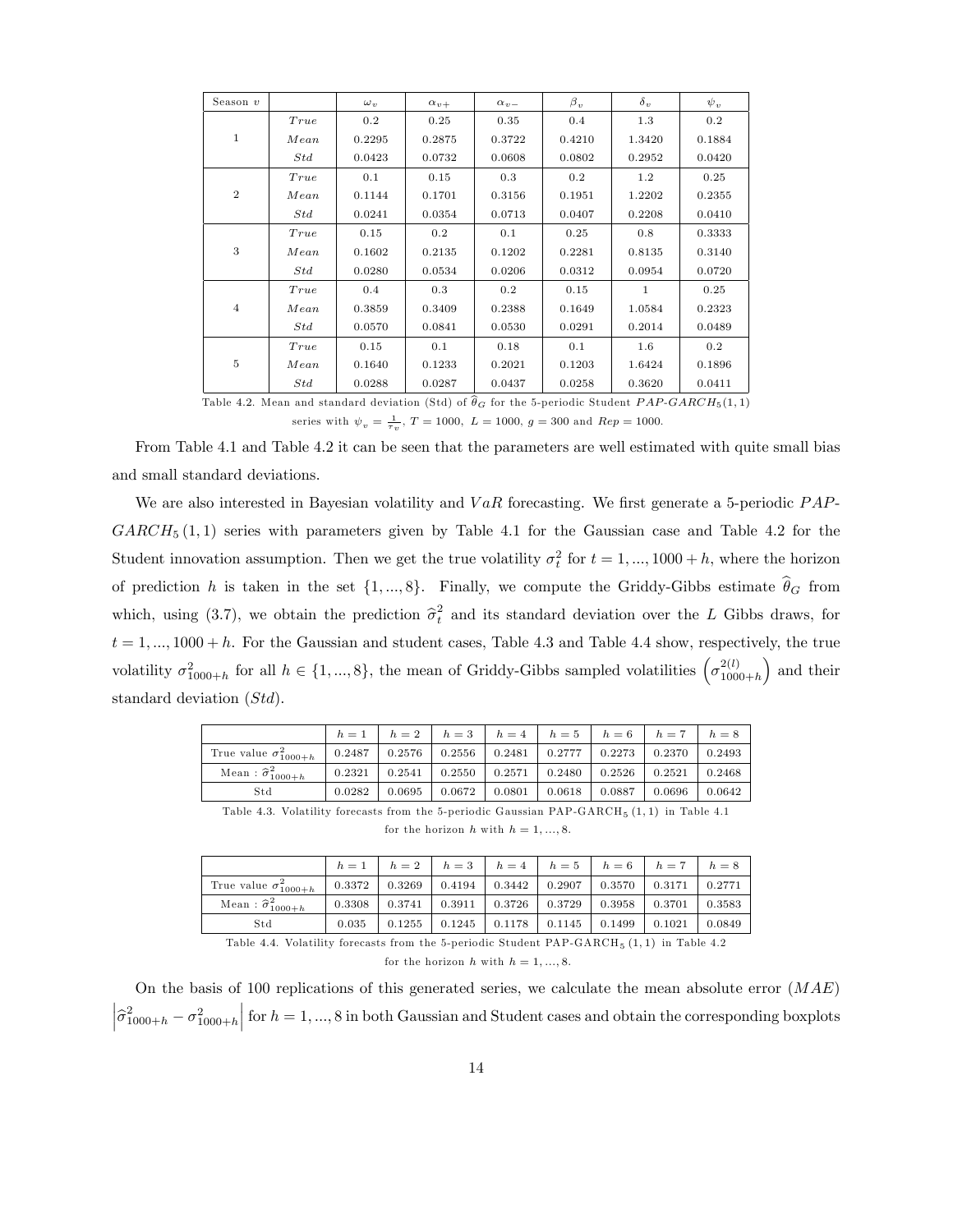(cf. Figure 4.1). It may be observed that the  $MAE$ 's are small enough for all time horizons. Of course, the  $MAE$  of volatilities prediction becomes large as long as the time horizon h increases.



Figure 4.1. Boxplot of the MAE of  $\left|\hat{\sigma}_{1000+h}^2 - \sigma_{1000+h}^2\right|$  $\left( h=1,...,8\right)$  for the Gaussian (panel (a)) and Student (panel (b)) cases.

Concerning  $VaR$  forecasting, Table 4.5 and Table 4.6 show respectively for the Gaussian and Student cases the mean and the standard deviation of the h-step  $VaR_{1000+h}$  estimate  $(h = 1, ..., 8)$  at the probability levels  $\phi = 0.01$  (Table 4.5) and  $\phi = 0.05$  (Table 4.6). For the one-step ahead prediction corresponding to  $h = 1$ , the boxplot of  $MAE$  of  $\left| \widehat{VaR}_{1001} - VaR_{1001} \right|$  for both Gaussian and Student cases are displayed in Figure 4.2.

| $\left( VaR_{1000+h}^{(l)}\right)$ | $h=1$  | $h=2$  | $h=3$  | $h=4$  | $h=5$  | $h=6$  | $h=7$  | $h=8$  |
|------------------------------------|--------|--------|--------|--------|--------|--------|--------|--------|
| Mean $(\phi = 0.01)$               | 1.1654 | 1.6949 | 2.0750 | 2.3448 | 2.6313 | 2.8606 | 3.0818 | 3.2881 |
| Std ( $\phi = 0.01$ )              | 0.0104 | 0.0202 | 0.0607 | 0.0494 | 0.0426 | 0.0477 | 0.0841 | 0.0755 |
| Mean $(\phi = 0.05)$               | 0.8083 | 1.1663 | 1.4353 | 1.6113 | 1.8355 | 1.9619 | 2.1566 | 2.2774 |
| Std ( $\phi = 0.05$ )              | 0.0118 | 0.0286 | 0.0340 | 0.0183 | 0.0304 | 0.0300 | 0.0298 | 0.0507 |

Table 4.5. Mean and standard deviations of  $VaR_{1000+h}$  forecast at the levels  $\phi = 0.01$  and  $\phi = 0.05$  for  $h = 1, ..., 8$  using the 5-periodic Gaussian PAP-GARCH<sub>5</sub> (1, 1) in Table 4.1.

| $\left( VaR_{1000+h}^{(l)}\right)$ | $h=1$  | $h=2$  | $h=3$  | $h=4$  | $h=5$  | $h=6$  | $h=7$  | $h=8$  |
|------------------------------------|--------|--------|--------|--------|--------|--------|--------|--------|
| Mean $(\phi = 0.01)$               | 1.6320 | 2.5928 | 3.0001 | 3.5134 | 3.7597 | 4.2026 | 4.3246 | 4.7986 |
| Std ( $\phi = 0.01$ )              | 0.4251 | 0.2396 | 0.2364 | 0.1014 | 0.0861 | 0.1581 | 0.0655 | 0.0978 |
| Mean $(\phi = 0.05)$               | 0.9040 | 1.4366 | 1.8599 | 2.1883 | 2.4368 | 2.6574 | 2.8440 | 3.0553 |
| Std ( $\phi = 0.05$ )              | 0.0285 | 0.0324 | 0.0515 | 0.0608 | 0.0864 | 0.1102 | 0.0602 | 0.1439 |

Table 4.6. Mean and standard deviations of  $VaR_{1000+h}$  forecast at the levels  $\phi = 0.01$  and

 $\phi = 0.05$  for  $h = 1, ..., 8$  using the 5-periodic Student PAP-GARCH<sub>5</sub> (1, 1) in Table 4.2.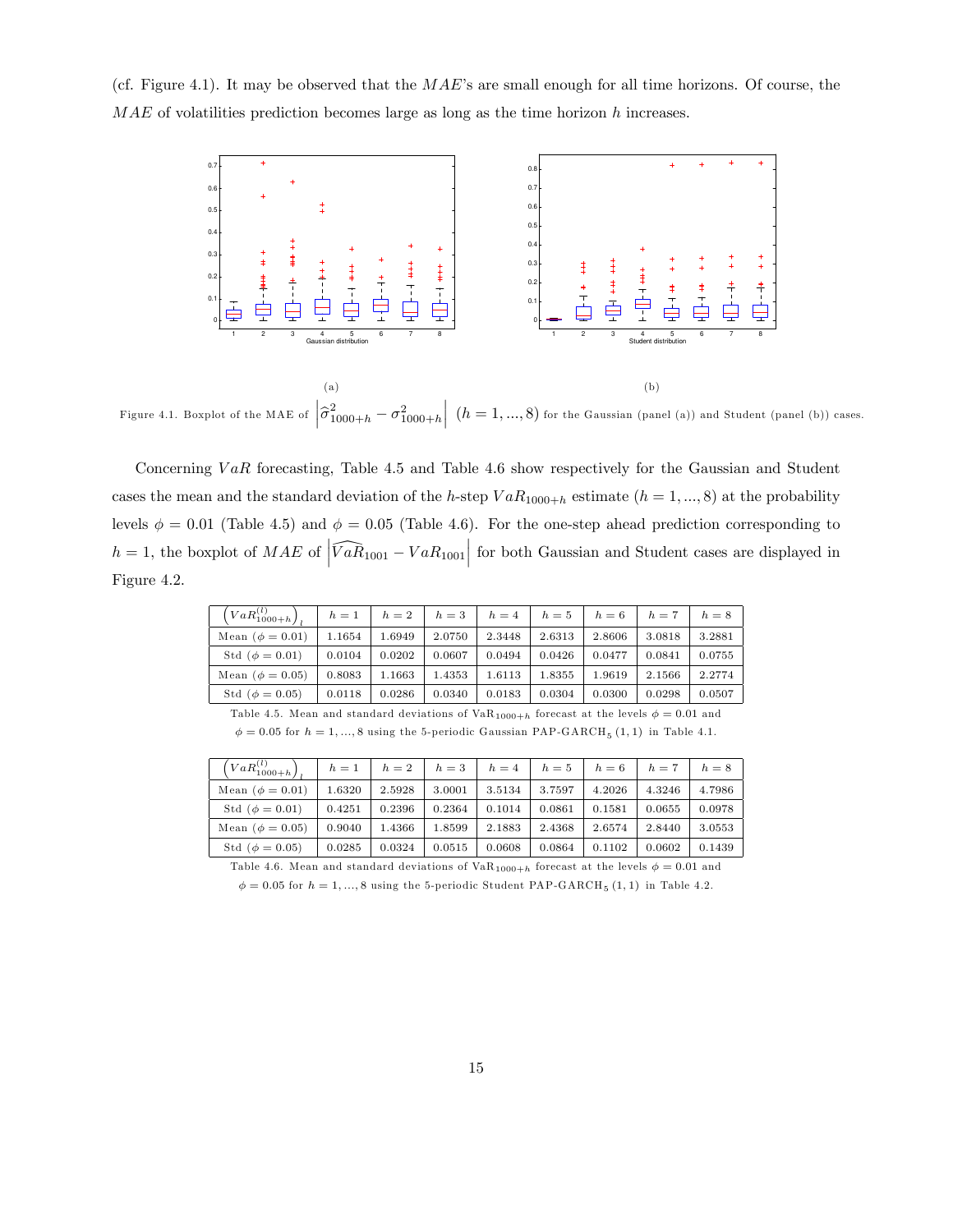

Figure 4.2. Boxplot of the MAE of  $\left|\widehat{VaR}_{1001} - VaR_{1001}\right|$  for the Gaussian (panel (a)) and Student (panel (b)) cases at the levels  $\phi = 0.01$  and  $\phi = 0.05$ .

From Table 4.5 and Table 4.6, it may be observed that in both Gaussian and Student cases the standard deviations of the  $VaR$  forecasts are quite small for all time horizon h and naturally increase with respect to h. In the Student case, the  $VaR$  estimates seem slightly more precise than those obtained for the Gaussian distribution. The boxplots in Figure 4.2 also show that the  $MAE$ 's are quite small, so the estimates have a good predictive performance.

From the above simulation analysis, it may be concluded that the Griddy-Gibbs sampler can be considered as a useful tool in modeling and predicting the  $PAP-GARCH$  volatility despite the larger number of parameters involved compared to the AP-GARCH equation.

## 5. Real applications to daily S&P500 returns

In this Section we fit a  $PAP\text{-}GARCH_S(1,1)$  model with period  $S = 5$  to daily returns on the S&P 500 (closing value). It is often argued that daily Önancial asset returns are characterized by the day-of-the-week effect which suggests the existence of periodicity in volatility with period  $S = 5$  (e.g. Bollerslev and Ghysels, 1996; Franses and Paap, 2000; Tsiakas, 2006; Osborn et al., 2008; Regnard and Zakoïan, 2011). Because of the presence of holidays, model (2.1) in which  $\theta_v = \theta_{nS+v}$  (1  $\leq v \leq S, n \in \mathbb{Z}$ ) seems not suitable. This is because with model  $(2.1)$ , each day of a week may have a different specification than the same day of the week before. So when  $S = 5$  we rather consider the following variant of model (2.1) (denoted by  $PAP\text{-}GARCH_5^*\left(1,1\right))$ :

$$
\begin{cases}\n\epsilon_t = \sigma_t^{\delta_{d(t)}} \eta_t \\
\sigma_t^{\delta_{d(t)}} = \omega_{d(t)} + \alpha_{d(t)+} (\epsilon_{t-1}^+) ^{\delta_{d(t-1)}} + \alpha_{d(t)-} (\epsilon_{t-1}^-)^{\delta_{d(t-1)}} + \beta_{d(t)} \sigma_{t-1}^{\delta_{d(t-1)}} \n\end{cases},
$$
\n(5.1)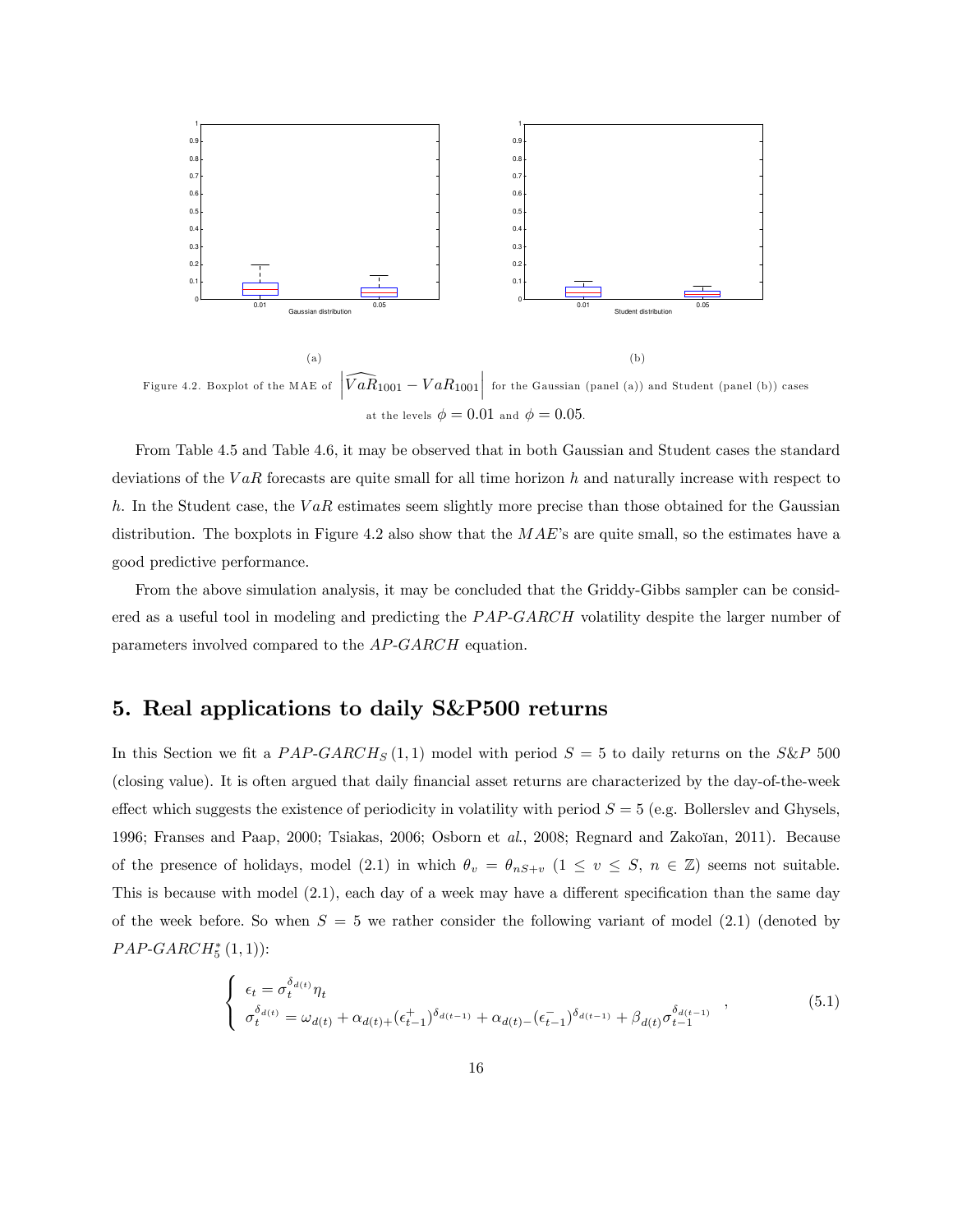in which  $d(t)$  is defined to be

$$
d(t) = \begin{cases} 1 \text{ if the day corresponding to } t \text{ is a Monday} \\ 2 \text{ if the day corresponding to } t \text{ is a Tuesday} \\ \vdots \\ 5 \text{ if the day corresponding to } t \text{ is a Friday.} \end{cases}
$$

The  $PAP\text{-}GARCH_5^*(1,1)$  specification (5.1) with missing values (see e.g. Franses and Paap, 2000; Regnard and Zakoïan, 2011; Aknouche, 2017) seems able to accomodate the day-of-the-week effect.

Two instances of the distribution of innovation  $\{\eta_t, t \in \mathbb{Z}\}$  in  $(5.1)$  are assumed. In the first one,  $\eta_1, ..., \eta_S$ are normally distributed with mean zero and unit variance  $(\eta_v \sim N(0, 1))$ , whereas in the second  $\eta_1, ..., \eta_S$ are (standardized) Student distributed with degrees of freedom  $\tau_1, ..., \tau_s > 2$  respectively.

For the two instances we use the Bayesian Griddy Gibbs estimate with number of iterations  $L = 1000$ and burn-in 400. The initial parameter estimate  $\theta^{(0)}$  is taken as follows. The initial power parameter  $\delta_v$ at a day  $v$  is taken to be inversely proportional to the Kurtosis relative to that day. For the remaining parameters, we take the values obtained while estimating a  $GARCH(1, 1)$  model for the series of each day. In the Griddy step, 500 grid points are used and the range of parameters at the l-th Gibbs iteration is taken as in  $(3.5)$ .

#### 5.1. The data and the day-of-the-week effect

The dataset covers the period starting from January, 01, 2007 to December, 31, 2012, with a total of  $T = 1509$ observations. The time series plots of the index (panel (a)) and its return (panel (b)) are presented in Figure 5.1. The same dataset was considered by Chan and Grant (2016) and Aknouche (2017).



Figure 5.1. Daily  $S\&P$  500 from January  $2007$  to December  $2012$  : (a) level, (b) return.

Some descriptive statistics concerning the  $S\&P500$  returns, the absolute returns, the squared returns and the log-absolute returns can be found in Aknouche  $(2017)$ . To highlight the day-of the week effect, Table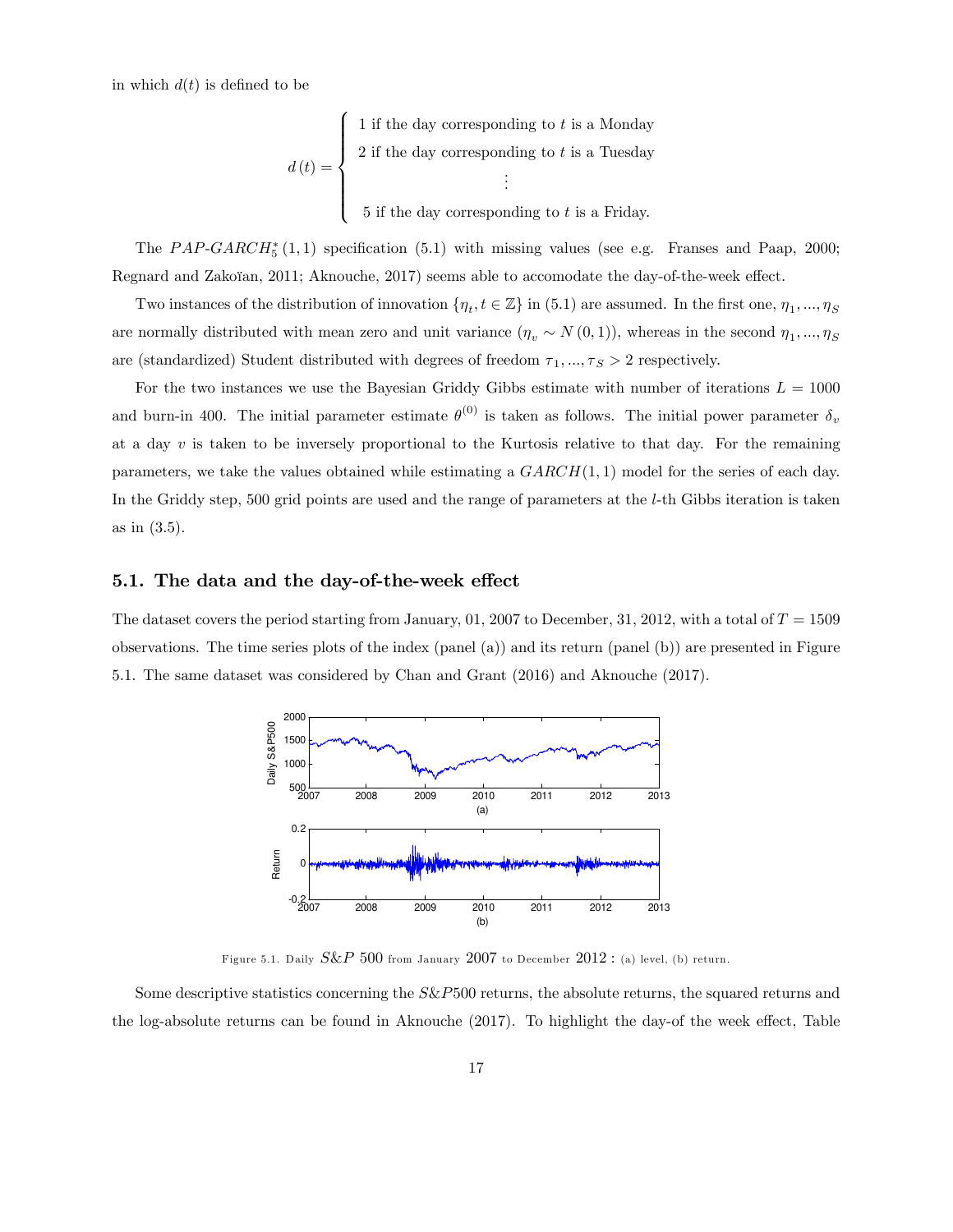5.1 shows for each (trading) day the average return, the volatility (approximated by the absolute value), the kurtosis, and skewness where it may be seen that these measures are quite different from a day to another.

|                |             | Sample size | Mean of $(\epsilon_t)$                                                                                                 | Mean of $( \epsilon_t )$ | Mean of $(\epsilon^2)$ | Kurtosis | Skewness  |
|----------------|-------------|-------------|------------------------------------------------------------------------------------------------------------------------|--------------------------|------------------------|----------|-----------|
|                | Full series | 1509        | $4.4711e-06$                                                                                                           | 0.0102                   | $2.4646e - 04$         | 10.4975  | $-0.2643$ |
|                | Monday      | 284         | 0.0012                                                                                                                 | 0.0108                   | $2.6627e - 04$         | 9.4713   | 1.0406    |
| $\overline{2}$ | Tuesday     | 308         | $-0.0003$                                                                                                              | 0.0099                   | $2.2774e - 04$         | 10.2425  | $-1.5226$ |
| 3              | Wednesday   | 311         | 0.0001                                                                                                                 | 0.0109                   | $2.5983e - 04$         | 7.0415   | $-0.7051$ |
| 4              | Thursdav    | 305         | $-0.0002$                                                                                                              | 0.0088                   | $1.5129e - 04$         | 5.5615   | 0.0655    |
| 5              | Friday      | 301         | $-0.0007$                                                                                                              | 0.0108                   | $3.2866e - 04$         | 12.7415  | $-0.1795$ |
|                |             |             | $\mathbb{R}$ . The state $\mathbb{R}$ is the state $\mathbb{R}$ in the state $\mathbb{R}$ is the state of $\mathbb{R}$ |                          |                        |          |           |

Table 5.1. Day of the week effect in daily  ${\rm S\&P}$  500 returns.

This is also confirmed by Figure 5.2a which shows the kernel estimate of the distribution of return for each trading day together with the full series. These distributions seems to have different shapes. The same finding may be observed in the boxplot of each day (cf. Figure 5.2b). This reinforces the intuition that a periodic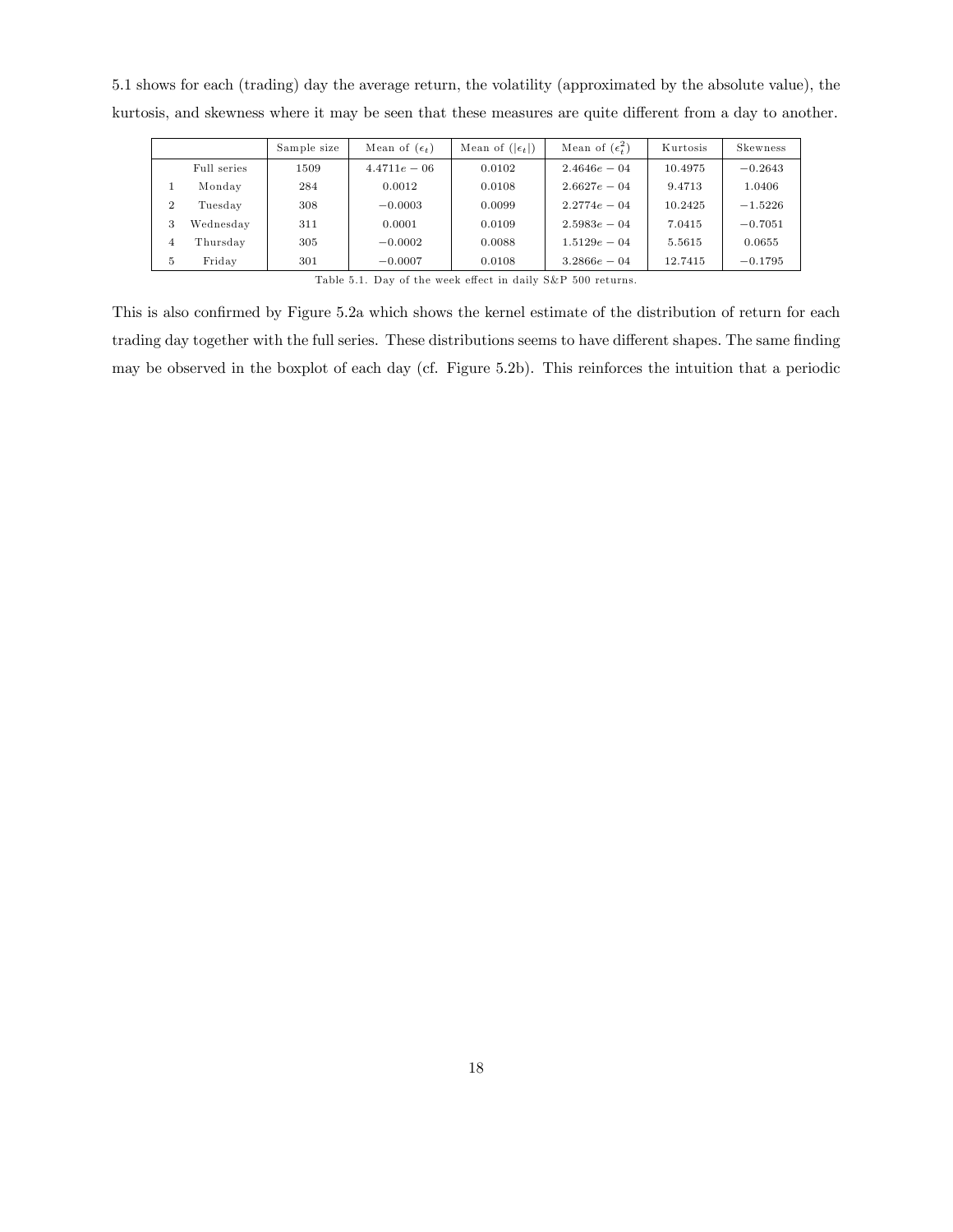model with periodic innovation might be better in explaining the day specificities than a non-periodic model.



Figure 5.2a. Kernel density estim ate of the distribution of returns for the full series and each trading day.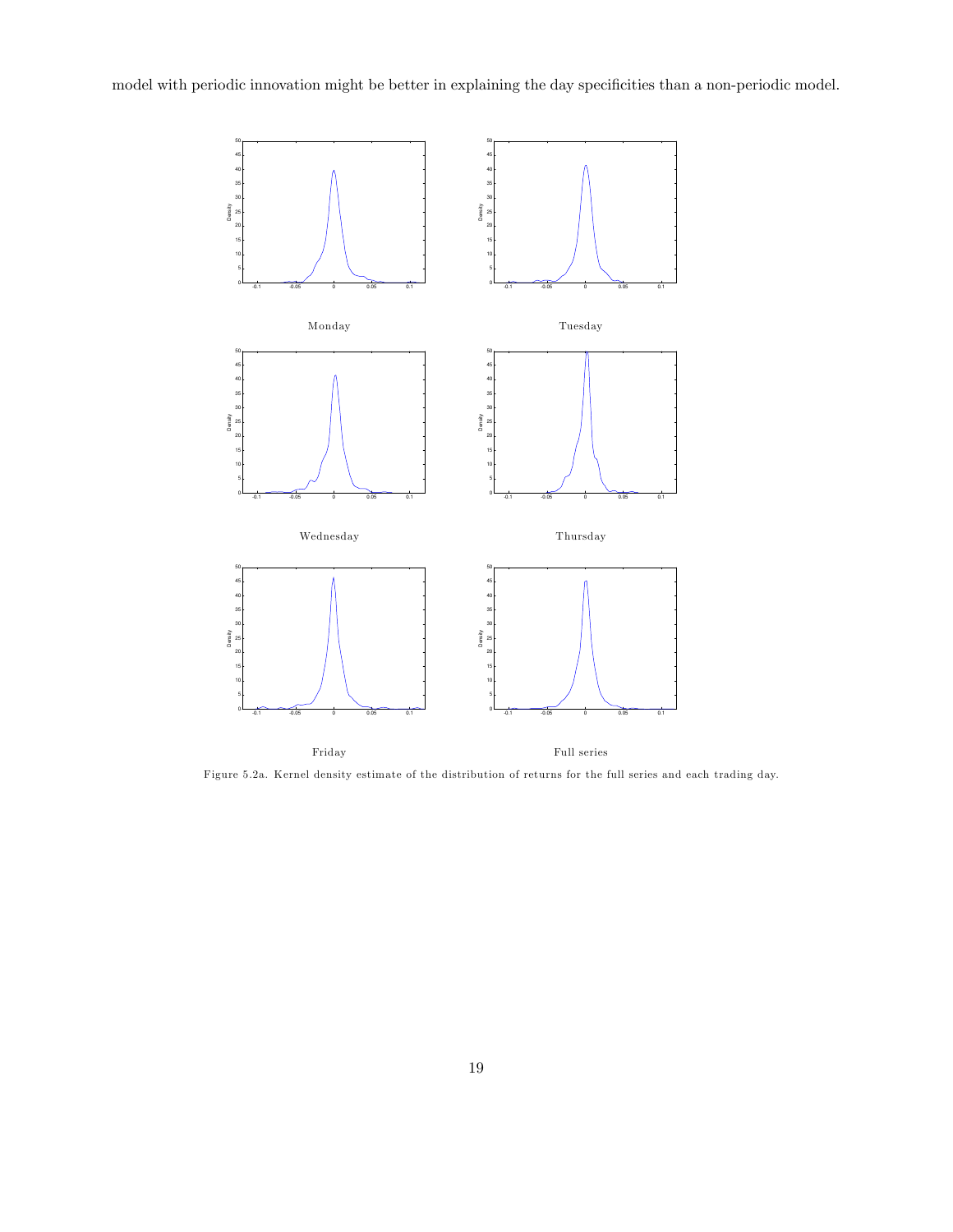

Figure 5.2b. Boxplots of of the distribution of returns for the full series and each trading day.

## 5.2. Gaussian  $PAP\text{-}GARCH_5^*(1,1)$  estimated model

In order to identify the best fitting model, we estimate the DIC of eight subclasses of the  $PAP\text{-}GARCH_S(1,1)$ and  $PAP\text{-}GARCH_S(1,1)$  models, namely the  $PAP\text{-}GARCH_5^*(1,1)$  given by  $(5.1)$ , the non-periodic asymmetric power  $GARCH(1,1)$   $(AP-GARCH(1,1))$  model corresponding to  $S = 1$ , the standard  $GARCH(1,1)$ model, the S-periodic asymmetric power GARCH model (PAP-GARCH<sub>S</sub>(1,1)) given by (2.1) for  $S \in$  $\{2, ..., 4\}$ , the 5-periodic  $GARCH_5^*(1, 1)$   $(P-GARCH_5^*(1, 1))$ , and the 5-periodic threshold  $GARCH_5^*(1, 1)$  $(PT-GARCH<sub>5</sub><sup>*</sup>(1,1))$  model. For all models the innovation is *iid* having a standard Gaussian distribution.

| Model | $PAP-GARCH_1(1,1)$          | $PAP\text{-}GARCH_2(1,1)$ | $PAP-GARCH_3(1,1)$          | $PAP-GARCH4(1,1)$ |
|-------|-----------------------------|---------------------------|-----------------------------|-------------------|
| DIC   | $-7030.6480$                | $-6942.8207$              | $-7019.6105$                | $-7000.7523$      |
| Rank  |                             |                           |                             |                   |
| Model | $PAP\text{-}GARCH5* (1, 1)$ | $PT-GARCH5* (1, 1)$       | $P\text{-}GARCH^*_{5}(1,1)$ | GARCH(1,1)        |
| DIC-  | $-7034.3004$                | $-6930.7031$              | $-6971.5962$                | $-7025.0591$      |
| Rank  |                             |                           |                             |                   |

Table 5.2. Estimated DIC for various conditionally Gaussian PAP-GARCH<sub>S</sub>(1,1) and PAP-GARCH<sup>\*</sup><sub>5</sub>(1,1) models.

Table 5.2 shows the DIC and the rank of each one of the compared models. It may be observed that the DICs are significantly far from each other. In fact, the best model in the DIC sense is the  $PAP\text{-}GARCH_5^*(1,1)$  with  $DIC$  equaling  $-7034.3004$ . The second ranked model is the non-periodic  $AP$ - $GARCH(1, 1)$  and surprisingly is followed by the standard  $GARCH(1, 1)$  model which surpasses the threshold and periodic  $GARCH$  models. Thus we retains the  $PAP\text{-}GARCH_5^*(1,1)$  model.

Table 5.3 displays the *BGG* estimates of the *PAP-GARCH*<sup>\*</sup><sub>5</sub> $(1,1)$ , their *MCMC* standard deviations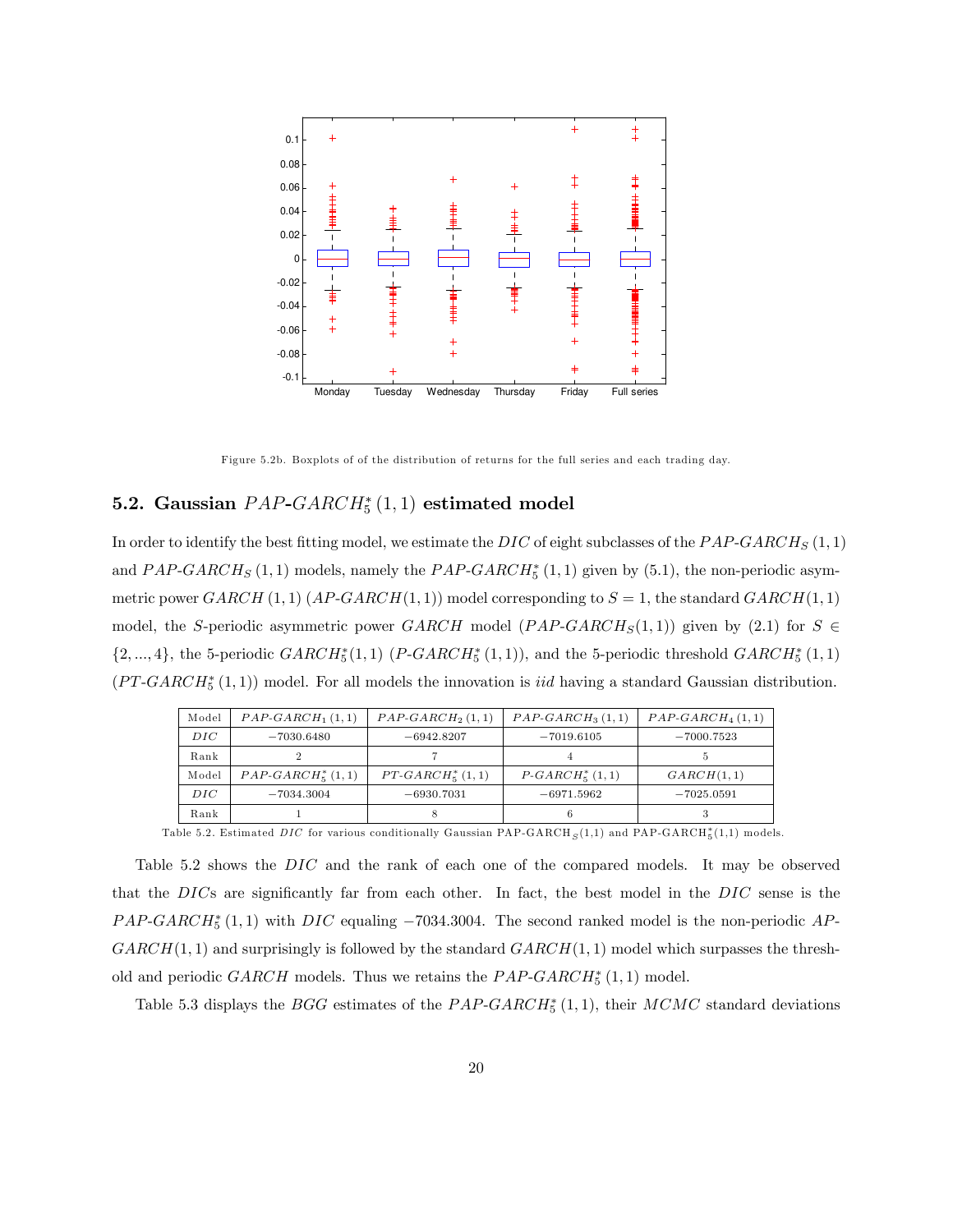| Day       | Parameters    | Mean            | Std             | RNI    | $NSE$           |
|-----------|---------------|-----------------|-----------------|--------|-----------------|
|           | $\delta_1$    | 0.6183          | 0.0258          | 3.8105 | 0.0016          |
| Monday    | $\omega_1$    | $0.2830 e - 04$ | $0.0207.e - 04$ | 3.0642 | $0.1146.e - 06$ |
|           | $\alpha_{1+}$ | 0.3056          | 0.0630          | 3.2201 | 0.0037          |
|           | $\alpha_{1-}$ | 0.5115          | 0.0391          | 3.7839 | 0.0020          |
|           | $\beta_1$     | 0.7466          | 0.0181          | 2.9539 | 0.0012          |
| Tuesday   | $\delta_2$    | 0.6239          | 0.0245          | 4.2003 | 0.0016          |
|           | $\omega_2$    | $0.2023 e - 04$ | $0.0125.e - 04$ | 3.0120 | $0.0687.e - 06$ |
|           | $\alpha_{2+}$ | 0.2028          | 0.0379          | 3.1586 | 0.0022          |
|           | $\alpha_{2-}$ | 0.3265          | 0.0468          | 3.2612 | 0.0024          |
|           | $\beta_{2}$   | 0.8536          | 0.0206          | 2.4796 | 0.0015          |
| Wednesday | $\delta_3$    | 0.9222          | 0.0371          | 3.5016 | 0.0022          |
|           | $\omega_3$    | $0.4265\ e-04$  | $0.0709 e - 04$ | 2.9078 | $0.3821 e - 06$ |
|           | $\alpha_{3+}$ | 0.2688          | 0.0646          | 2.9837 | 0.0034          |
|           | $\alpha_{3-}$ | 0.4649          | 0.0423          | 3.4362 | 0.0021          |
|           | $\beta_3$     | 0.6673          | 0.0191          | 2.4585 | 0.0013          |
| Thursday  | $\delta_4$    | 0.8139          | 0.0595          | 3.7871 | $0.0037 e - 06$ |
|           | $\omega_4$    | $0.1062\ e-04$  | 0.0343          | 3.1505 | 0.1923          |
|           | $\alpha_{4+}$ | 0.1244          | 0.0241          | 2.7845 | 0.0013          |
|           | $\alpha_{4-}$ | 0.2627          | 0.0415          | 3.1916 | 0.0023          |
|           | $\beta_4$     | 0.7912          | 0.0276          | 2.6221 | 0.0021          |
| Friday    | $\delta_5$    | 0.4589          | 0.0224          | 4.0096 | $0.0014\ e-06$  |
|           | $\omega_5$    | 0.2352          | 0.0462          | 2.8572 | 0.2470          |
|           | $\alpha_{5+}$ | 0.3220          | 0.0686          | 2.1526 | 0.0041          |
|           | $\alpha_{5}$  | 0.3935          | 0.0647          | 2.9243 | 0.0035          |
|           | $\beta_{5}$   | 0.6785          | 0.0203          | 2.4539 | 0.0015          |

 $(Std)$ , their  $NSE$  and their RNI.

Table 5.3. Bayesian Griddy-Gibbs estimates of the Gaussian  $PAP\text{-}GARCH_5^*(1,1)$  model for the S&P500 returns.

From Table 5.3, it can be seen that the parameters are quite well estimated as shown by their low MCMC standard deviations, low  $RNI$  and small  $NSE$ . Moreover, the parameters are quite different from a day to another. In particular,  $\alpha_{v-}$  is fairly different from  $\alpha_{v+}$  for all  $v \in \{1, ..., S\}$ , which implies an asymmetry of the model volatility. On the other hand, the estimated model is characterized by high persistence and in overall the estimates are comparable with similar models in the literature when  $S = 1$  (e.g. Pan et al., 2008; Xia et al., 2017). In addition, simple and partial (sample) autocorrelations of the residuals given by  $e_t = \frac{\epsilon_t}{\sigma_t(\widehat{\theta})}$   $(t = 1, ..., T)$ , the squared residuals  $(e_t^2)$  and the absolute residuals  $(|e_t|)$  are shown in Figure 5.3. It may be concluded that the residuals look like an independent white noise, which validates the estimated model. Note that these results are stable enough to using different initial values and different numbers of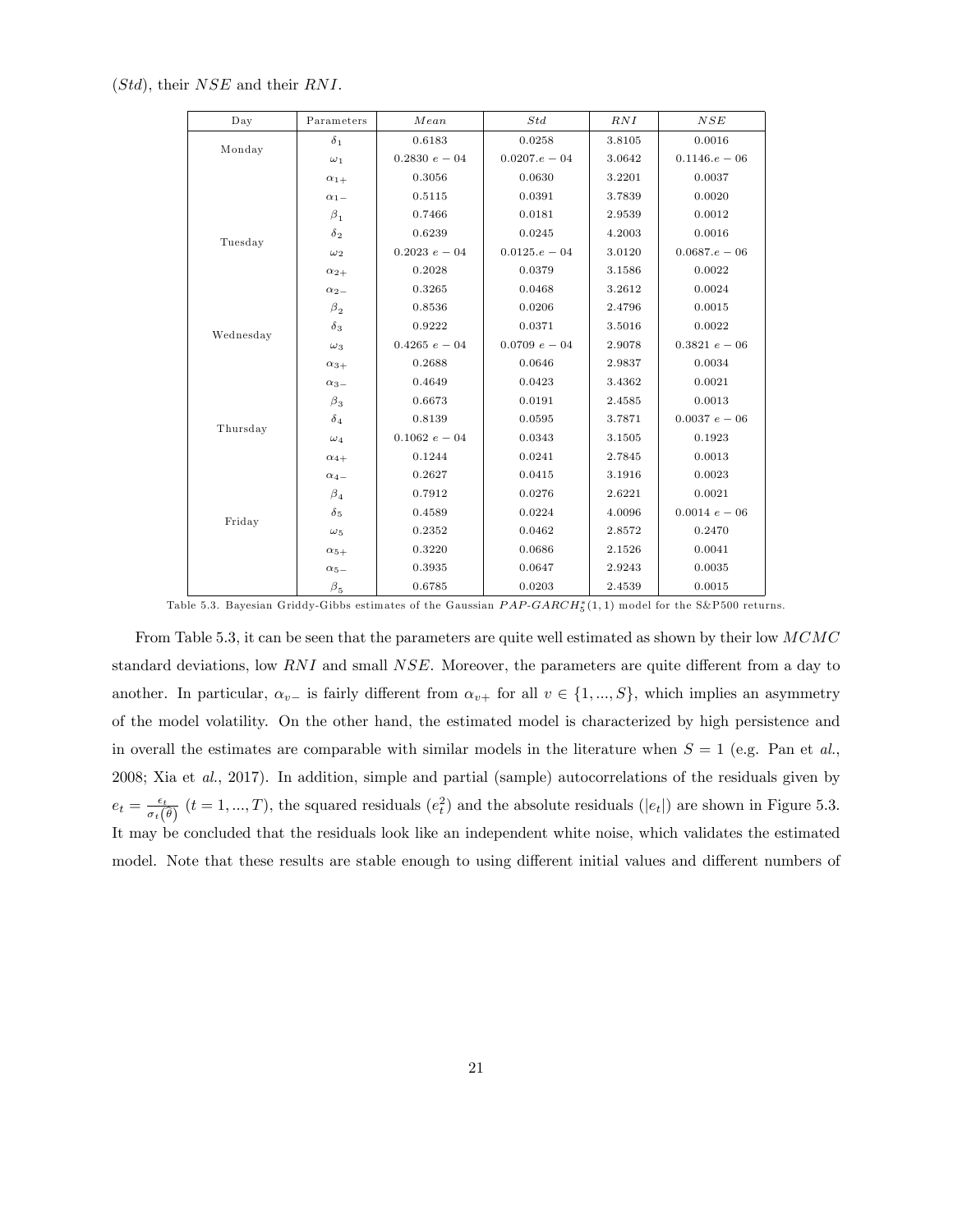iterations for the Griddy-Gibbs sampler.



Figure 5.3. Sample autocorrelations of  $e_t$  (panel (a)),  $e_t^2$  (panel (b)) and  $|e_t|$  (panel (c)) under the Gaussian innovation.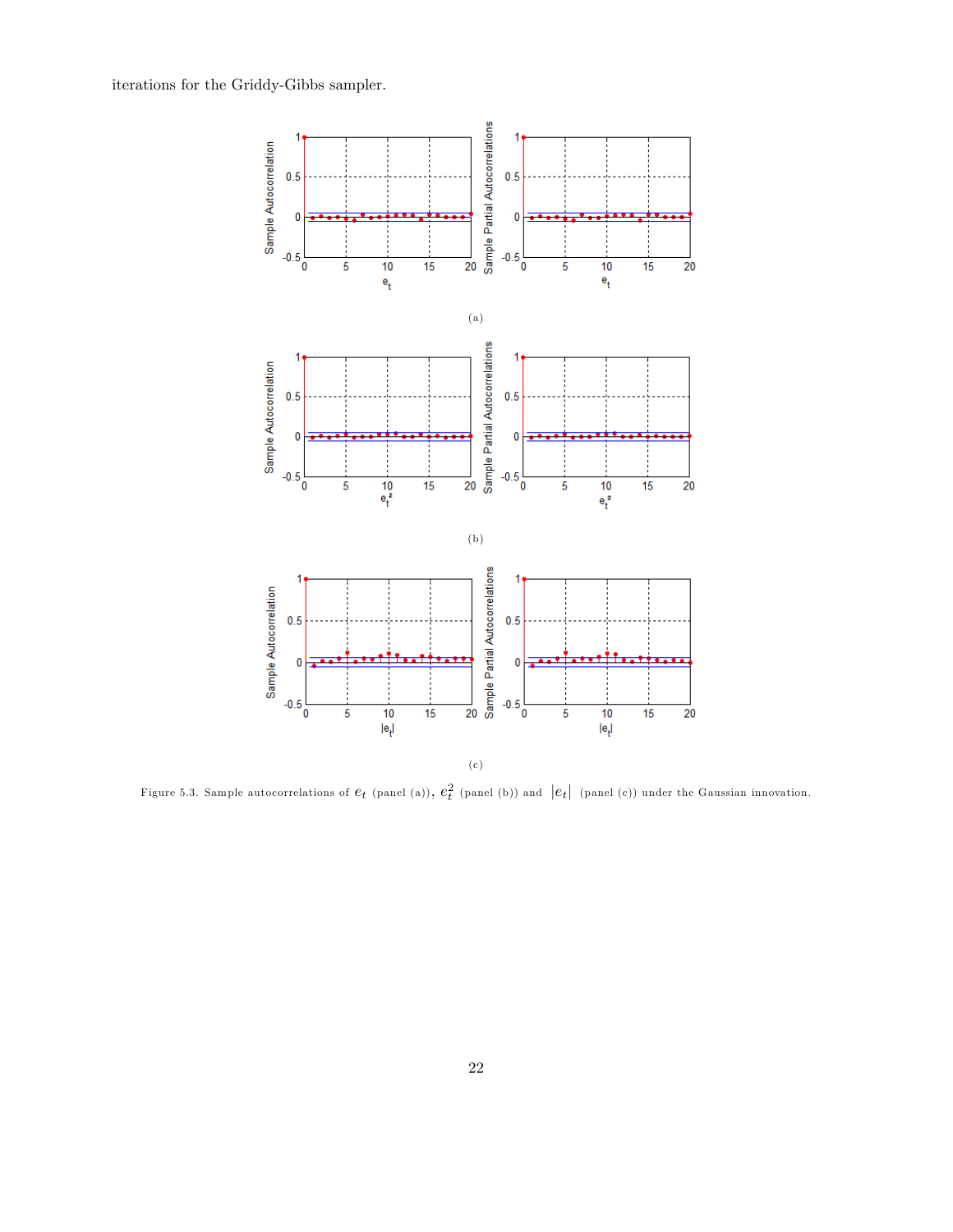

Figure 5.4. Volatility induced by the Gaussian  $PAP\text{-}GARCH_5^*(1,1)$  model.

The volatility induced by the Gaussian  $PAP\text{-}GARCH_5^*(1,1)$  is displayed in Figure 5.4 showing a similar pattern to the actual variability of the S&P500 returns.

We finally exploit the estimated  $PAP\text{-}GARCH_5^*(1,1)$  model to get one-step ahead predictive distribution (cf. Figure 5.5) of the volatility (panel  $(a)$ ), the return (panel  $(b)$ ) and the value at risk at levels 5% (panel (c)) and 1% (panel (d)). The posterior means of these predictive distributions together with their  $MCMC$ standard deviations are reported in Table 5.4. In summury, the estimated  $PAP\text{-}GARCH_5^*(1,1)$  model seems to give good results.



Figure 5.5. The one-step-ahead predictive distribution of the volatility (panel  $(a)$ ), the return (panel  $(b)$ ) and the value at risk at 5% (panel  $(c)$ ) and 1% (panel  $(d)$ ) for the Gaussian case.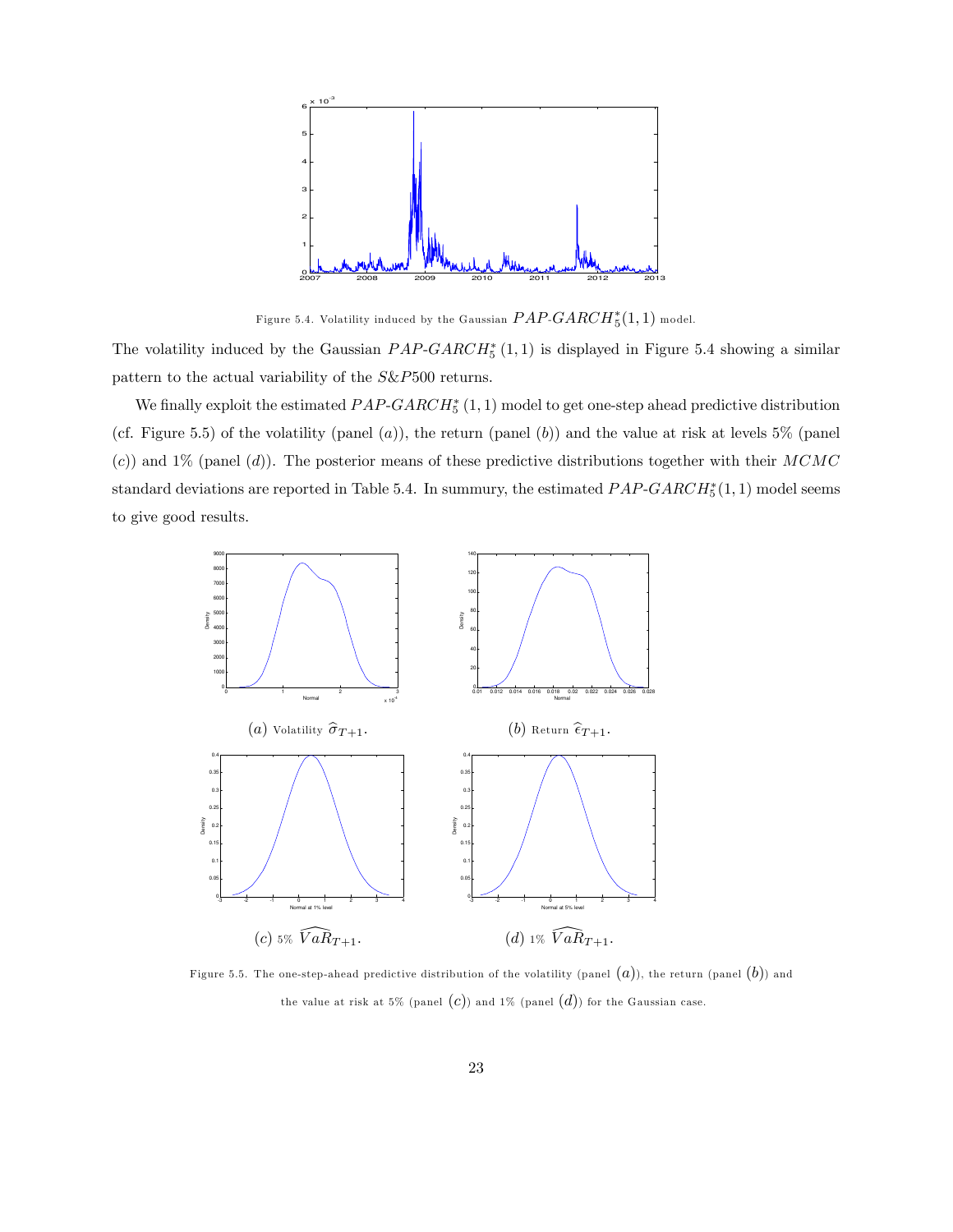|      | $\widehat{\epsilon}_{T+1}$ | $\widehat{\sigma}_{T+1}^2$ | $\alpha=0.01$<br>$VaR_{T+1}$ | $\alpha = 0.05$<br>$\widehat{VaR}_{T+1}$ |
|------|----------------------------|----------------------------|------------------------------|------------------------------------------|
| Mean | 0.0191                     | $1.5111e - 04$             | 0.4343                       | 0.3071                                   |
| Std  | 0.0024                     | $3.6861e - 05$             | $0.8348e - 4$                | $0.5009e-4$                              |

Table 5.4. One day-ahead prediction of the volatility, the return and the value at risk at levels 5% and 1% for the S&P500 under the Gaussian assumption.

## 5.2. Student  $PAP\text{-}GARCH_5^*(1,1)$  estimated model

We now estimate a  $PAP\text{-}GARCH_5^*(1,1)$  given by  $(5.1)$  based on the same  $S\&P500$  series but under the assumption that the innovation  $\{\eta_t, t \in \mathbb{Z}\}$  is  $ipd_5$  with a standardized Student distribution, i.e.  $\frac{\tau_v}{\tau_v - 2} \eta_v \sim$  $t_{(\psi_v^{-1})}$  (1  $\leq$  v  $\leq$  5). The means of the *BGG* estimates, their *MCMC* standard deviations, their *RNI* and their NSE are reported in Table 5.5. The same conclusions may be drawn. The estimates are quite good considering their small std, RNI and NSE. The periodicity of the model is significant in view of the estimates along seasons which are quite different. Moreover, the model seems able to absorb asymmetry since  $\alpha_{v-}$ and  $\alpha_{v+}$  are quite different for all  $v \in \{1, ..., 5\}$ . Finally, in view of the sample autocorrelations of  $(e_t)$ ,  $(e_t^2)$ and  $(|e_t|)$  (cf. Figure 5.6), the residuals seem compatible with the independence assumption. Therefore, the Student  $PAP\text{-}GARCH_5^*(1,1)$  model may be validated despite the high value of the corresponding  $DIC$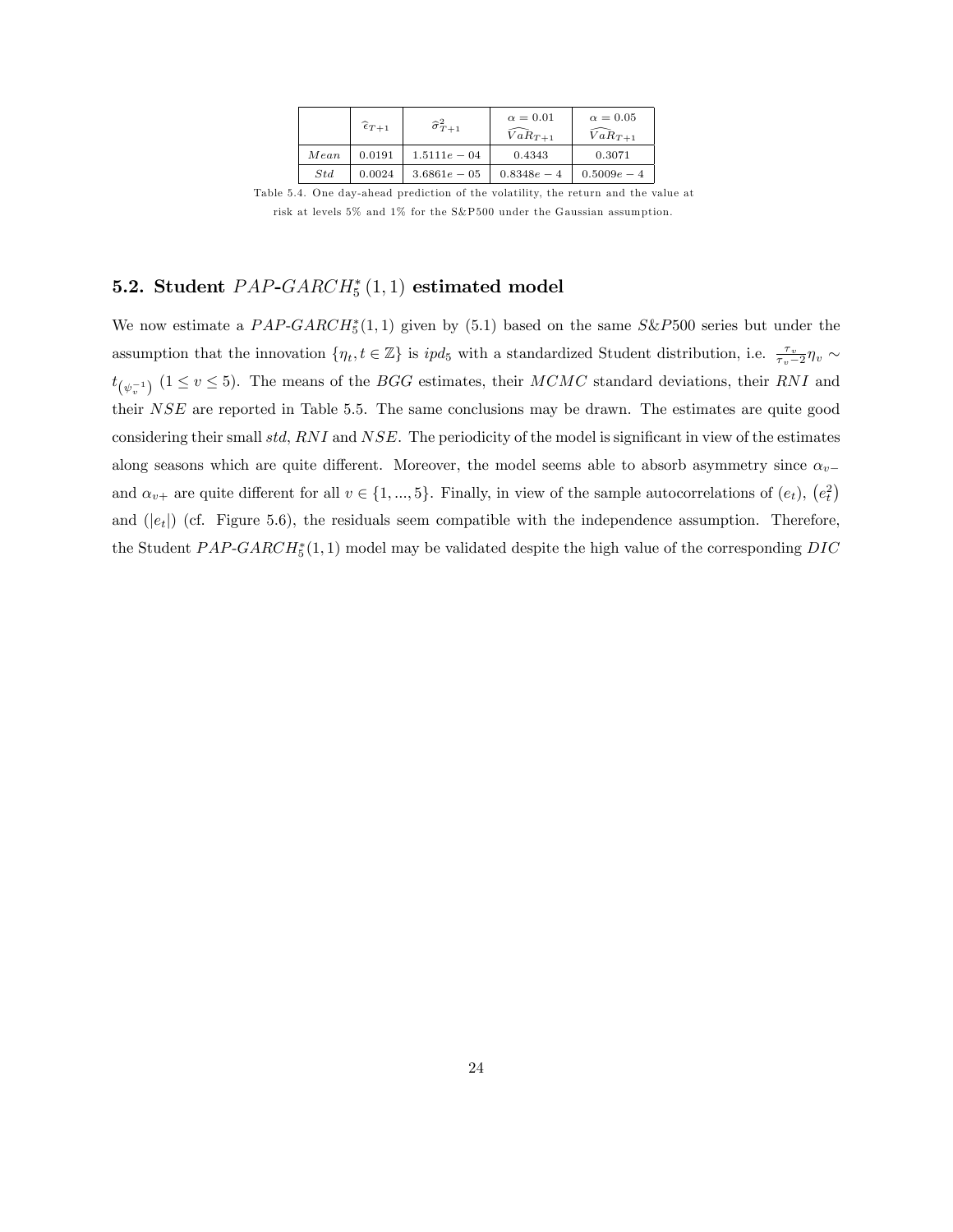#### which is equal to  $13421.0183.$

:

| $_{\text{Day}}$ | Parameters                | Mean           | Std            | RNI    | NSE            |
|-----------------|---------------------------|----------------|----------------|--------|----------------|
|                 | $\delta_1$                | 0.5680         | 0.0146         | 4.2532 | 0.0078         |
| Monday          | $\omega_1$                | $0.1441e - 04$ | $0.0038e - 04$ | 2.1617 | $0.7803e - 07$ |
|                 | $\alpha_{1+}$             | 0.2785         | 0.0360         | 4.2542 | 0.0019         |
|                 | $\alpha_1$ -              | 0.3052         | 0.0117         | 4.1500 | 0.0063         |
|                 | $\beta_1$                 | 0.7001         | 0.0900         | 4.1542 | 0.0048         |
|                 | $\psi_1$                  | 0.0910         | 0.0082         | 4.2376 | 0.0044         |
| Tuesday         | $\delta_2$                | 0.6438         | 0.0166         | 4.3200 | 0.0088         |
|                 | $\omega_2$                | $0.1027e - 04$ | $0.0037e - 04$ | 2.2259 | $0.7852e - 07$ |
|                 | $\alpha_{2+}$             | 0.1798         | 0.0230         | 4.4200 | 0.0012         |
|                 | $\alpha_{2}$ <sub>-</sub> | 0.2227         | 0.0860         | 4.1011 | 0.0046         |
|                 | $\beta_2$                 | 0.8098         | 0.0104         | 4.3542 | 0.0056         |
|                 | $\psi_2$                  | 0.0993         | 0.0090         | 4.3654 | 0.0048         |
| Wednesday       | $\delta_3$                | 0.9467         | 0.0243         | 4.5312 | 0.0130         |
|                 | $\omega_3$                | $0.2395e - 04$ | $0.0018e - 04$ | 2.7221 | $0.4291e - 07$ |
|                 | $\alpha_{3+}$             | 0.2918         | 0.0037         | 4.2200 | 0.0020         |
|                 | $\alpha_{3-}$             | 0.2868         | 0.0110         | 4.2104 | 0.0059         |
|                 | $\beta_3$                 | 0.6326         | 0.0810         | 4.5425 | 0.0043         |
|                 | $\psi_3$                  | 0.1241         | 0.0112         | 4.1298 | 0.0060         |
| Thursday        | $\delta_4$                | 0.8521         | 0.0219         | 4.4465 | 0.0117         |
|                 | $\omega_4$                | $0.0917e - 04$ | $0.0010e - 04$ | 2.3329 | $0.2066e - 07$ |
|                 | $\alpha_{4+}$             | 0.1689         | 0.0220         | 4.5420 | 0.0012         |
|                 | $\alpha_{4-}$             | 0.2003         | 0.0770         | 4.2507 | 0.0041         |
|                 | $\beta_4$                 | 0.7988         | 0.0103         | 4.2542 | 0.0055         |
|                 | $\psi_4$                  | 0.1655         | 0.0149         | 4.2145 | 0.0080         |
| Friday          | $\delta_{5}$              | 0.4734         | 0.0122         | 4.0213 | 0.0065         |
|                 | $\omega_5$                | $0.1376e - 04$ | $0.0024e - 04$ | 2.0988 | $0.5007e - 07$ |
|                 | $\alpha_{5+}$             | 0.3592         | 0.0460         | 4.2425 | 0.0025         |
|                 | $\alpha_{5-}$             | 0.3471         | 0.0134         | 4.2762 | 0.0071         |
|                 | $\beta_5$                 | 0.6664         | 0.0860         | 4.2114 | 0.0046         |
|                 | $\psi_5$                  | 0.0828         | 0.0075         | 4.2376 | 0.0040         |

|  |  |  |  |  |  |  |  | Table 5.5. Bayesian Griddy-Gibbs estimates of the Student $PAP-GARCH5*(1,1)$ model for the S&P500 returns. |  |  |  |  |  |
|--|--|--|--|--|--|--|--|------------------------------------------------------------------------------------------------------------|--|--|--|--|--|
|--|--|--|--|--|--|--|--|------------------------------------------------------------------------------------------------------------|--|--|--|--|--|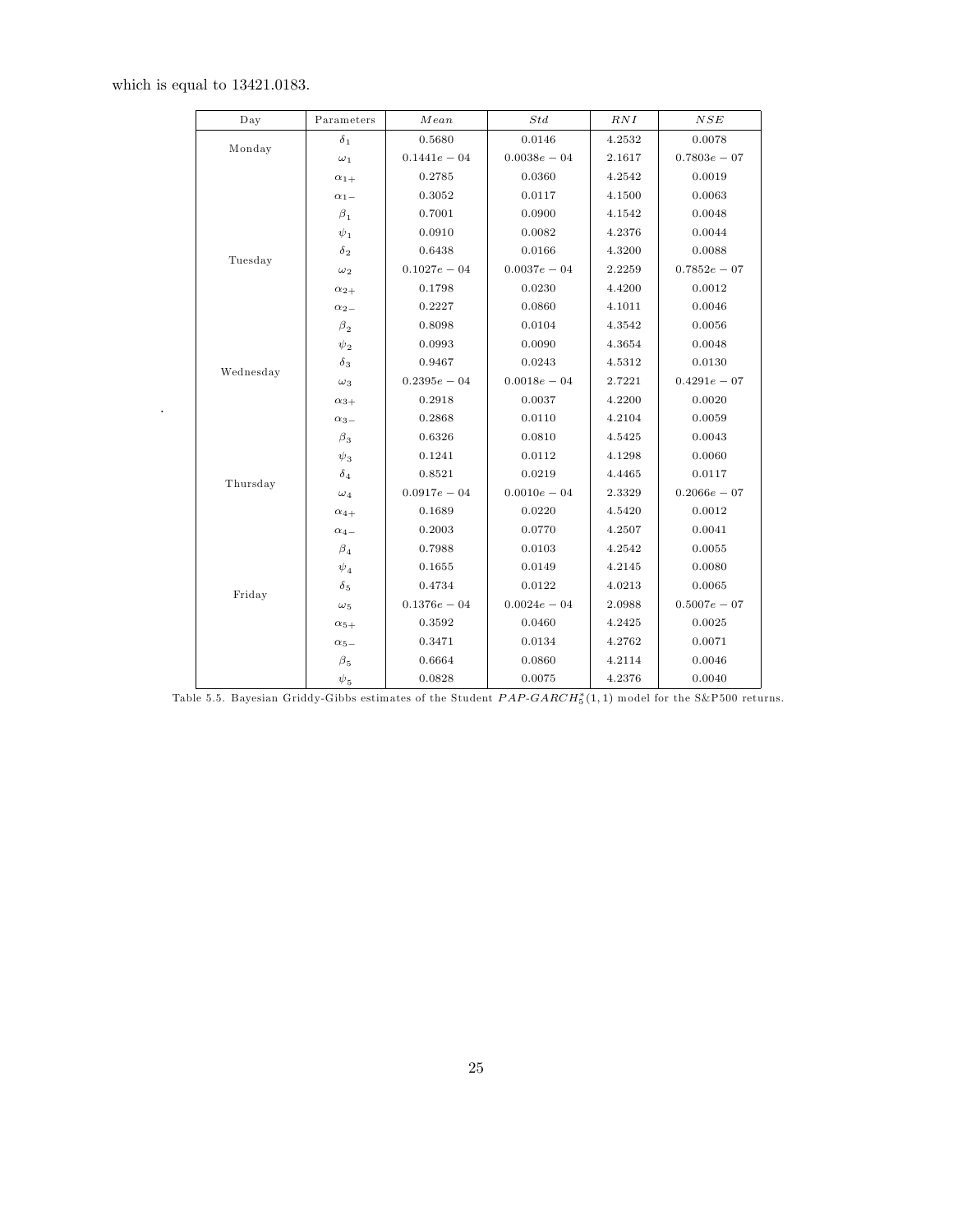

Figure 5.6. Sample autocorrelations of  $e_t$  (panel (a)),  $e_t^2$  (panel (b)) and  $|e_t|$  (panel (c)) under Student innovations.

The volatility estimated by the Student  $PAP\text{-}GARCH_5^*(1,1)$  model is showed in Figure 5.7. Under the Student assumption, we calculate the one-step ahead predictive distribution (cf. Figure 5.8) of the volatility (panel  $(a)$ ), the return (panel  $(b)$ ) and the value at risk at levels 5% (panel  $(c)$ ) and 1% (panel  $(d)$ ). The posterior means of these predictive distributions together with their MCMC standard deviations are reported in Table 5.6. As in the Gaussian case, it may be concluded that the  $PAP\text{-}GARCH_5^*(1,1)$  model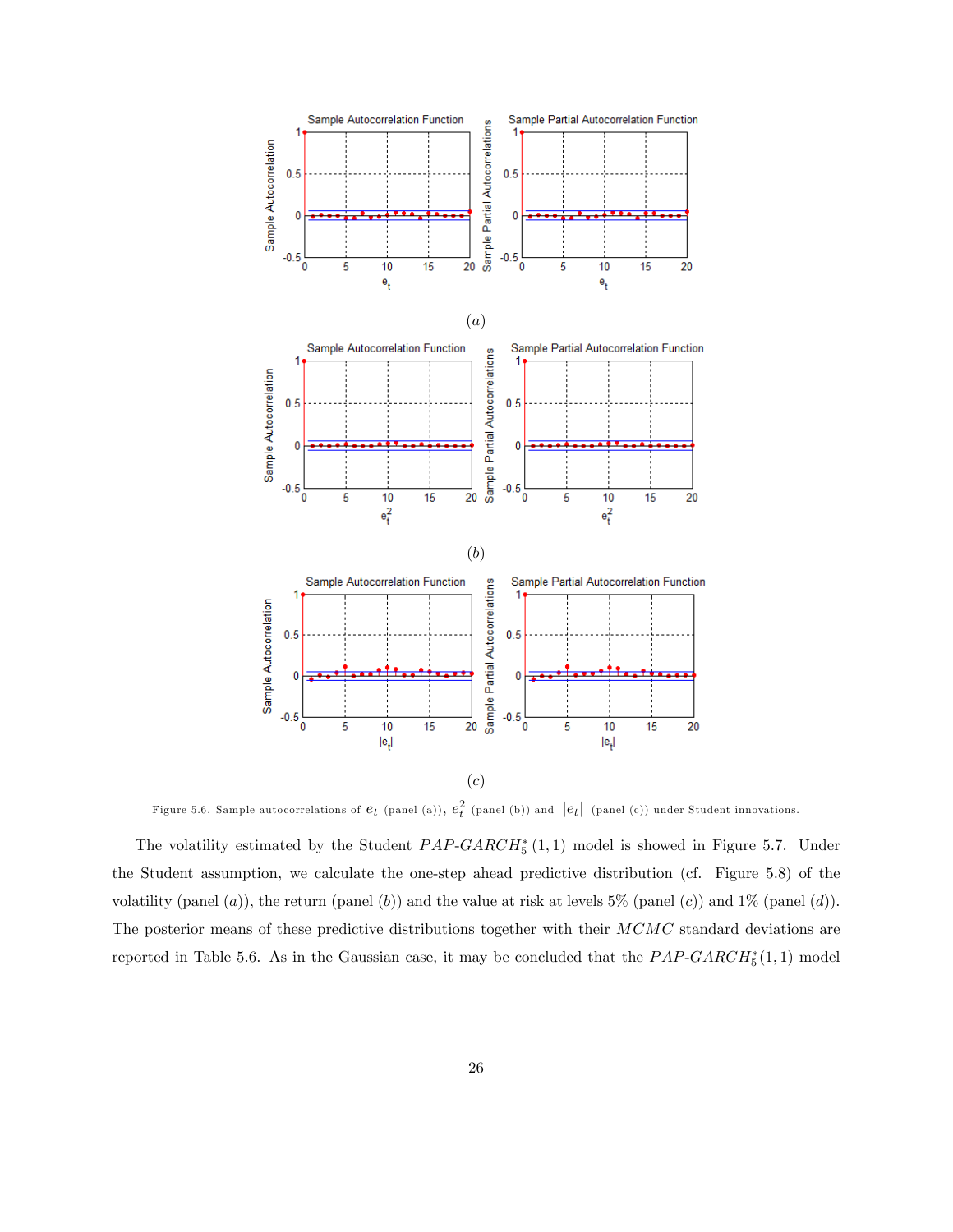with Student innovations seems useful in modeling  $S\&P500$  return series.



Figure 5.8. Volatility induced by the Student  $PAP\text{-}GARCH_5^*(1,1)$  model.



Figure 5.8. The one-step-ahead predictive distribution of the volatility (panel  $(a)$ ), the return (panel  $(b)$ ) and the value at risk at 5% (panel  $(c)$ ) and 1% (panel  $(d)$ ) for the Student case.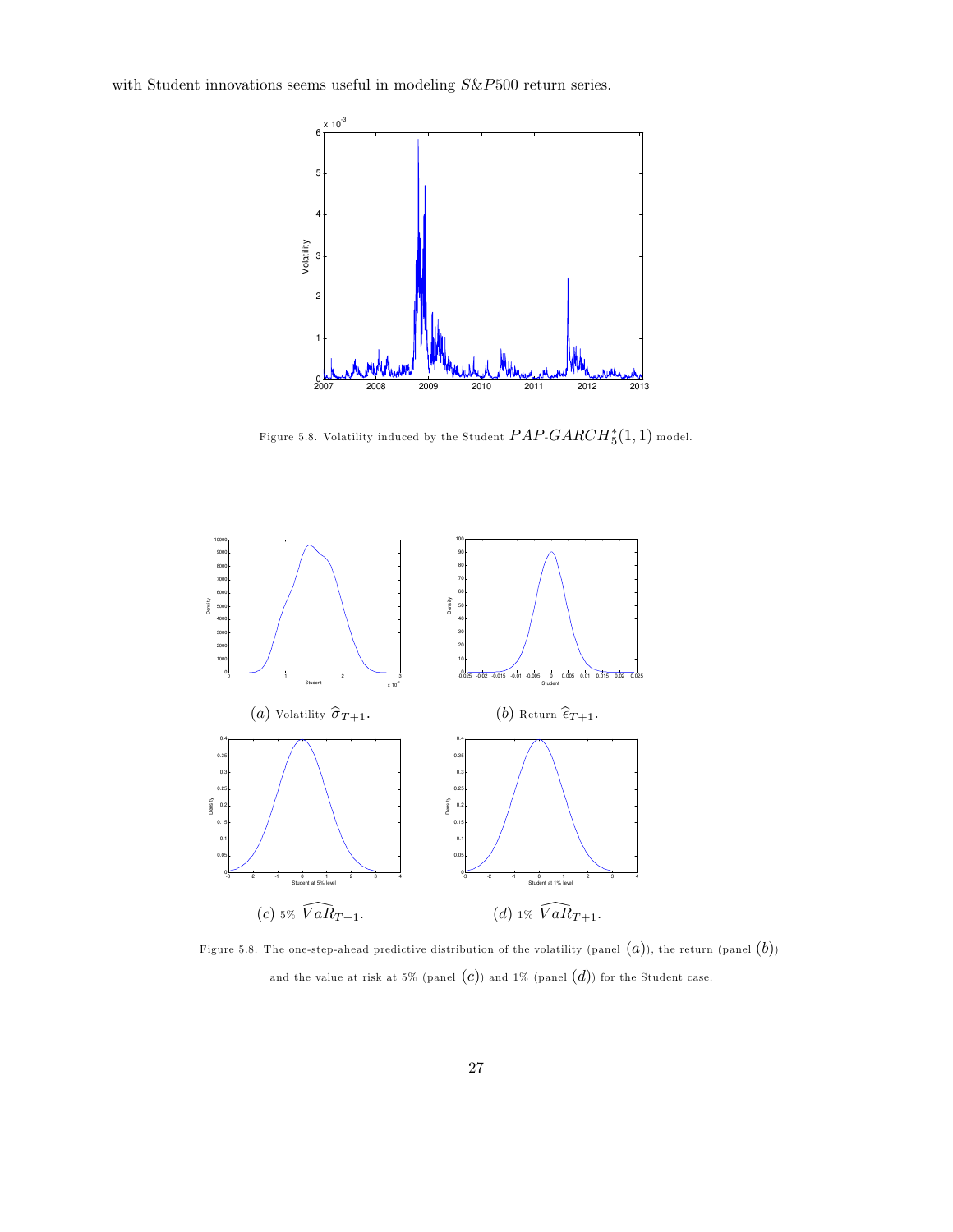|          | $\widehat{\epsilon}_{T+1}$ | $\hat{\sigma}_{T+1}^2$ | $\alpha = 0.01$<br>$\widetilde{VaR}_{T+1}$ | $\alpha = 0.05$<br>$\widehat{VaR}_{T+1}$ |
|----------|----------------------------|------------------------|--------------------------------------------|------------------------------------------|
| Mean     | $-0.0020$                  | $1.1425e - 04$         | 0.4410                                     | 0.3118                                   |
| $^{Std}$ | $1.5515e - 04$             | $1.7553e - 05$         | $0.3278e - 04$                             | $0.1945e - 04$                           |

Table 5.6. One day-ahead prediction of the volatility, the return and the value at risk at levels 5% and 1% for the S&P500 under the Student assumption.

## 6. Conclusion

The main trust of this paper has been to propose a simple Bayesian Griddy Gibbs estimate (BGGE) for the PAP-GARCH<sub>S</sub>  $(p, q)$  model under various distributional assumptions on the periodic innovation sequence. This model is designed to account for periodicity in volatility as well as other important features of volatility including asymmetry and periodic power dependence. We highlighted the structure of the PAP- $GARCH_S(p,q)$  model which is needed in the estimation stage. We also showed that the proposed estimate is simple to implement, not case-sensitive and applies to a general framework. In particular, the BGGE accommodates with the prediction of the volatility and the Value at Risk. Real applications showed that in overall (low-frequency) daily S&P500 returns are compatible with the proposed model.

As any periodic model, the principal drawback of the  $PAP-GARCH<sub>S</sub>(p,q)$  model is that it retains a large number of parameters when the period  $S$  tends to be large, thereby making their estimation and their interpretation very difficult. An important issue is then the adaptation of the  $BGGE$  in the context of high frequency periodicity and non-integer periodicity such as intraday high frequency returns (see Aknouche et al., 2018 for the  $GQMLE$ ).

## 7. Appendix: Proofs

**Proof of Theorem 2.1** i) Sufficiency: Equation  $(2.3)$  may be cast in the following system of S recurrence equations

$$
Y_{nS+v} = \mathbb{A}_{nS+v} Y_{(n-1)S+v} + \mathbb{B}_{nS+v}, \ n \in \mathbb{Z}, \quad v \in \{0, ..., S-1\},
$$
\n(7.1)

where  $\mathbb{A}_{nS+v} = \prod_{i=0}^{S-1} A_{nS+v-i}$  and  $\mathbb{B}_{nS+v} = \sum_{j=0}^{S-1} \prod_{i=0}^{j-1} A_{nS+v-i} B_{nS+v-j}$ , so  $\{(\mathbb{A}_{nS+v}, \mathbb{B}_{nS+v}), n \in \mathbb{Z}\}\$ is *iid* for all  $v \in \{0, ..., S - 1\}$ . The top Lyapunov exponent  $\gamma_v^{(S)}$  associated with (7.1) is given for all  $v \in \{0, ..., S - 1\}$  by (cf. Bougerol and Picard, 1992)

$$
\gamma_v^{(S)} = \inf \left\{ \frac{1}{n} E \log \|\mathbb{A}_{nS+v} \mathbb{A}_{(n-1)S+v} ... \mathbb{A}_{S+v} \|, n \ge 1 \right\}
$$
\n
$$
= \inf \left\{ \frac{1}{n} E \log \|\mathbb{A}_{nS+v} \mathbb{A}_{nS+v-1} ... \mathbb{A}_{v+1} \|, n \ge 1 \right\},
$$
\n
$$
= \lim_{n \to \infty} \frac{1}{n} E \log \|\mathbb{A}_{nS+v} \mathbb{A}_{nS+v-1} ... \mathbb{A}_{v+1} \| \text{ a.s.}
$$
\n(7.2)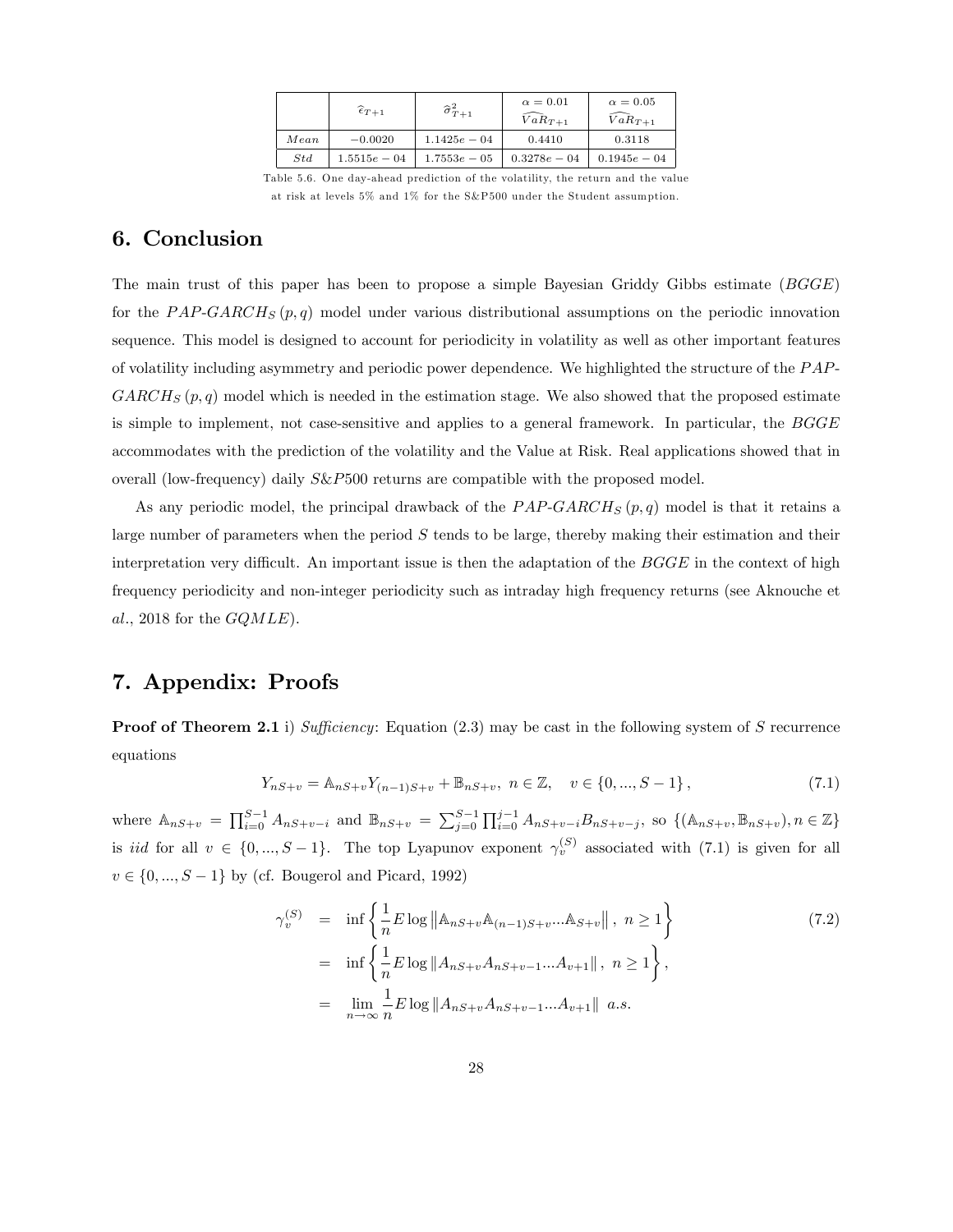Since  $E \log |\eta_v|^{\delta_v} < \infty$  for all  $0 \le v \le S - 1$ , it follows that  $E \log^+ ||\mathbb{A}_v|| < \infty$  and  $E \log^+ ||\mathbb{B}_v|| < \infty$ . Therefore, by Theorem 2.5 of Bougerol and Picard (1992), equation (7:1) admits a unique nonanticipative strictly stationary and ergodic solution  $\{Y_{nS+v}, n \in \mathbb{Z}\}\$  provided that  $\gamma_v^{(S)} < 0$ . The solution is given for all  $v \in \{0, ..., S - 1\}$  by

$$
Y_{nS+v} = \sum_{j=0}^{\infty} \prod_{i=0}^{j-1} \mathbb{A}_{(n-i)S+v} \mathbb{B}_{(n-j)S+v}, \quad n \in \mathbb{Z}, v \in \{0, ..., S-1\},
$$
 (7.3)

where the series in equality (7.3), which is exactly (2.6), converges absolutely a.s. This shows that  $\{Y_t, t \in \mathbb{Z}\}\$ is the unique causal strictly periodically stationary and periodically ergodic solution of  $(2.3)$ . Note finally that by a sandwitching argument, it is easy to see that for all  $v \in \{0, ..., S - 1\}$ 

$$
\gamma_v^{(S)} = \lim_{n \to \infty} \frac{1}{n} E \log \|A_{nS+v} A_{nS+v-1} ... A_{v+1}\| = \lim_{n \to \infty} \frac{1}{n} E \log \|A_{nS} A_{nS-1} ... A_1\| := \gamma^{(S)}.
$$

Necessity: Assume that model (2:3) admits a nonanticipative strictly periodically stationary solution  $\{Y_t, t \in \mathbb{Z}\}\.$  From the non-negativity of the coefficients of  $A_t$  in (2.3) it follows that for all  $k > 1$ ,

$$
Y_v \ge \sum_{j=0}^k \prod_{i=0}^{j-1} A_{v-i} B_{v-j}, \quad a.s.,
$$

implying that the series  $\sum_{n=1}^{\infty}$  $j=0$  $\prod^{j-1}$  $\prod_{i=0} A_{v-i} B_{v-j}$  converges a.s. Therefore,

$$
\prod_{i=0}^{j-1} A_{v-i} B_{v-j} \to 0, \quad a.s. \text{ as } j \to \infty,
$$

from which we have to show

$$
\prod_{i=0}^{j-1} A_{v-i} \to 0, \quad a.s. \text{ as } j \to \infty.
$$
 (7.4)

This holds whenever

$$
\lim_{j \to \infty} \prod_{i=0}^{j-1} A_{v-i} e_m = 0, a.s. \text{ for all } 1 \le m \le r,
$$
\n(7.5)

where  $r = p + 2q - 2$  and  $(e_m)_{1 \le m \le r}$  is the canonical basis of  $\mathbb{R}^r$ . Since  $A_t$  has the same "sparsity" as the matrix  $A_t$  in Pan et al. (2008, p. 373), then (7.5) follows from their result using similar arguments (see also Aknouche and Bibi, 2009 for the particular P-GARCH case).

ii) Since  $\{A_t, t \in \mathbb{Z}\}\)$  is nonnegative then

$$
\gamma^{S}\left(A\right) \geq \gamma^{S}\left(\boldsymbol{\beta}\right) := \log \rho \left(\prod_{v=0}^{S-1} \boldsymbol{\beta}_{S-v}\right). \tag{7.6}
$$

If (2.3) has a strictly periodically stationary solution, then  $\gamma^S(A) < 0$ . In view of (7.6), it follows that  $\gamma^S(\boldsymbol{\beta})$  < 0 establishing (2.7).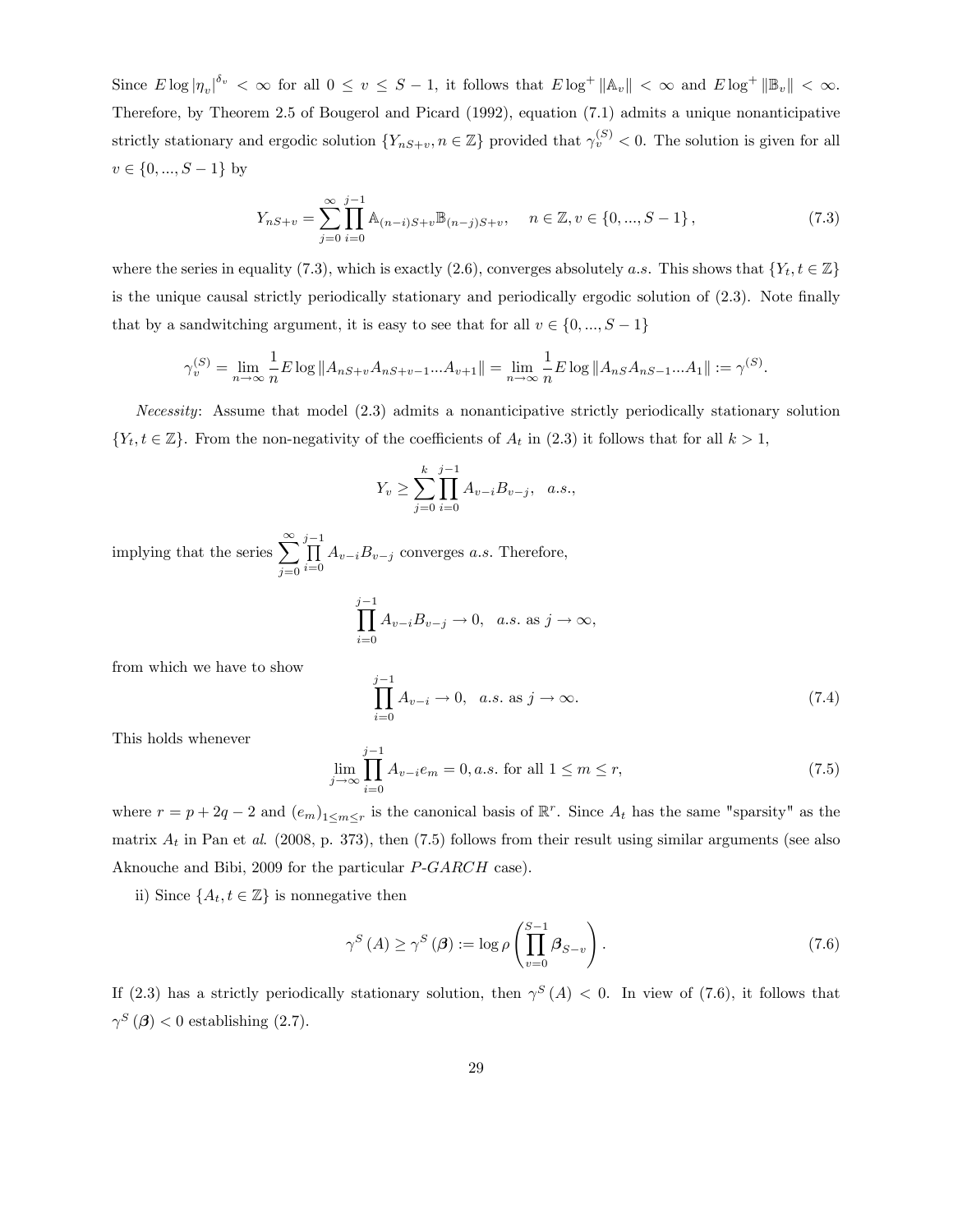Proof of Theorem 2.2 i) The proof is similar to that of Lemma 2.3 of Berkes et al. (2003). First, we have to show that if  $\gamma^S(A) < 0$  then there is  $\delta > 0$  and  $n_0$  such that

$$
E\left(\|A_{n_0S}A_{n_0S-1}...A_1\|^{\delta}\right) < 1.\tag{7.7}
$$

Since  $\gamma^S(A) = \inf_{n \in \mathbb{N}^*} \left\{ \frac{1}{n} E \left( \log \| A_{nS} A_{nS-1} ... A_1 \| \right) \right\}$  is strictly negative, there is a positive integer  $n_0$  such that

$$
E\left(\log \|A_{n_0S}A_{n_0S-1}...A_1\|\right) < 0.
$$

On the other hand, working with a multiplicative norm and by the  $ipd_S$  property of the sequence  $\{A_t, t \in \mathbb{Z}\}\$ we have

$$
E(||A_{n_0S}A_{n_0S-1}...A_1||) = ||E(A_{n_0S}A_{n_0S-1}...A_1)||
$$
  
=  $||E(A_SA_{S-1}...A_1)^{n_0}||$   
 $\leq ||E(A_SA_{S-1}...A_1)||^{n_0} < \infty.$ 

Let  $f(x) = E(||A_{n_0S}A_{n_0S-1}...A_1||^x)$ . Since  $f'(0) = E(\log ||A_{n_0S}A_{n_0S-1}...A_1||) < 0$ ,  $f(x)$  decrease in a neighborhood of 0 and since  $f(0) = 1$ , it follows that there exists  $0 < \delta < 1$  such that (7.7) holds. Now from (2.6) we have for some  $v \in \{1, ..., S\}$ 

$$
||Y_v|| \leq \sum_{k=1}^{\infty} \left\| \prod_{j=0}^{k-1} A_{v-j} \right\| ||B_{v-k}|| + ||B_v||.
$$

Since  $0 < \kappa < 1$ , then

$$
||Y_v||^{\kappa} \leq \sum_{k=1}^{\infty} \left\| \prod_{j=0}^{k-1} A_{v-j} \right\|^{\kappa} ||B_{v-k}||^{\kappa} + ||B_v||^{\kappa},
$$

which, by the independence of  $A_{v-j}$  and  $B_{v-k}$  for  $j < k$ , implies that

$$
E ||Y_v||^{\kappa} \leq \sum_{k=1}^{\infty} E \left( \left\| \prod_{j=0}^{k-1} A_{v-j} \right\|^{k} \right) E (||B_{v-k}||^{\kappa}) + E (||B_v||^{\kappa})
$$
  

$$
\leq B(\kappa) \sum_{k=1}^{\infty} E \left( \left\| \prod_{j=0}^{k-1} A_{v-j} \right\|^{k} \right) + E (||B_v||^{\kappa}),
$$

where  $B(\kappa) = \max_{0 \le v \le S-1} E(||B_{v-k}||^{\kappa})$ . In view of (7.7) there exist  $a_v > 0$  and  $0 < b_v < 1$  such that

$$
E\left(\left\|\prod_{j=0}^{k-1} A_{v-j}\right\|^{\kappa}\right) \leq a_v b_v^k \leq ab^k,
$$

where  $ab^k = \max_{0 \le v \le S-1}$  $\{a_v b_v^k\}$ . This proves that  $E ||Y_v||^{\kappa} < \infty$ , showing (2.8).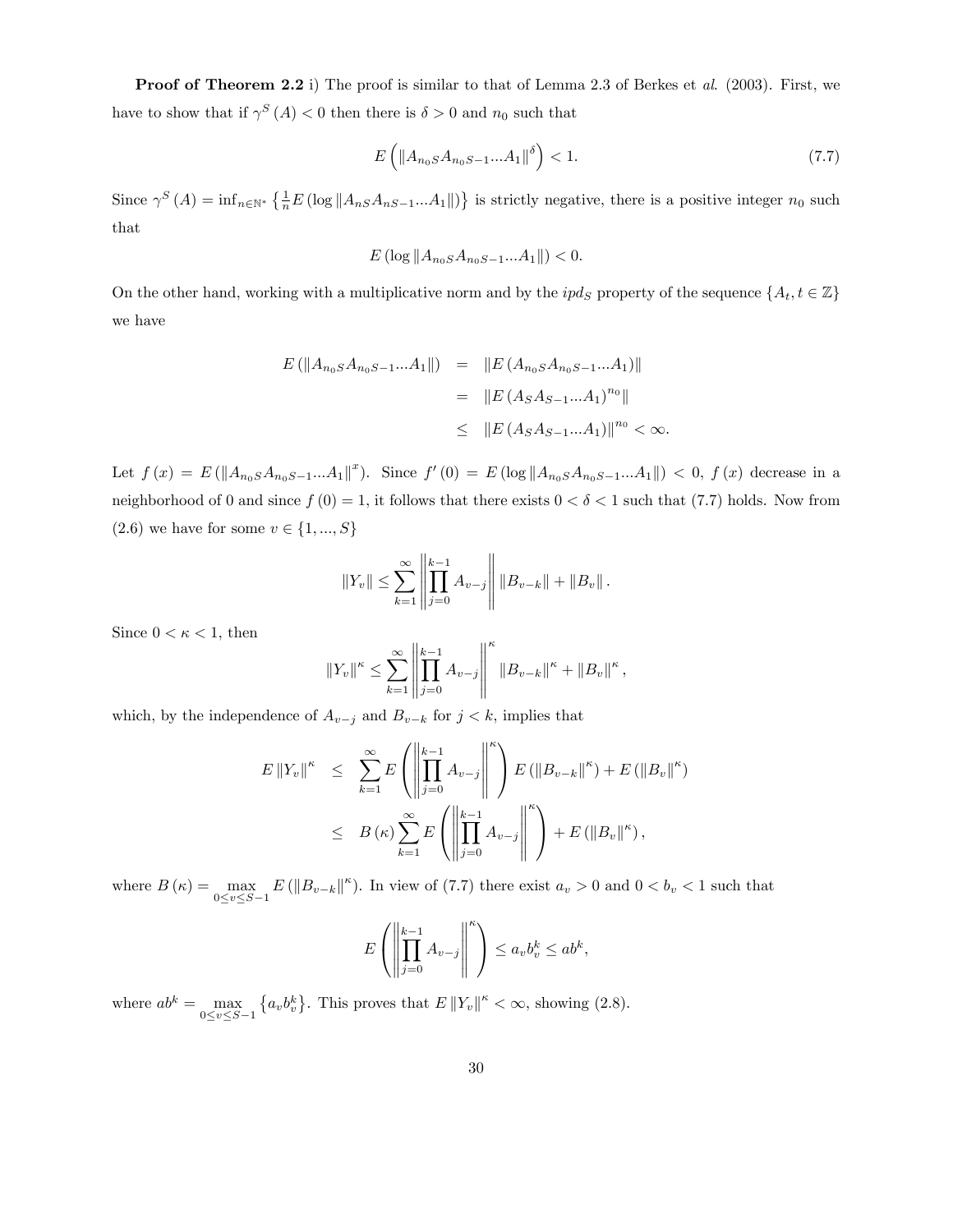ii) Define  $\left\{ \widetilde{Y}_{t},t\in\mathbb{Z}\right\}$  by

$$
\begin{cases} \tilde{Y}_t = A_t \tilde{Y}_{t-1} + B_t & t \ge 1 \\ \tilde{Y}_t = 0 & t \le 0, \end{cases}
$$
\n(7.8)

and let  $Y^{(v)}$   $(0 \le v \le S - 1)$  be a random variable having the same distribution as the term  $Y_{nS+v}$  of the unique periodically stationary solution given by (7.3). It is clear that  $Y_{nS+v} \stackrel{L}{\rightarrow} Y^{(v)}$  as  $n \to \infty$ . Let  $m = 2$ . From the weak convergence theory (Billingsley, 1968), to show that  $E\left(vec\left(Y^{(v)}Y^{(v)}\right)\right)$  is finite for all v, it is sufficient to show that  $\lim_{n\to\infty} E\left( vec\left(\widetilde{Y}'_{nS+v}\widetilde{Y}_{nS+v}\right)\right) < \infty$  for all v. Set  $V_{nS+v} = E\left( vec\left(\widetilde{Y}'_{nS+v}\widetilde{Y}_{nS+v}\right)\right)$ . From  $(7.8)$  we get the following first-order S-periodic difference equation

$$
V_{nS+v} = E\left(A_v^{\otimes 2}\right) V_{nS+v-1} + \left[E(A_v \otimes B_v) + E(B_v \otimes A_v)\right] E\left(\widetilde{Y}_{nS+v}\right) + vec(E\left(B_v B_v'\right)),\tag{7.8}
$$

where  $E(A_t^{\otimes 2}), E(A_t \otimes B_t)$  and  $vec(E(B_t B_t'))$  are finite S-periodic matrices in t. Since, the last two terms of the right-hand side of (7.8) are bounded, it follows that  $\lim_{n\to\infty} V_{nS+v}$  exists for every  $1 \le v \le S$  whenever (2.9) holds, which completes the proof for  $m = 2$ . For general m the proof is similar.

**Proof of Theorem 2.3** The proof is very similar to that of Corollary 3.5 of Basrak et al. (2002).

## References

- [1] Aknouche, A. (2017). Periodic autoregressive stochastic volatility. Statistical Inference for Stochastic Processes, 20, 139-177.
- [2] Aknouche, A. and Al-Eid, E. (2012). Asymptotic inference of unstable periodic ARCH processes. Statistical Inference for Stochastic Processes, 15, 61-79.
- [3] Aknouche, A. and Bibi, A. (2009). Quasi-maximum likelihood estimation of periodic GARCH and periodic ARMA-GARCH processes. Journal of Time Series Analysis, 30, 19-46.
- [4] Aknouche, A. and Touche, N. (2015). Weighted least squares-based inference for stable and unstable threshold power ARCH processes. Statistics  $\mathcal{B}$  Probability Letters, 97, 108-115.
- [5] Aknouche, A., Al-Eid, E. and Demouche, N. (2018). Generalized quasi-maximum likelihood inference for periodic conditionally heteroskedastic models. Statistical Inference for Stochastic Processes, http://dx.doi.org/10.1007/s11203-017-9160-x (forthcoming).
- [6] Ambach, D. and Croonenbroeck, C. (2015). Obtaining superior wind power predictions from a periodic and heteroscedastic wind power prediction tool. In Stochastic Models, Statistics and Their Applications, edt, 225-232.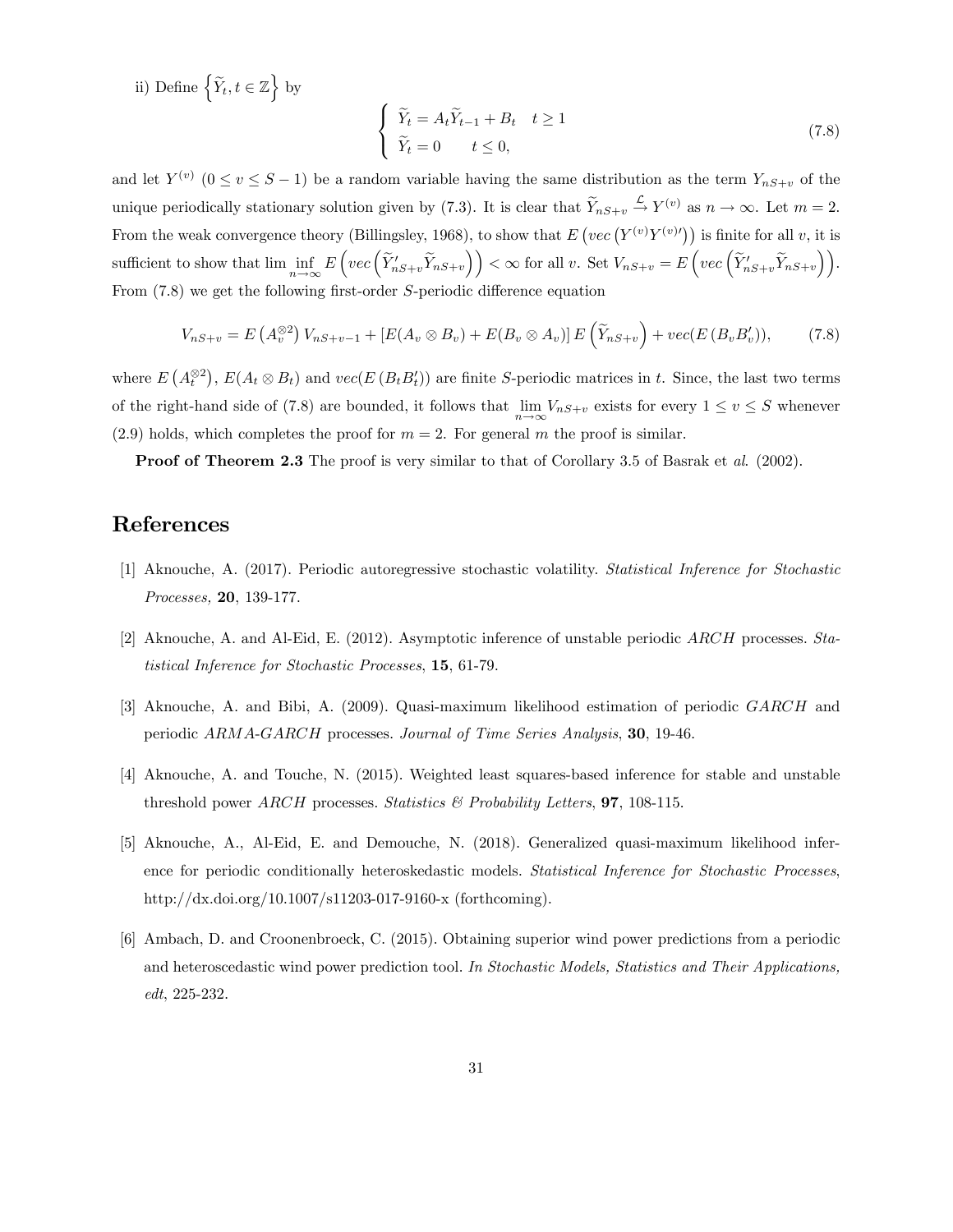- [7] Ambach, D. and Schmid, W. (2015). Periodic and long range dependent models for high frequency wind speed data. Energy, 82, 277-293.
- [8] Ardia, D. (2008). Bayesian estimation of a Markov-switching threshold asymmetric GARCH model with Student-t innovations. The Econometrics Journal, 12, 105-126.
- [9] Basrak, B., Davis, R.A. and Mikosch, T. (2002). Regular variation of GARCH processes. Stochastic Processes and Their Applications, 99, 95-115.
- [10] Bauwens, L. and Lubrano, M. (1998), Bayesian inference on GARCH models using Gibbs sampler. Journal of Econometrics, 1, 23-46.
- [11] Bauwens, L., Dufays, A. and Rombouts, J.V.K. (2014). Marginal likelihood for Markov-switching and change-point GARCH models. Journal of Econometrics, 178, 508-522.
- [12] Berkes, I., Horvàth, L. and Kokoskza, P. (2003). GARCH processes: structure and estimation. Bernoulli, 9, 201-227.
- [13] Billingsley, P. (1968). Probability and measure. Wiley, New York.
- [14] Bollerslev, T. (1986). Generalized Autoregressive Conditional Heteroskedasticity. Journal of Econometrics, 31, 307-327.
- [15] Bollerslev, T. and Ghysels, E. (1996). Periodic autoregressive conditional heteroskedasticity. Journal of Business & Economic Statistics, 14, 139-152.
- [16] Bollerslev, T., Cai, J. and Song, F.M. (2000). Intraday periodicity, long memory volatility, and macroeconomic announcement effects in the US Treasury bond market. Journal of Empirical Finance, 7, 37-55.
- [17] Bougerol, P. and Picard, N. (1992). Stationarity of GARCH processes and some nonnegative time series. Journal of Econometrics, **52**, 115-127.
- [18] Chen, C.W.S. and So, M.K.P. (2006). On a threshold heteroscedastic model. International Journal of Forecasting, 22, 73-89.
- [19] Ding, Z., Granger, C.W.J. and Engle, R.F. (1993). A long memory property of stock market returns and a new model. Journal of Empirical Finance, 1, 83-106.
- [20] Engle, R.F. (1982). Autoregressive Conditional Heteroskedasticity with estimates of variance of U.K. Inflation. Econometrica, **50**, 987-1008.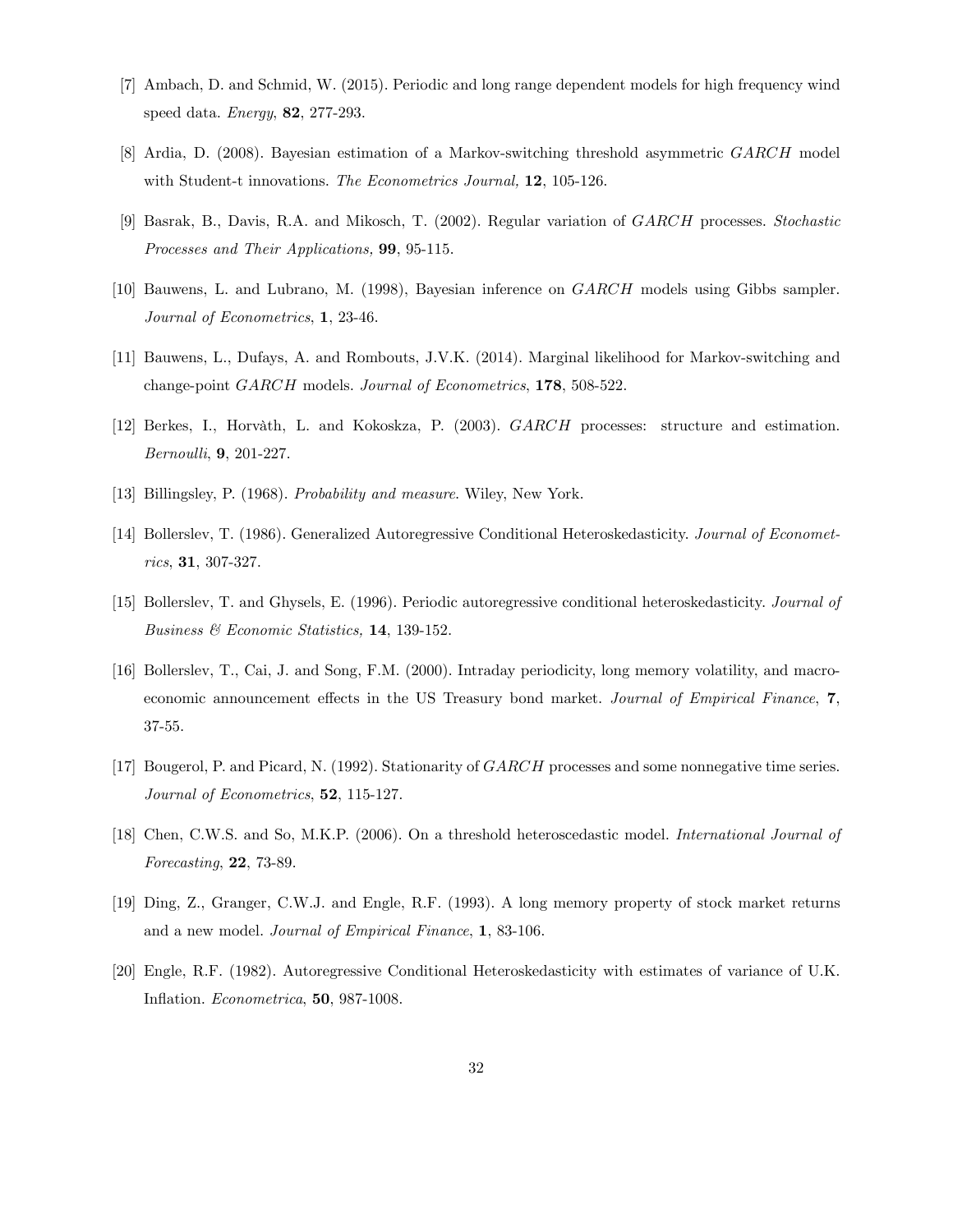- [21] Franses, P.H. and Paap, R. (2000). Modeling day-of-the-week seasonality in the S&P 500 Index. Applied Financial Economics, 10, 483-488.
- [22] Francq, C. and Zakoïan, J.M. (2013). Optimal predictions of powers of conditionally heteroskedastic processes. Journal of Royal Statistical Society, B75, 345-367.
- [23] Francq, C. and Zakoïan, J.M. (2010). GARCH models: Structure, statistical inference and financial applications. John Wiley.
- [24] Francq, C. and Zakoïan, J.M. (2008). Deriving the autocovariances of powers of Markov-switching  $GARCH$  models, with applications to statistical inference. Computational Statistics  $\mathcal{B}$  Data Analysis, 52, 3027-3046.
- [25] Geweke, J. (1989). Bayesian inference in econometric models using Monte Carlo integration. Econometrica, 57, 1317-1339.
- [26] Granger, C.W.J. (2005). The past and future of empirical finance: Some personal comments. Journal of Econometrics, 129, 35-40.
- [27] Haas, M. (2009). Persistence in volatility, conditional kurtosis, and the Taylor property in absolute value GARCH processes. Statistics & Probability Letters, 79, 1674-1683.
- [28] Haas, M., Mittnik, S. and Paolella, M.S. (2004). A New Approach to Markov Switching GARCH Models. Journal of Financial Econometrics, 4, 493-530.
- [29] Hamadeh, T. and Zakoïan, J.M. (2011). Asymptotic properties of LS and  $QML$  estimators for a class of nonlinear GARCH processes. Journal of Statistical Planning and Inference, 141, 488-507.
- [30] Hoogerheide, L. and van Dijk, H.K. (2010). Bayesian forecasting of value at risk and expected shortfall using adaptive importance sampling. International Journal of Forecasting, 26, 231-247.
- [31] Hwang, S.Y. and Basawa, I.V. (2004). Stationarity andmoment structure for Box-Cox transformed threshold  $GARCH(1, 1)$  processes. Statistics and Probability Letters, 68, 209-220.
- [32] Kim, S., Shephard, N. and Chib, S. (1998). Stochastic volatility: likelihood inference and comparison with ARCH models. The Review of Economic Studies. **65**, 361-393.
- [33] Osborn, D.R., Savva, C.S. and Gill, L. (2008). Periodic dynamic conditional correlations between stock markets in Europe and the US. Journal of Financial Econometrics, 6, 307-325.
- [34] Pan, J., Wang, H. and Tong, H. (2008). Estimation and tests for power-transformed and threshold GARCH models. Journal of Econometrics, 142, 352-378.